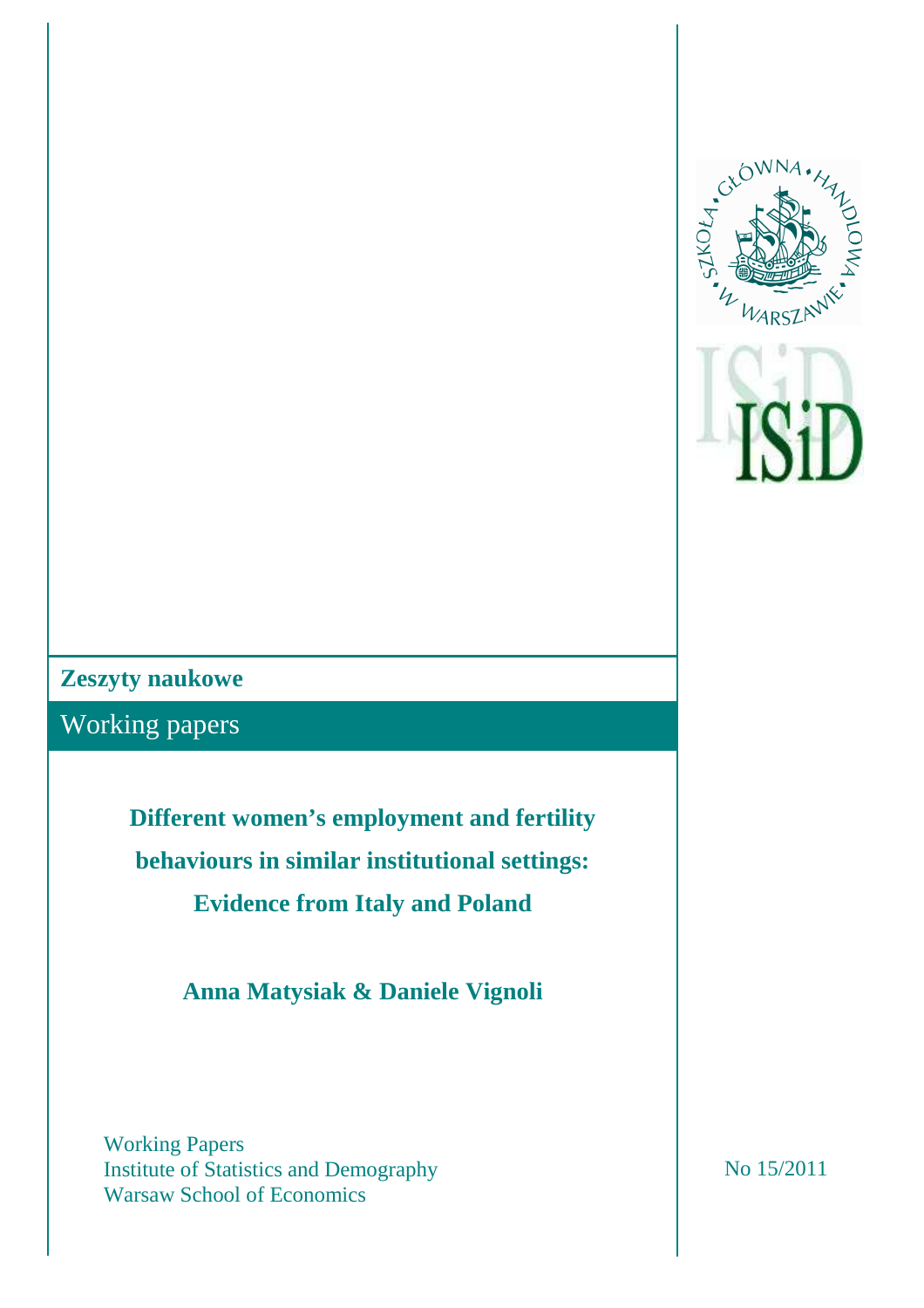

# Different women's employment and fertility behaviours in similar institutional settings: Evidence from Italy and Poland<sup>1</sup>

Anna Matysiak Institute of Statistics and Demography Warsaw School of Economics e-mail: amatys@sgh.waw.pl

Daniele Vignoli Department of Statistics "G. Parenti" University of Florence vignoli@ds.unifi.it

#### Abstract

 $\overline{a}$ 

In this paper we compare Italy and Poland, two countries where the country-specific obstacles to work and family reconciliation are similarly strong, but which differ in terms of the history of women's labour force participation and of household living standards. We adopt a life course perspective, and trace women's employment choices around the first and the second birth. On the one hand, our findings suggest the presence of a strong conflict between women's paid work and childbearing in both countries. On the other, our results show that women's employment clearly inhibits childbearing in Italy, while in Poland women tend to combine the two activities. Overall, we find that countries characterised by similarly strong institutionally or culturally driven tensions between work and family may differ in how women's fertility and employment behaviours are interrelated.

Keywords: work and family reconciliation, fertility, women's employment, Poland, Italy

<sup>&</sup>lt;sup>1</sup> This paper is also available in the Working Paper Series of the Department of Statistics of Florence University: http://www.ds.unifi.it/welcome\_e.html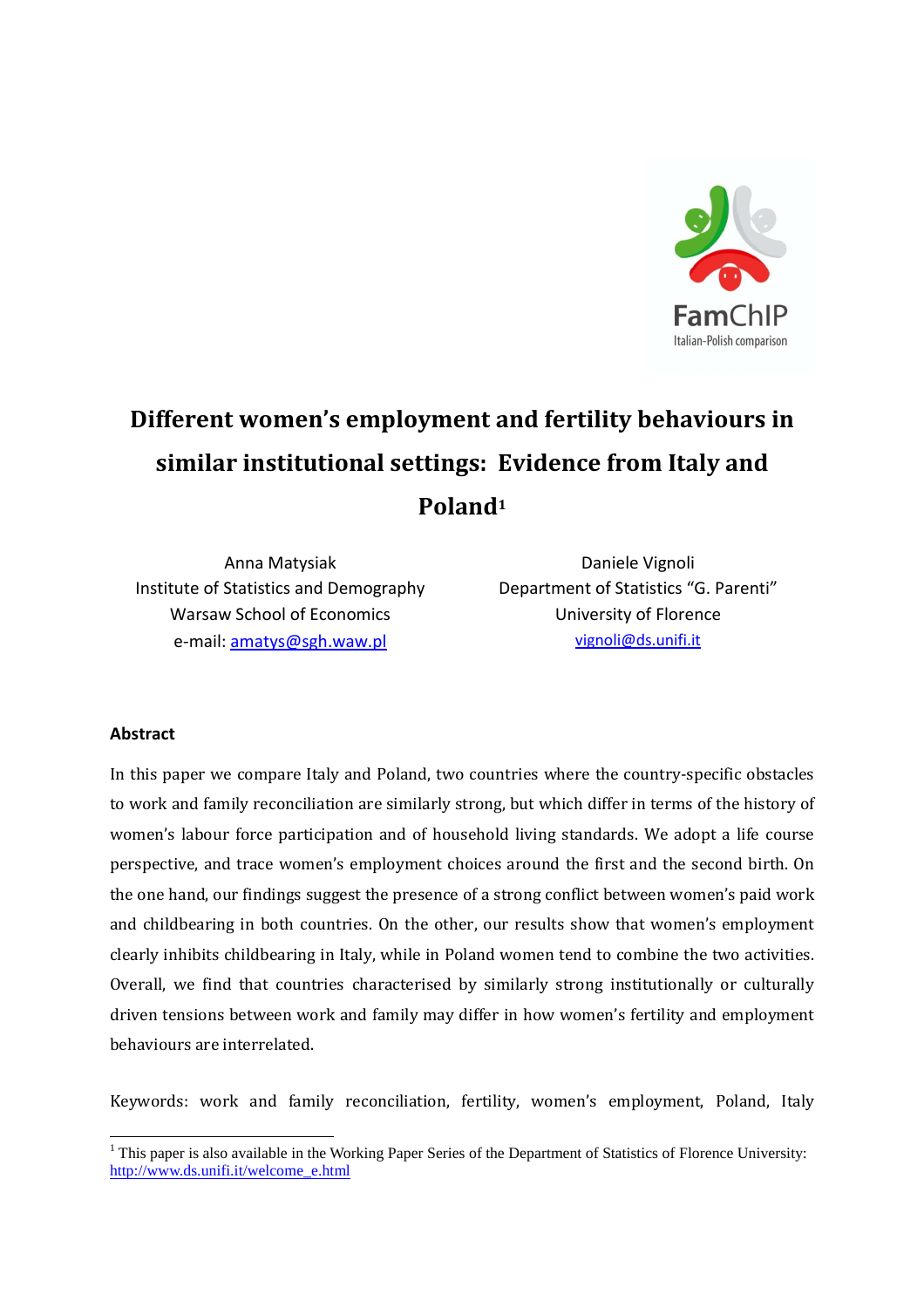# TABLE OF CONTENTS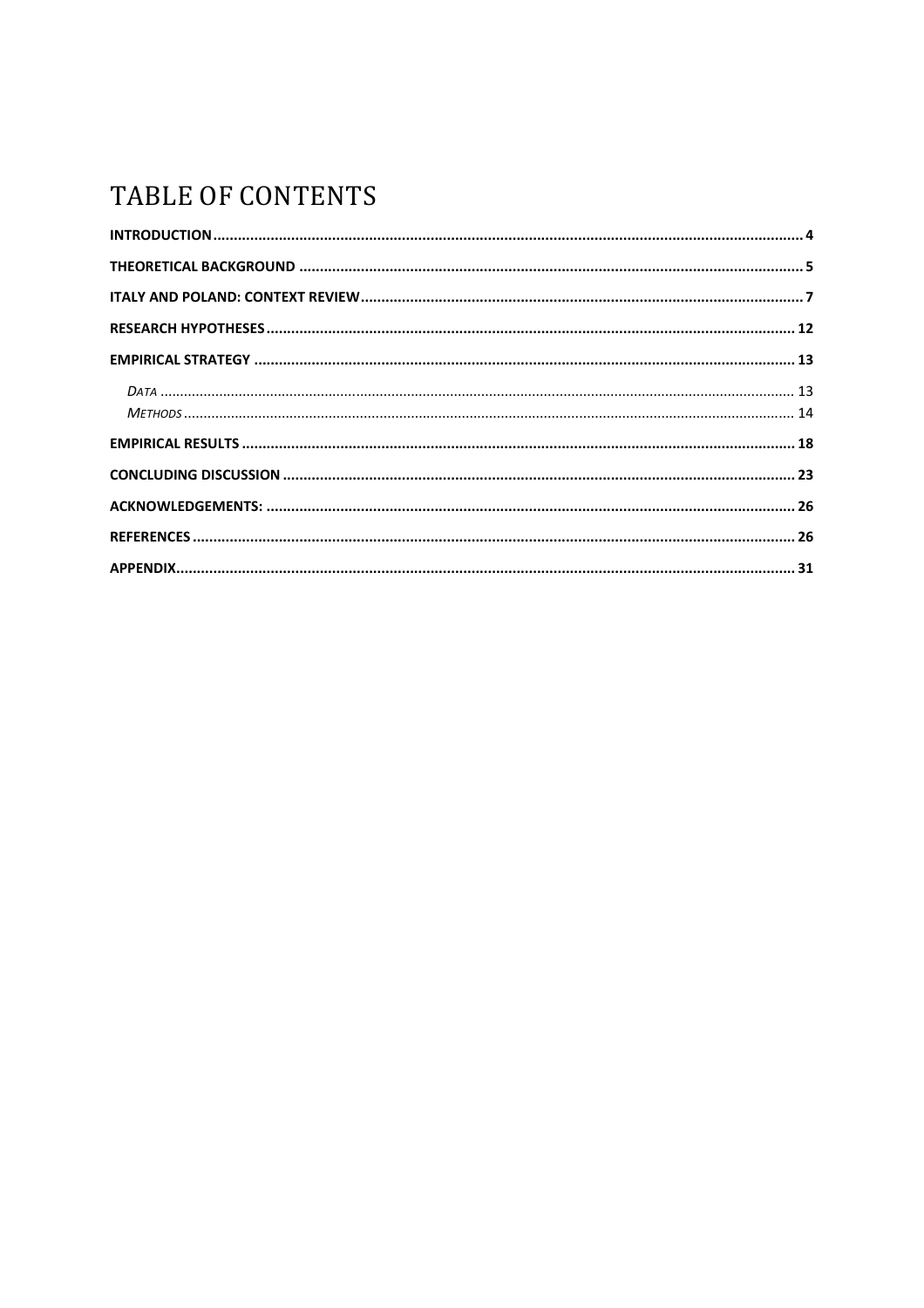#### **INTRODUCTION**

Because fertility and employment compete for woman's resources, such as time and energy, they are, at least theoretically, clearly in conflict (Willekens 1991). Nonetheless, women are becoming increasingly reluctant to abandon a professional career for the sake of having a family (e.g. Gutiérrez-Domènech 2004). Instead, they employ deliberate strategies aimed at combining the two spheres of life through the timing of the entry to motherhood, the spacing of children and the sequencing of births and work episodes (Ni Bhrolchain 1986a, 1986b). It has been extensively documented in the demographic literature that working women in Western Europe are more likely to postpone motherhood and avoid further childbearing, and to take longer employment breaks, in countries that lack family policies designed to support the successful reconciliation of motherhood and paid work (Gustafsson and Wetzels, 2001; Rindfuss et al., 2003; Adsera 2004, 2005; Mills et al., 2005; Del Boca and Wetzels 2007; Gutiérrez-Domènech 2004). Recent micro-level research for post-socialist countries has challenged this finding, however, by showing that, in some countries, employed women are no less likely to give birth to a child, even if there are strong institutional barriers to work and family reconciliation (Kreyenfeld 2004; Kantorova 2004; Robert and Bukodi 2005; Matysiak 2009a). These findings call for a deeper investigation of how country-specific factors mediate the interrelationship between childbearing and women's labour supply, and influence the strategies women employ for combining family and paid work over the life course.

Comparing the most similar countries that display some specific and well-recognised differences has been recently recommended by Gerda Neyer and Gunnar Andersson (2008) as a meaningful approach for analysing the influence of country-specific factors on the studied phenomena. In this paper, we follow this approach by comparing Italy and Poland; i.e., a Western and an Eastern European country. On the one hand, these two low-fertility countries have much in common as far as their cultural and institutional frameworks are concerned. They stand out in Europe for their very low level of public support for working parents, rigid working hours, traditional views on gender roles and strong attachments to family and Catholic values (for an overview, see De Rose et al. 2008; Kotowska et al. 2008). On the other hand, however, the labour force participation of women aged 25 to 44 has been much higher in Poland than in Italy. Poland has also longer history of women's economic activity and of greater acceptance of women's participation in income provision (Lück and Hoffäcker 2003). Finally, the economic situation of Polish households is still substantially worse than that of Italian households, as the material aspirations of Poles are less likely to be satisfied than those of Italians.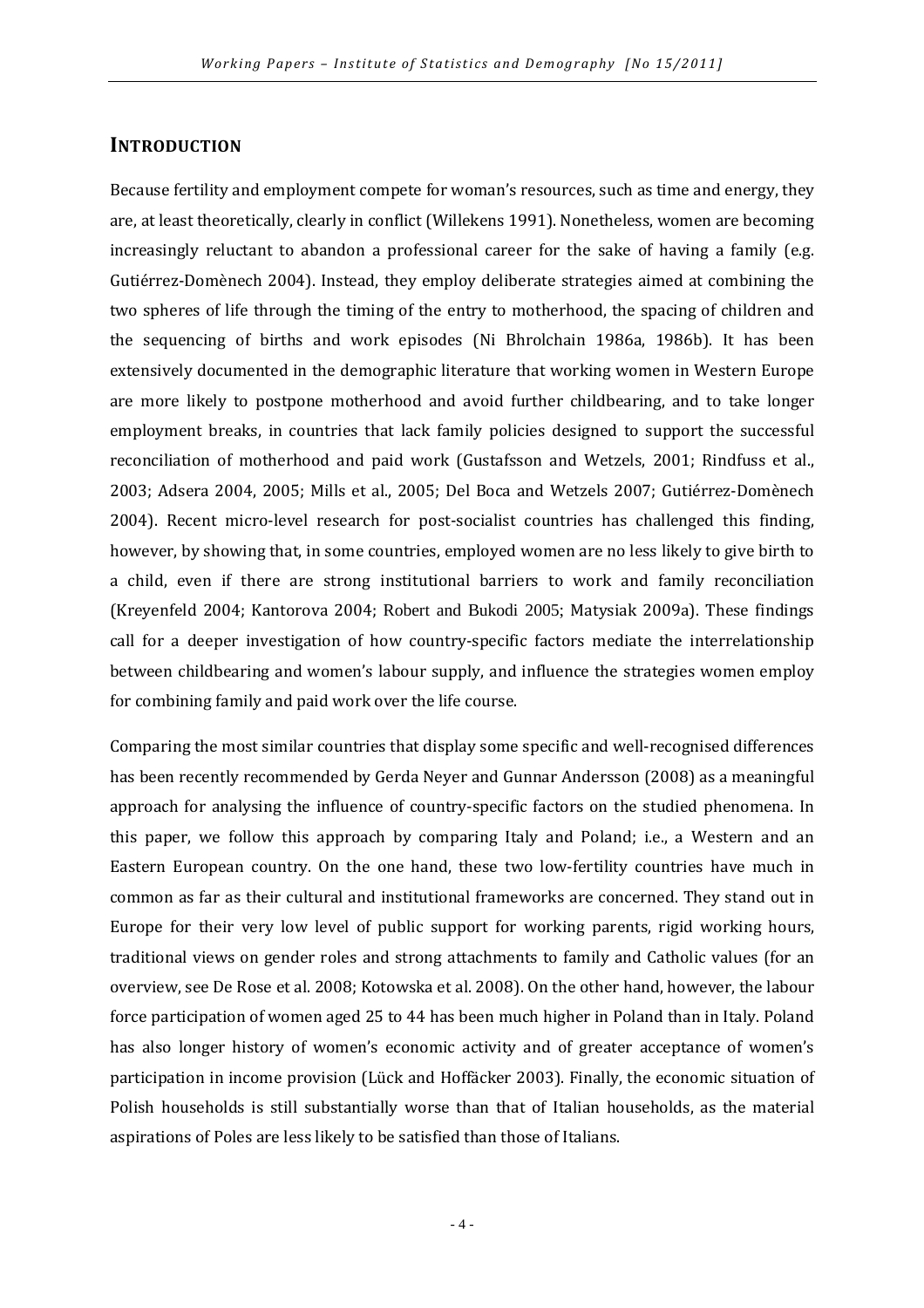In this paper, we make use of the existing similarities and differences in the Italian and Polish contexts to investigate how the settings of the two countries affect the interrelationship between fertility and women's employment. We adopt a life course perspective, tracing women's employment choices around the first and the second births. More specifically, we investigate how employment affects the entry to motherhood, analyse women's (re-)entry to employment after the first birth, and study how this transition—or the lack thereof—influences mothers' decisions to have a second child. Looking into specific life course stages that are acknowledged to mark crucial moments in the low fertility contexts (e.g. Livi Bacci, 2001) allows us to gain a deeper insight into the interdependencies between these two life careers, as well as the strategies adopted by women in the two country contexts.

The following sections of the paper provide the theoretical background for our study, present information on the context in which Italian and Polish women make their employment and reproductive choices, and describe the macro-level developments in fertility and women's labour supply in the two countries. We then present the data used, the methodological strategy employed and the results obtained. The paper concludes with a summary and a discussion of our findings.

#### THEORETICAL BACKGROUND

The micro-economic theory of fertility and women's labour supply, as proposed by Mincer (1963) and Becker (1965), is probably the most common theoretical model used for explaining and understanding women's childbearing and employment choices. This model was traditionally built upon an assumption of a role specialisation within a couple, and presupposed that the couple's utility is maximised if a man specialises in income provision and a woman divides her time between home production and market work. As a direct consequence of this assumption, it would appear that women's employment has an ambiguous effect on childbearing, and that parenthood has an ambiguous effect on mothers' employment. On the one hand, it was acknowledged that women's employment brings additional income, and that the income effect that arises facilitates childbearing among working women, and motivates mothers to re-enter employment swiftly after birth. On the other hand, because childbearing and paid work compete for women's time and energy, women's fertility and employment decisions also depend on opportunity costs (the price effect). In general, the demographic and socio-economic literature has identified three broad groups of macro-factors that affect opportunity costs: institutional (e.g. childcare subsidies, taxation policies and other forms of family support), structural (e.g. labour market rigidities or a high degree of uncertainty in the markets), and cultural (e.g. attitudes towards working mothers and perceptions of gender roles) (e.g. Adsera 2004,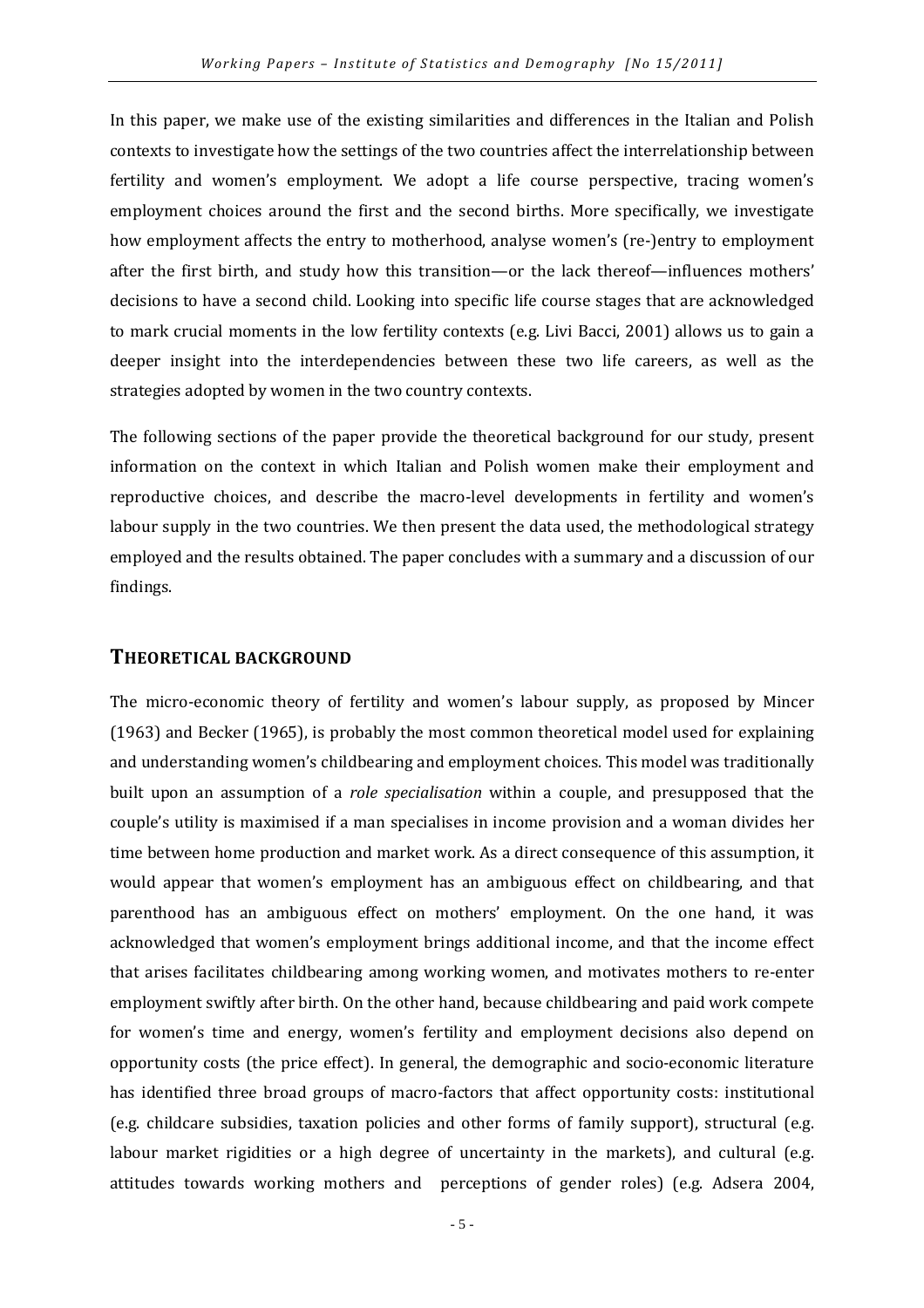Engelhardt et al 2004, Muszyńska 2007, Boeri et al 2005). A general prediction of the microeconomic model of fertility and women's labour supply is thus that working women will tend to postpone motherhood and avoid further childbearing, as well as to take more career breaks, in countries where mothers' employment is less institutionally supported and less socially accepted, and where the labour market institutions have not adjusted to accommodate female labour.

Recently, however, the sex-role specialisation assumption of the micro-economic model has come in for criticism, as women have been increasingly present in the labour market all over Europe, minimising their child-related career interruptions (e.g. Oppenheimer 1977, 1997, Cherlin 2000, Stevenson and Wolfers 2007, Raz-Yurovich 2010, 2011). It has been argued that, in modern societies, the organisation of the household has been changing from role specialisation to *income pooling*. This process is particularly advanced in countries where women are largely accepted as income providers (e.g. in countries with relatively long histories of women's labour force participation), as well as in countries where the material aspirations of the couple cannot be satisfied solely from men's earnings (Cherlin 2000). The validity of these arguments was demonstrated by Macunovich (1996) who, using US times series data, showed that the income effect of women's wages on fertility increases with a decline in the couple's ability to satisfy its material aspirations (e.g. during an economic slowdown). An increase in the income effect of women's employment was predicted even in countries characterised by strong institutional obstacles to work and family reconciliation. For instance, Schultz (1986) or Ermisch (2003) suggested that, if public childcare facilities are lacking, the rising earning power of women will lead couples to purchase childcare in the market. Women may also look to relatives for support in such cases. Overall, the shift toward income pooling implies that women's fertility and employment behaviours might differ even across countries characterised by similarly strong institutionally, structurally or culturally driven tensions between work and family.

The micro-economic approach has been widely tested in empirical research on the interrelationship between women's employment and fertility. The macro-level research conducted for Western Europe has generally acknowledged that women's employment and fertility are higher in countries where the opportunity costs are lower (e.g. Rindfuss et al., 2003; Ahn and Mira 2002; Engelhardt and Prskawetz 2004; Koegel 2004). Individual-level studies for Western Europe also provide findings consistent with this theory. In their meta-analysis summarising micro-level research on the relationship between fertility and women's employment, Matysiak and Vignoli (2008) found the association between the two variables to be most negative in Southern European countries, and to be insignificant in Nordic countries. Nonetheless, a similar finding to that for Nordic countries was also shown for post-socialist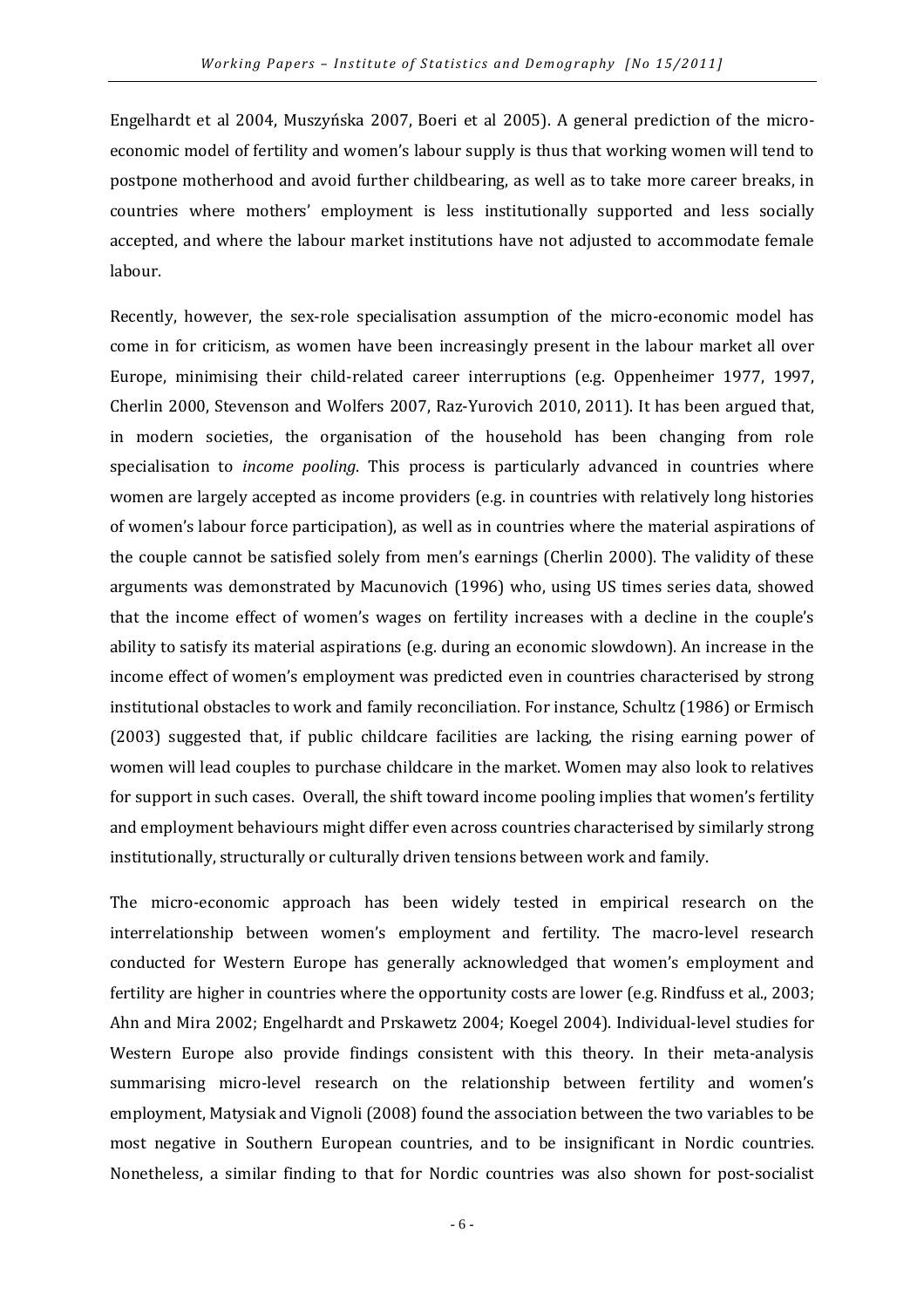countries, where the collapse of state socialism led to the disappearance of public support for working parents, and to an increase in work-family tensions (Saxonberg and Sirovatka 2006, Glass and Fodor 2007). A possible explanation for this finding is that, consistent with the income pooling hypothesis, women in Eastern Europe might already have been established as income providers as a result of the longer periods of women's integration in the labour market in Eastern than in Western Europe. The latter effect might be additionally reinforced by aspirations to achieve Western living standards. These aspirations may have been increasing along with EU integration, but may have been difficult to satisfy with one salary only.

In this paper, we compare Italy and Poland, two countries where the country-specific obstacles to work and family reconciliation are similarly strong, but which differ in terms of the history of women's labour force participation and of household living standards. With this comparison, we seek to demonstrate that countries characterised by similarly high opportunity costs differ in the way women's employment behaviours are intertwined with childbearing, and that the country-specific conditions for work and family reconciliation are not the only determinant of fertility and employment behaviours women adopt over their life course.

#### ITALY AND POLAND: CONTEXT REVIEW

Catholicism and strong family ties. The low rates of cohabitation, non-marital childbearing and marital disruption seen in both Italy and Poland set these two countries apart from much of the rest of Europe (Hantrais, 2005). The delayed diffusion of new family behaviours is often linked to the pressure imposed by the Catholic Church, which has an exceptionally strong position in both Italy and Poland (De Rose et al., 2008; Kotowska et al., 2008). According to data from the International Social Survey Programme (2008), over 90 per cent of citizens in both countries were raised in the Catholic religion (compared with an average of 49 per cent in other EU member states). In addition, 87 per cent of Poles and 76 per cent of Italians stated that they believe in God and they always have, compared with less than 60% of respondents in 12 out of 19 EU countries. Only recently have Italy and Poland started to experience a change in union formation and dissolution patterns, which is evident in an increase in marital instability (Vignoli and Ferro, 2008), as well as in cohabitation (Matysiak, 2009b) among the younger generations. Still, the majority of births in the two countries take place within marital unions: births outside of marriage barely exceeded 20 per cent in the two countries in 2009.

Additionally, both societies are characterised by strong attachment to the family. According to the European Values Study (1999) over 90 per cent of Italians and Poles consider family to be very important, which places the two countries in the top five out of 32 countries participating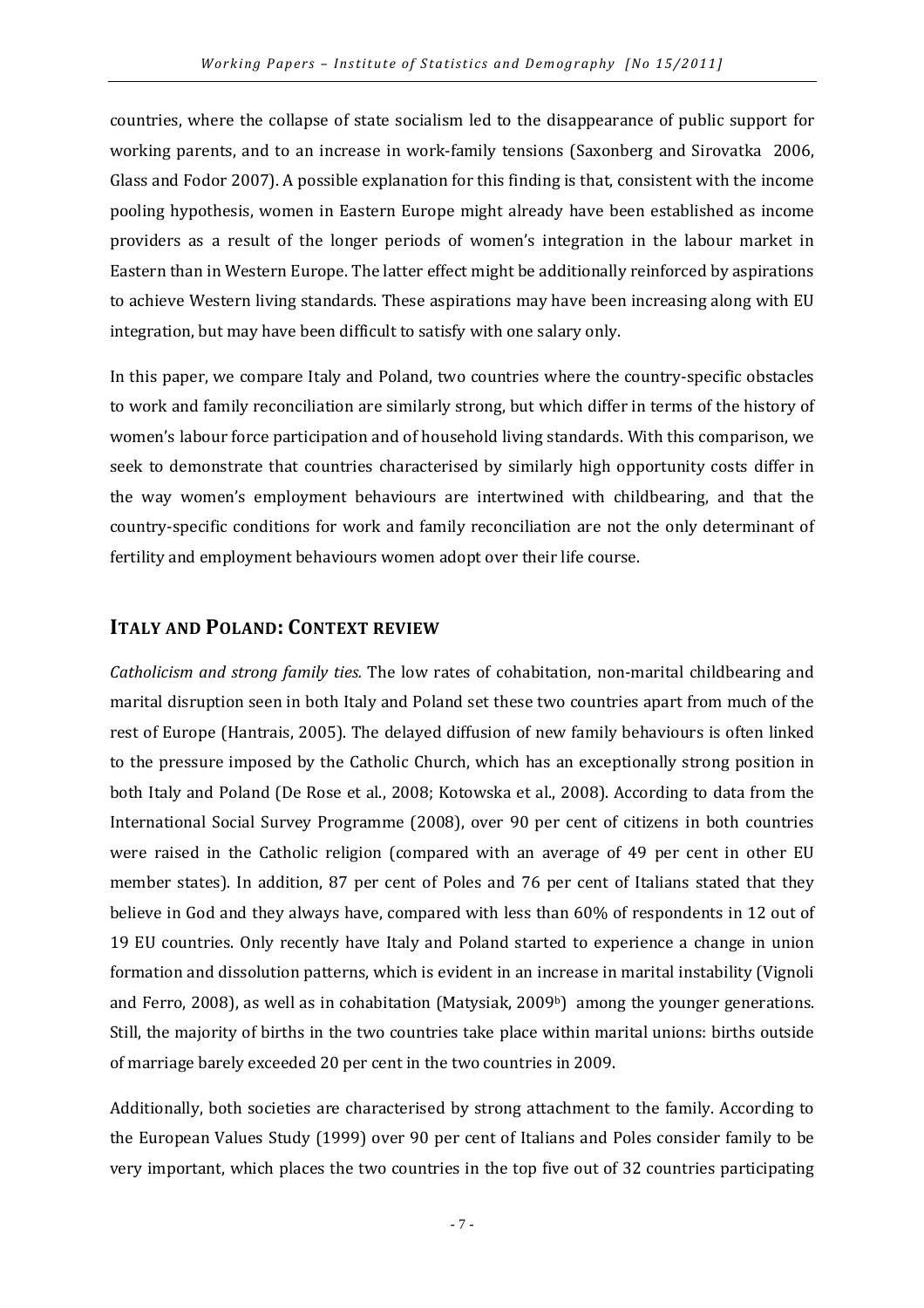in the survey on this issue. The attachment of Poles and Italians to family values is also reflected in strong intergenerational ties. In both countries, parents support their children after the latter leave the parental home by helping them to establish an independent household and plan a wedding, and later providing care for their children. In turn, they receive financial and emotional support in their old age (Stankuniene and Maslaukaite, 2008; De Rose et al., 2008).

Fertility decline. Despite the strong position of the Catholic Church, the attachment to the family and the prevalence of traditional family forms, Italy and Poland have experienced marked declines in childbearing, and currently belong to the countries with the lowest fertility levels in Europe. In Italy, the process of fertility decline started around a decade earlier, i.e. in the 1970s; while the first signs of a decrease in Poland appeared after the baby boom of the early 1980s, with the rate of decline accelerating after the onset of the economic transformation. As a result, the period total fertility rate (TFR) plummeted to lowest-low levels, reaching its lowest point of 1.18 in Italy in 1995, and of 1.23 in Poland in 2003. Although in the following years the two countries experienced slight improvements in period fertility, the TFR has remained relatively low (1.4 in 2009) in both countries.

This downward trend in childbearing was partly driven by a postponement of first births. In fact, both countries experienced increases in the mean age at the entry to motherhood, although it should be noted that this process was much more pronounced in Italy, which currently belongs to the group of countries with the oldest first-time mothers. Nevertheless, quantum effects also played an important role in the process of fertility decline in Italy and Poland: according to analyses by Sobotka et al. (2005), around 50 per cent of births lost over the period 1978-1996 in Italy and 1990-2002 in Poland had been missing due to quantum effects, after accounting for changes in the generation size of women at childbearing age.

Strong tensions between fertility and paid employment. This rapid change in childbearing behaviours in Italy and Poland is often linked in the literature to the strong tensions between fertility and women's work prevailing in both countries (Kotowska and Sztanderska 2007, Kotowska et al. 2008, Salvini 2004; Vignoli and Salvini, 2008, De Rose et al. 2008). These tensions are pronounced in three dimensions: family policies, labour market structures and social norms.

First, both countries are characterised by a very low supply of public childcare facilities for small children, aged 0-2 (Table 1). In Poland, additionally, the supply of childcare facilities for pre-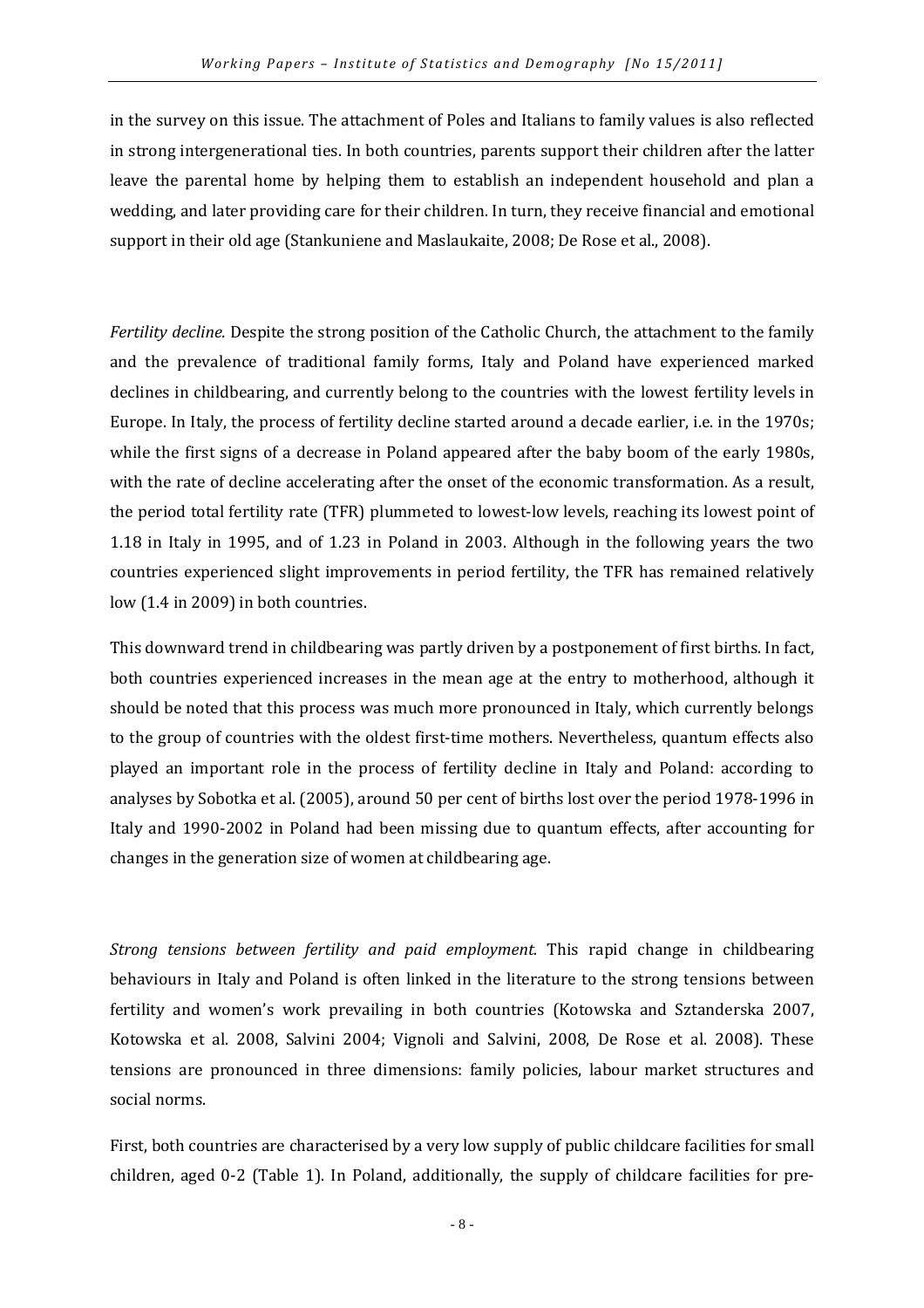schoolers is far from sufficient. Instead, mothers can make use of maternity and parental leave entitlements. These entitlements are offered in both countries to all working mothers, irrespective of their work record, but Poland is much more generous than Italy in terms of leave duration. In Italy, a five-month maternity leave is followed by an optional parental leave of six months, which gives mothers the choice of staying home with the child for up to 11 months without terminating the work contract. In Poland, by contrast, a mother can stay home almost 3.5 years, as she can opt for a three-year parental leave after a 16-week maternity leave2. In both countries, the parental leave can be taken by mothers or fathers until the child is eight years old. In the great majority of cases, it is taken by mothers directly after the maternity leave. While the financial compensation during maternity leave is rather high (80 per cent in Italy and 100 per cent in Poland), the parental leave benefits are rather low (see Table 1). In fact, in Poland only mothers who meet certain income criteria are entitled to parental leave benefits. For those mothers who decide to work, family represents an important source of childcare in both countries. The results of the Eurostat survey "Reconciliation between work and family life" suggest that around 40 per cent of working mothers receive help from other family members (Eurostat 2007).

Second, in both countries the labour market structures create certain barriers to women's employment due to rigid working hours, scarcity of part-time jobs and a strong insider-outsider divide. Poland stands out in Europe for having particularly rigid work arrangements. The proportion of women who hold part-time jobs is below 10 per cent in Poland, and working hours are highly inflexible. According to the Eurostat survey, 42 per cent of Polish workers could not vary the start or the end of the working day, while the EU average was 27 per cent (Table 1). In Italy, the situation is better, but the exceptionally high level of women's unemployment relative to that of men points to the presence of strong barriers to women's employment. Large gender gaps in unemployment are typical of Southern European labour markets, which Adserà (2005) explains with a delay in the adjustment of labour market institutions to the pronounced increases in women's labour supply in recent decades.

 Finally, in both countries, the gender division of tasks is heavily asymmetric, and the social disapproval of mothers who work when their children are young is widespread (e.g. Mencarini and Tanturri 2006; Muszyńska 2007; Philipov 2008; Lück & Hoffäcker, 2003; see also Table 1). However, unlike in Italy, women in Poland are seen as important income providers, and are expected to re-enter the workplace when their children are older (Treas and Widmer 2000).

<sup>&</sup>lt;sup>2</sup> These regulations were in force until the end of 2007. Since the beginning of 2008, some changes have been introduced into the parental leave system. We do not refer to them in this paper since the data we use in our empirical investigation for Poland was collected in 2006.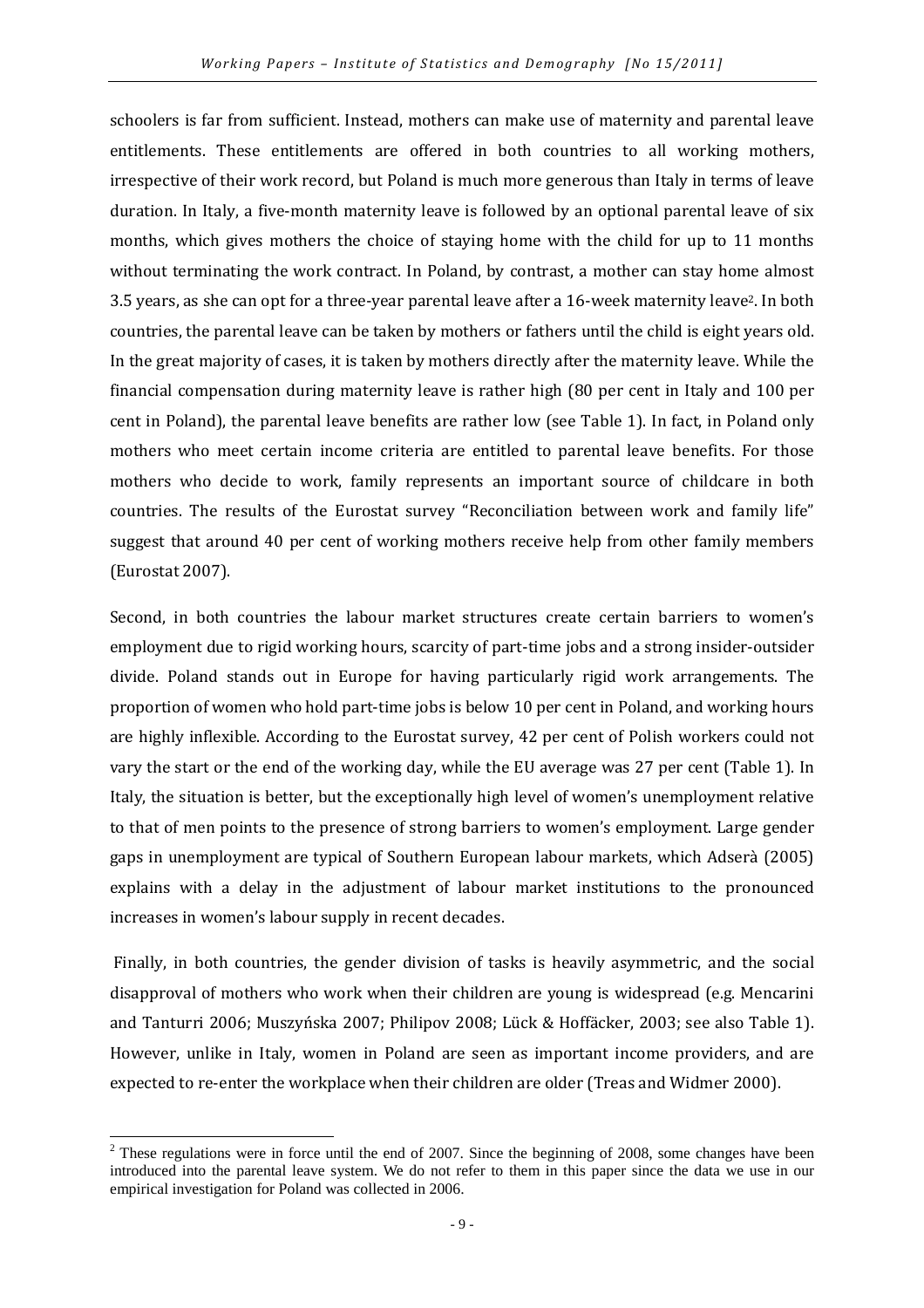|                                                                                                                                                                                                             | <b>ITALY</b>                                                                              | <b>POLAND</b>                                                                                        | EU                      |
|-------------------------------------------------------------------------------------------------------------------------------------------------------------------------------------------------------------|-------------------------------------------------------------------------------------------|------------------------------------------------------------------------------------------------------|-------------------------|
| <b>Childcare provision</b>                                                                                                                                                                                  |                                                                                           |                                                                                                      |                         |
| children aged 0-2 a)                                                                                                                                                                                        | 7.0%                                                                                      | 2.0%                                                                                                 | 20.4%                   |
| children aged 3-6 <sup>a)</sup>                                                                                                                                                                             | 93%                                                                                       | 60.0%                                                                                                | 79.8%                   |
| proportion of working mothers with<br>children up to age 14 who receive childcare<br>support from kin <sup>b)</sup><br>Maternity leave c)                                                                   | 40%                                                                                       | 42%                                                                                                  | 26%                     |
| Duration                                                                                                                                                                                                    | 5 months                                                                                  | 16 weeks                                                                                             |                         |
| Benefit                                                                                                                                                                                                     | 80% of monthly<br>earnings                                                                | 100% monthly<br>earnings                                                                             |                         |
| Parental leave c)                                                                                                                                                                                           |                                                                                           |                                                                                                      |                         |
| Duration                                                                                                                                                                                                    | 6 months                                                                                  | 36 months                                                                                            |                         |
| Benefit                                                                                                                                                                                                     | 30% of monthly<br>earnings<br>in<br>private<br>sector,<br>and 80-100% in<br>public sector | means-tested, flat<br>rate at the around<br>15% of the<br>average wage in<br>the national<br>economy |                         |
| Labour market structures                                                                                                                                                                                    |                                                                                           |                                                                                                      |                         |
| percentage who are part-time employed<br>(aged 25-49) $d$ )                                                                                                                                                 | 27.9                                                                                      | 9.3                                                                                                  | 30.9                    |
| percentage who cannot vary start/end of<br>working day for family reasons (aged 25-<br>49) b)                                                                                                               | 25%                                                                                       | 42%                                                                                                  | 27%                     |
| women's unemployment rate relative to<br>men's (persons aged 25-49) d)<br><b>Social norms</b>                                                                                                               | 1.75                                                                                      | 1.23                                                                                                 | 1.29                    |
| who<br>disagree<br>percentage<br>with<br>the<br>statement that a working mother can<br>establish just as warm and secure a<br>relationship with her children as a mother<br>who does not work <sup>e)</sup> | 45.8%                                                                                     | 35.9%                                                                                                | 24.4%                   |
| percentage who agree with the statement<br>that a woman should work full-time a) if<br>children are of preschool age, b) after the<br>children leave home <sup>f)</sup>                                     | a) 5%<br>b) 55%                                                                           | a) 11%<br>b) 80%                                                                                     | 9%*<br>a)<br>73%*<br>b) |

Table 1 - Contextual indicators, Italy and Poland around 2006

Note: \* - The average indicator does not refer to EU countries, but was computed for all countries that participated in ISSP 1994 survey: Australia, Austria, Bulgaria, Canada, Czech Republic, Germany, Great Britain, Hungary, Ireland, Israel, Italy, Japan, the Netherlands, New Zealand, Northern Ireland, Norway, Poland, Russia, Slovenia, Spain, Sweden and the United States.

Source: a) – Saraceno and Keck (2008), b) – Eurostat Statistics Database (data from the "Reconciliation between work and family life" survey 2005), c) – Moss and Walls (2007) d) – Eurostat Statistics Database (Labor Force Survey data), e) – computation on European Values Study (1999), f) Treas and Widmer on ISSP1994.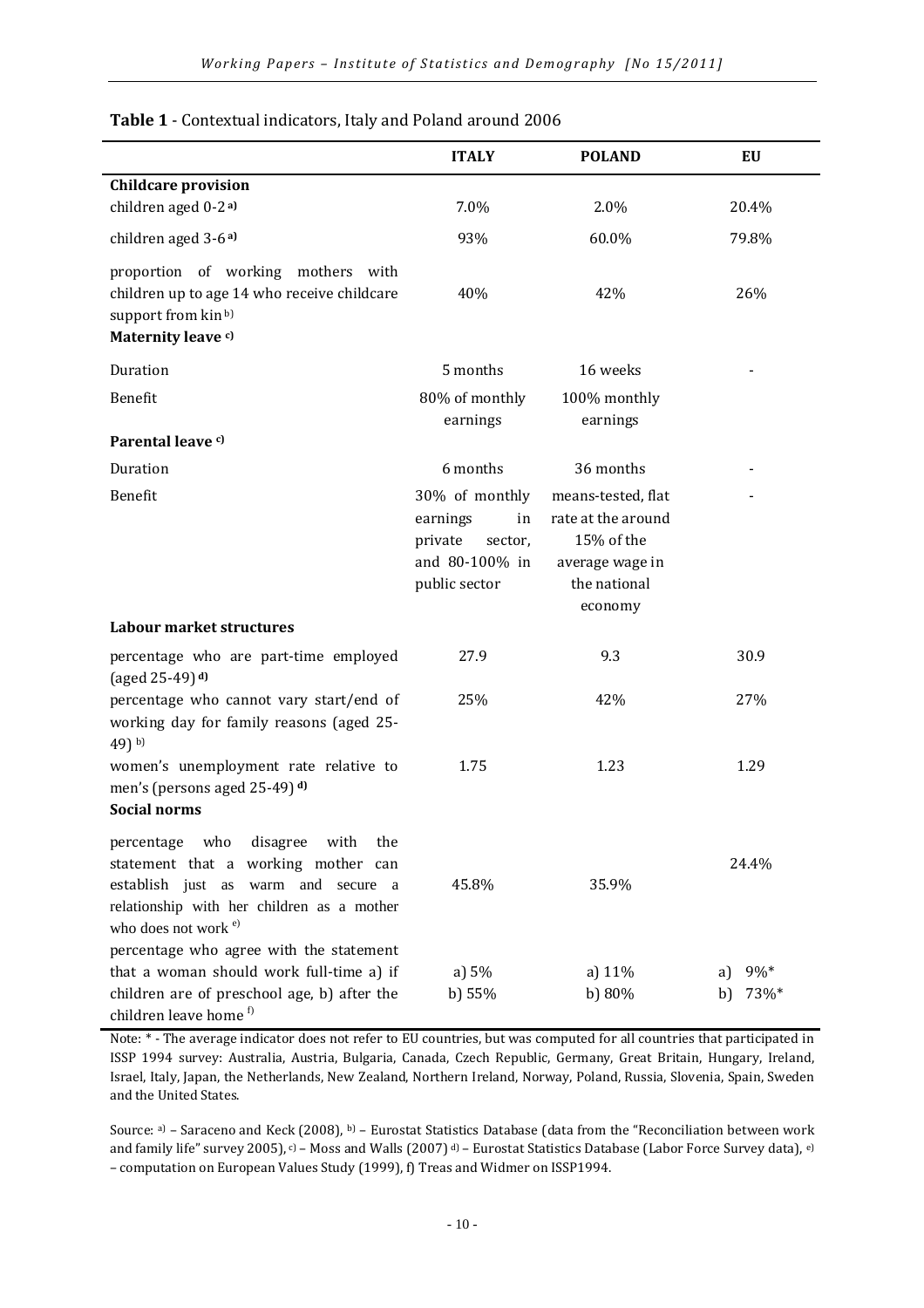Different developments in women's labour supply. Despite the strong tensions between fertility and women's work, Italy and Poland differ substantially in the current level of women's labour force participation (Figure 1). Even larger differences emerge when past developments in women's economic activity are analysed.

Italy has been always described as a country of low economic activity among women. Currently the labour force participation rate of females aged 25-44 stands at 67 per cent, which is around 10 percentage points below the EU average. It is notable, however, that in the early 1970s, the proportion of women in the labour force was half as large, which points to a considerable increase. The economic activity of women in Poland was already high in the 1960s, when over 60 per cent of women aged 25-44 participated in the labour force. By the end of the 1980s, nearly 80 per cent of Polish women were active in the labour market. After the collapse of state socialism, young women did not reduce their economic activity, despite an increase in the tensions between paid work and family. Instead, they proved to be highly motivated to find and keep a job, and to invest in education (Kotowska and Sztanderska 2007, Kotowska et al., 2008). Nonetheless, women's employment levels fell sharply, and did not recover thereafter. Thus, currently, Poland has one of the lowest women's employment rates in Europe, but is still ahead of Italy (68.1 per cent versus 60.9 per cent in 2008).

### Figure 1 - Labour force participation and employment rates (LFPR and EMPR) of Italian and Polish women aged 25-44, 1970-2007.



Note: All persons who were economically active before 1989 were employed, hence LFPR equals to EMPR.

Source: Italy 1970-2007 and Poland (1992-2007) - LFS data retrieved from the OECD Employment Database; Poland (1970-1988) - population census data retrieved from the ILO Laborsta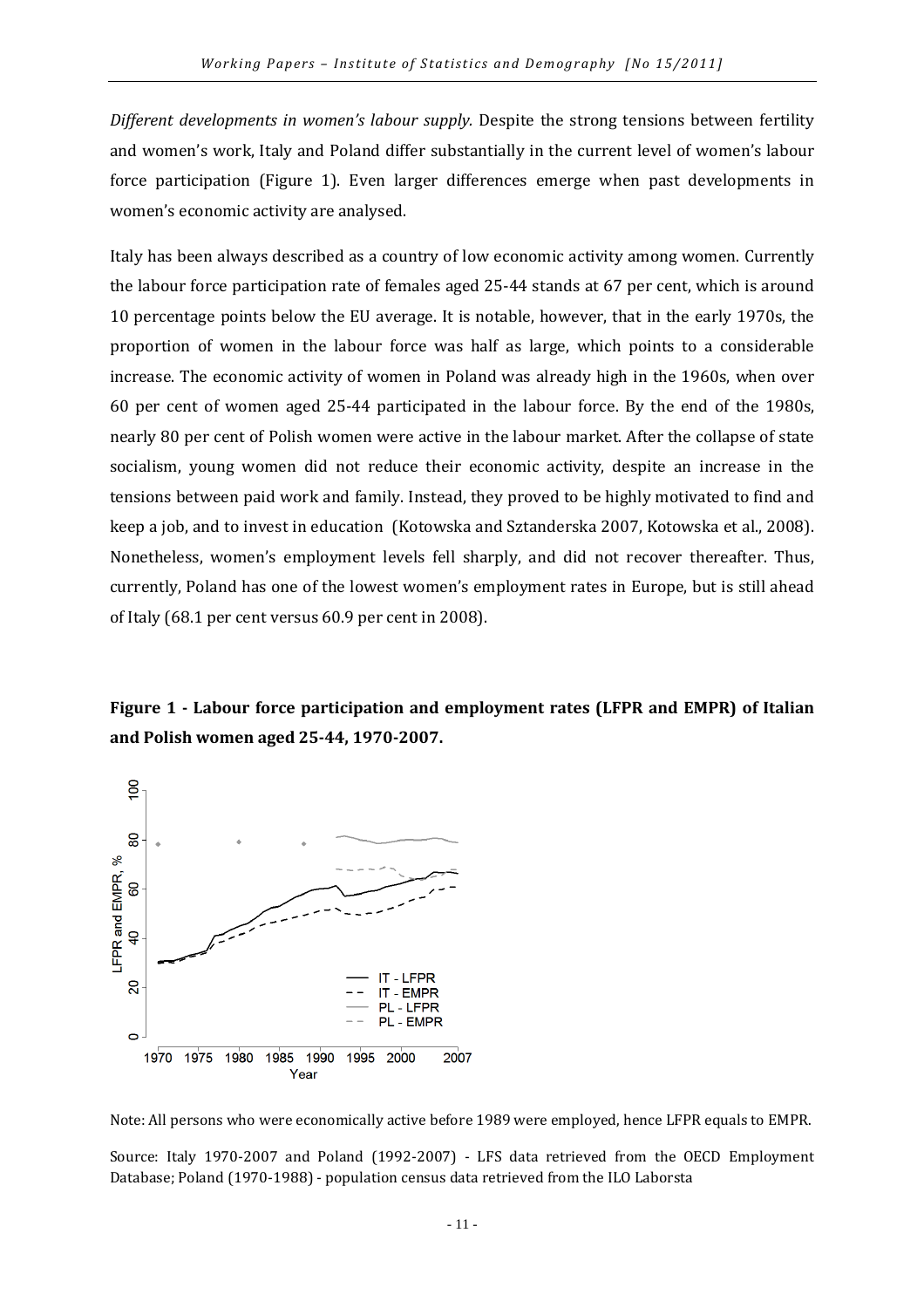The assumption that employment constitutes an important element of the life course of Polish women is also reflected in opinion surveys. For example, according to data from the European Value Study (1999), work was rated as very important by 75 per cent of Polish women, compared with only 57 per cent of Italian women. Moreover, 59 per cent of the Polish women surveyed agreed with the statement that work should always come first, and over 90 per cent shared the view that work is needed to develop talents. The respective proportions for Italy were just 45 per cent and 70 per cent.

Different economic situation. While Italy and Poland share numerous similarities in the cultural and institutional context of fertility and women's employment, they differ widely in their levels of economic development. Despite a clear and continuous improvement in the economic situation since the early 1990s, Poland's per person gross domestic product (GDP) in PPS is still only 50 per cent of that of Italy. There are also clear cross-country differences in the financial situations of households: the annual total disposable income in PPS of a family with two working spouses (each earning the average national salary) and two children is twice as high in Italy as in Poland (Eurostat Statistics Database 2008). This gap in family incomes likely means that material aspirations of the Poles are unsatisfied to a larger extent than those of Italians. According to European Social Survey (2002) only 9.1 per cent of Poles reported that they live comfortably on their present income, compared with 34.2 per cent of Italians. By contrast, 44.5 per cent of Poles said they find it difficult to live on their current income, compared with just 16.9 per cent of the Italians surveyed.

#### RESEARCH HYPOTHESES

On the basis of the considerations outlined so far, we expect to find a strong conflict between fertility and women's employment in both Poland and Italy, resulting from the unfavourable institutional and cultural conditions for work and family reconciliation that prevail in both countries. This strong conflict should be reflected in greater postponement of the entry into motherhood among employed women than among those who do not work, long work interruptions after the first birth and a strong negative influence of post-natal employment entry on the transition to a second child.

Nevertheless, we also anticipate finding clear cross-country differences in the fertility and employment trajectories women choose. Consistent with the income-pooling hypothesis, we expect the income effect of women's employment on fertility to be stronger in Poland than in Italy. Therefore, we expect that the negative effects of women's employment on fertility will be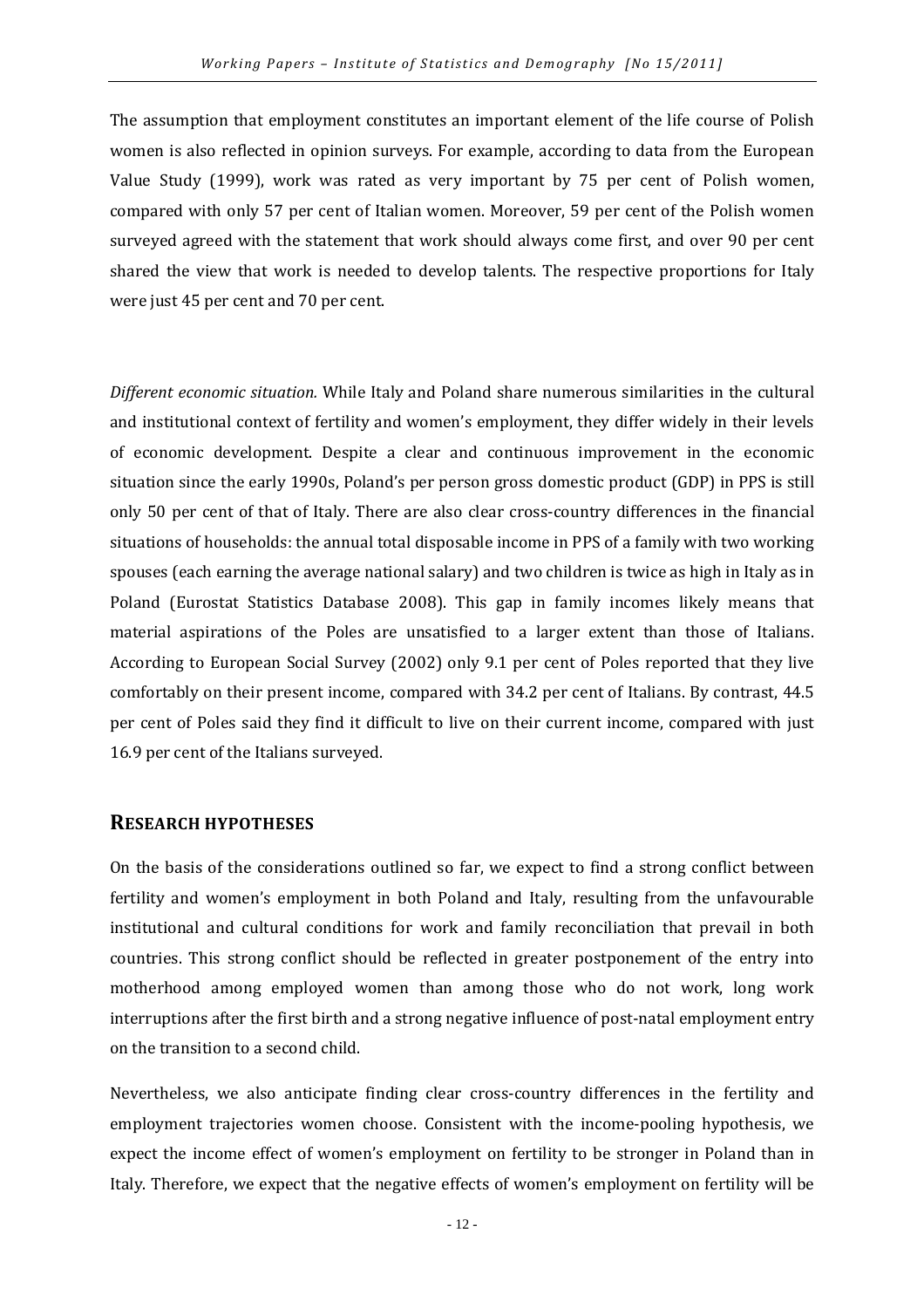weaker in Poland than in Italy. Accordingly, we also anticipate that Polish mothers will resume paid work more quickly than Italian mothers.

#### EMPIRICAL STRATEGY

#### DATA

In our empirical investigation, we employed retrospective data stemming from the Household Multipurpose Survey "Family and Social Subjects" (FSS), and corresponding to the Italian Generations and Gender Survey and the Polish Employment, Family and Education Survey (EFES). The Italian survey was conducted by the Italian National Statistical Office (Istat) in November 2003 on a sample of about 50,000 individuals of all ages nested in24,000 households. The Polish survey was prepared by the Institute of Statistics and Demography of the Warsaw School of Economics and carried out in November and December 2006 on a representative sample of 3,000 women born 1966-1981. These two retrospective surveys are the most comprehensive sources of longitudinal data available for the two countries. While both surveys cover detailed information on women's fertility and employment histories recorded on a monthly basis, they also have several limitations that restrict our analytical options. First, neither of these surveys contains data on income from work. Hence, even though such data would be very useful for investigating the income effect of women's wages on fertility, we need to limit ourselves to investigating the interrelationship between women's employment and childbearing. Second, there are also some differences between the two studies that restrict the possibility of fully exploiting data potentials in a comparative project. In contrast to the Italian survey, the EFES focused on women, and was conducted on selected cohorts only. This prohibits us from carrying out analyses at a couple level, and limits opportunities for studying temporal changes in individual behaviour. Conversely, the FSS, unlike the EFES, does not contain information on unemployment spells and changes in work contracts throughout respondents' employment histories, which forces us to analyse the interrelationship between childbearing and women's employment status in general (employed versus not employed). Finally, unlike the Polish EFES, the Italian FSS does not provide information about whether a woman is on parental leave. More specifically, women taking part in the survey could classify themselves either as employed or as non-employed. Given that mothers in Italy can be out of paid employment no longer than 11 months following birth without risking the loss of their work contract (a fivemonth maternity leave is followed by an optional parental leave of six months), we lack reliable information on women's employment status within the first year after birth in Italy. We deal with this problem by coding the episode of first year after birth as missing in women's employment histories in both countries.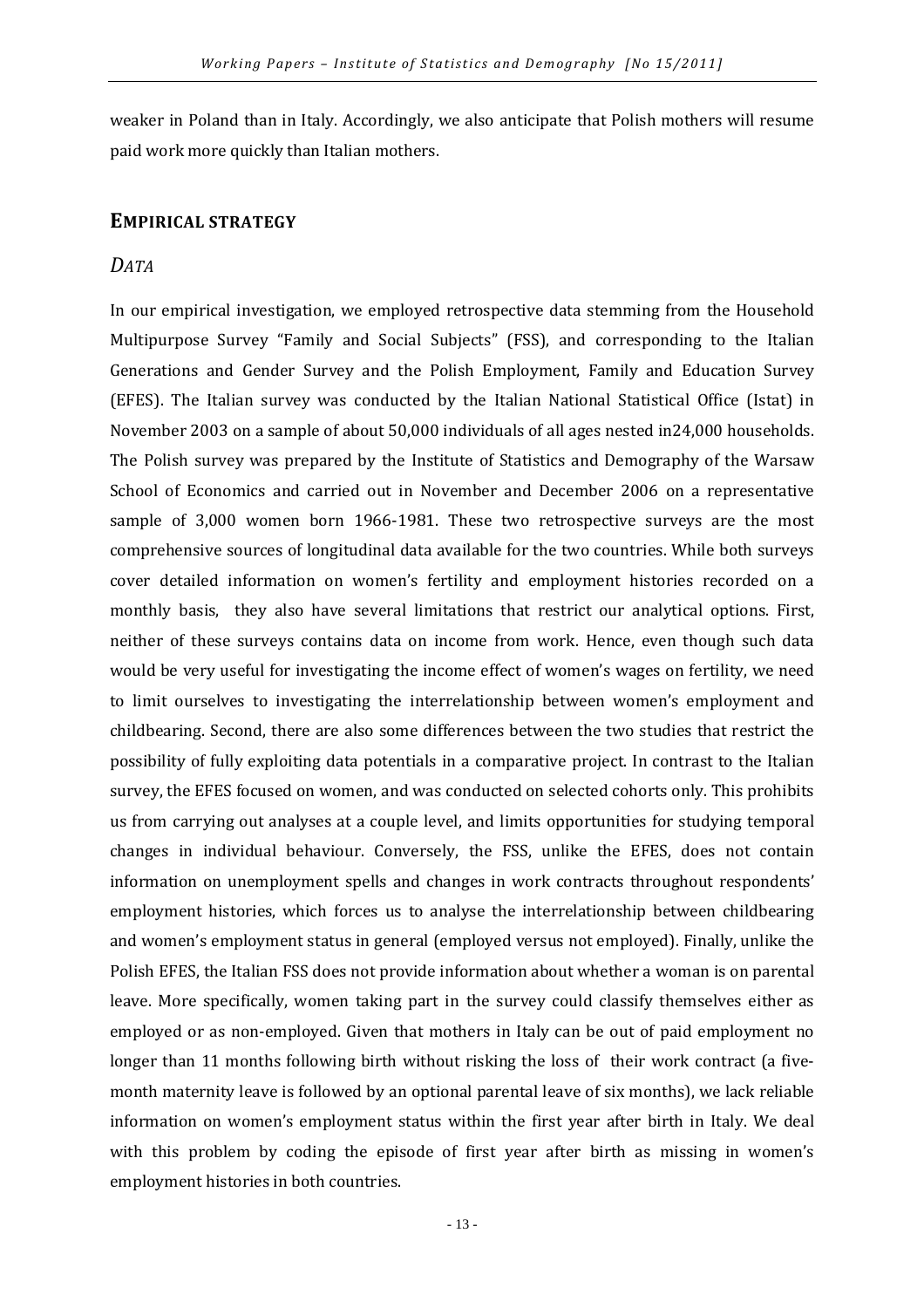Given our data limitations, we focused on analysing the interrelationship between women's employment status in general (employed vs. not employed) and fertility. For Poland, we selected the female cohorts born between 1970 and 1981. These women were between the ages of eight and 19 in 1989, which means that they started their reproductive careers largely under the new political and economic conditions. Taking the same cohorts for Italy as for Poland would mean following the Italian women for a period that is three years shorter than the period for Poland. For this reason, for Italy we chose cohorts born in the years 1967-1978. As a result, in both cases the analysed women were aged 25-36 at the time of the interview. Importantly, we did not censor Polish women in 2003. The rationale behind this choice was that, because fertility postponement in Poland started only recently, the years 2004-2006 could provide us with valuable information.

From the original sample, we excluded women with incomplete education, birth or employment histories; as well as women who reported twins at the first birth. Respondents with missing values on other variables (i.e. parents' education) were retained in the sample, and additional modalities "missing" were created for these covariates. As a result, our Italian final sample included 4,238 respondents, and the Polish final sample covered 2,300 respondents.

#### **METHODS**

Due to the life course perspective adopted in this study, event history techniques were applied. Above all, we were interested in studying the effect of employment on women's transition to the first birth, and later the effect of women's employment re-entry (or lack thereof) on the transition to the second birth. In order to gain more insight into women's fertility and employment choices at the critical stage when women decide whether or not to have a second child, we also looked at patterns in women's employment re-entry after the first birth.

Effects of women's employment on fertility. Two hazard models for the transition to the first and second birth were specified in the first step in order to study employment effects on fertility. Each woman was followed from the age of 15 until the first conception, and then from the delivery of the first child up to the conception of the second child; cases were eventually censored at the date of the interview. Conception was measured seven months before birth, i.e. at a point at which the great majority of women are aware that they are pregnant, and after which this knowledge may influence their subsequent employment behaviours. The hazard models for the first and second birth were estimated jointly, with a common unobserved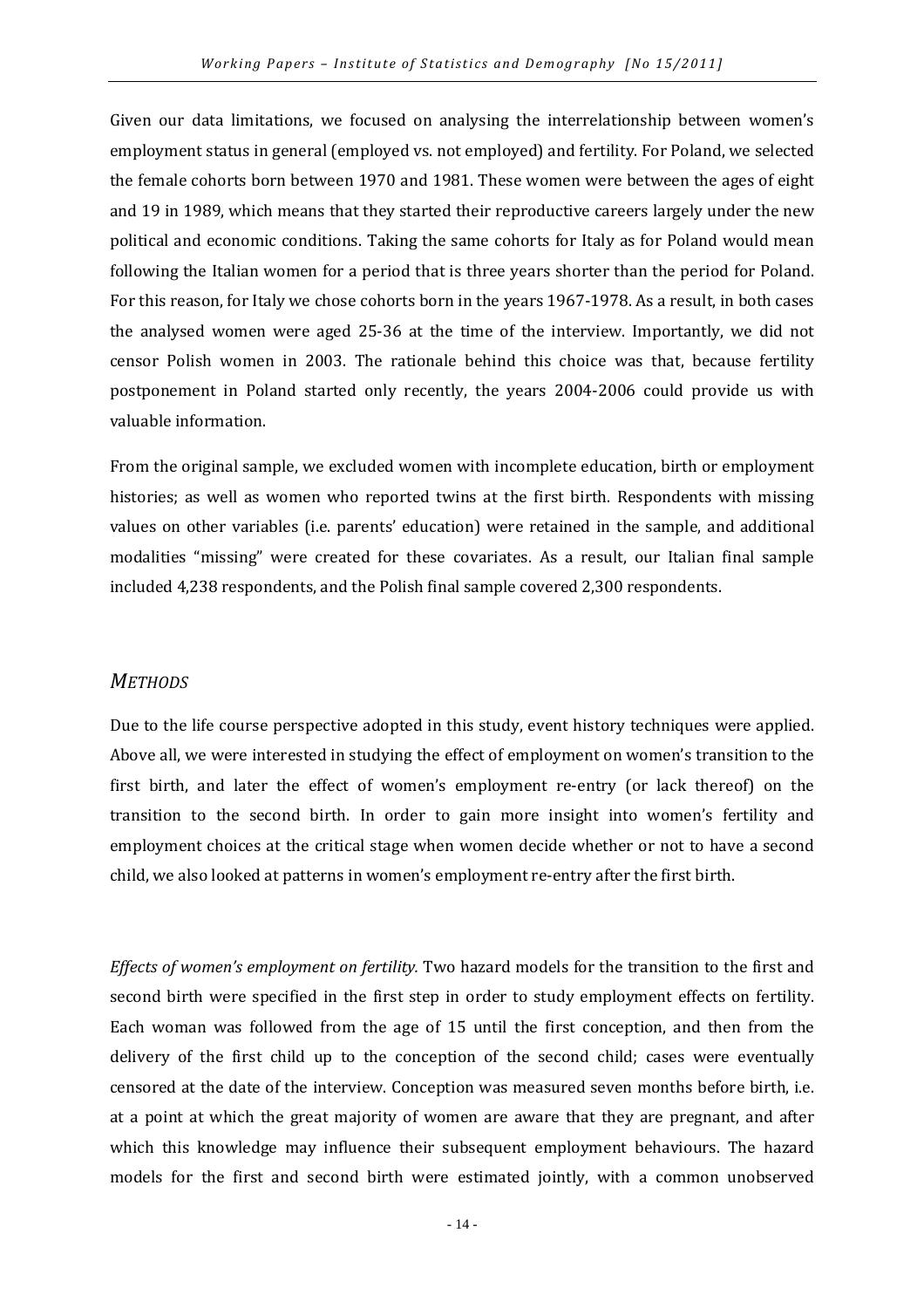heterogeneity term, which allowed us to account for selection of family-oriented women to the sample used for studying second births. Since we were interested in investigating the effects of employment on birth transitions, employment status was our main explanatory covariate. The literature on interdependencies between fertility and women's employment demonstrated that these two variables are jointly affected by common unobserved person-specific characteristics, such as family or work orientations (Aassve et al. 2006, Matysiak 2009a), leading to a selection bias in the effect of women's employment on fertility in conventional event history applications. This bias might be upwards or downwards. The former is observed in case of a positive selection, i.e. when the unmeasured characteristics affect employment and fertility decisions positively (e.g. for unobserved reasons, a woman decides to start a job and have a child afterwards). Downward bias results from a negative selection, i.e. if employment and fertility are influenced by unobserved factors in opposite directions (e.g. a woman decides to exit employment and to have a child while non-employed for reasons unknown to the researcher). In order to obtain unbiased estimates of employment effects on fertility, in the second step we modelled fertility transitions jointly, with employment transitions allowing for a correlation between the unobserved person-specific unobserved characteristics affecting fertility and employment behaviours (e.g. Lillard 1993). Consequently, we needed to specify a model for employment transitions around the first birth.

Modelling employment transitions around the first birth was complex due to the data limitations we encountered; namely, the lack of information on women's employment status within the first year after the first birth in Italy. Given this limitation, we decided to specify three employment equations, which were modelled jointly with a common unobserved heterogeneity term: (1) a logit model for the probability of being employed at first conception, (2) a logit model for the probability of being employed 12 months after first birth and (3) a hazard model for entry to work with a baseline duration, represented by the time elapsed since the child was one year old until a woman entered work. The first equation (i.e. the logit model for the probability of being employed at conception) was estimated to control for selection of women with a work contract to the sample of women who entered paid work relatively quickly after the first birth (at least in Italy, these were women who had the right to parental leave) and selection of women with no work contract to the sample of women who remained out of work after that time. The second equation (i.e. the logit model for the probability of being employed one year after first birth) was specified in order to account for selection of family-oriented women to the sample of women who were still at home 12 months after birth.

In order to analyse the effects of employment on fertility transitions, we estimated simultaneously the following five equations: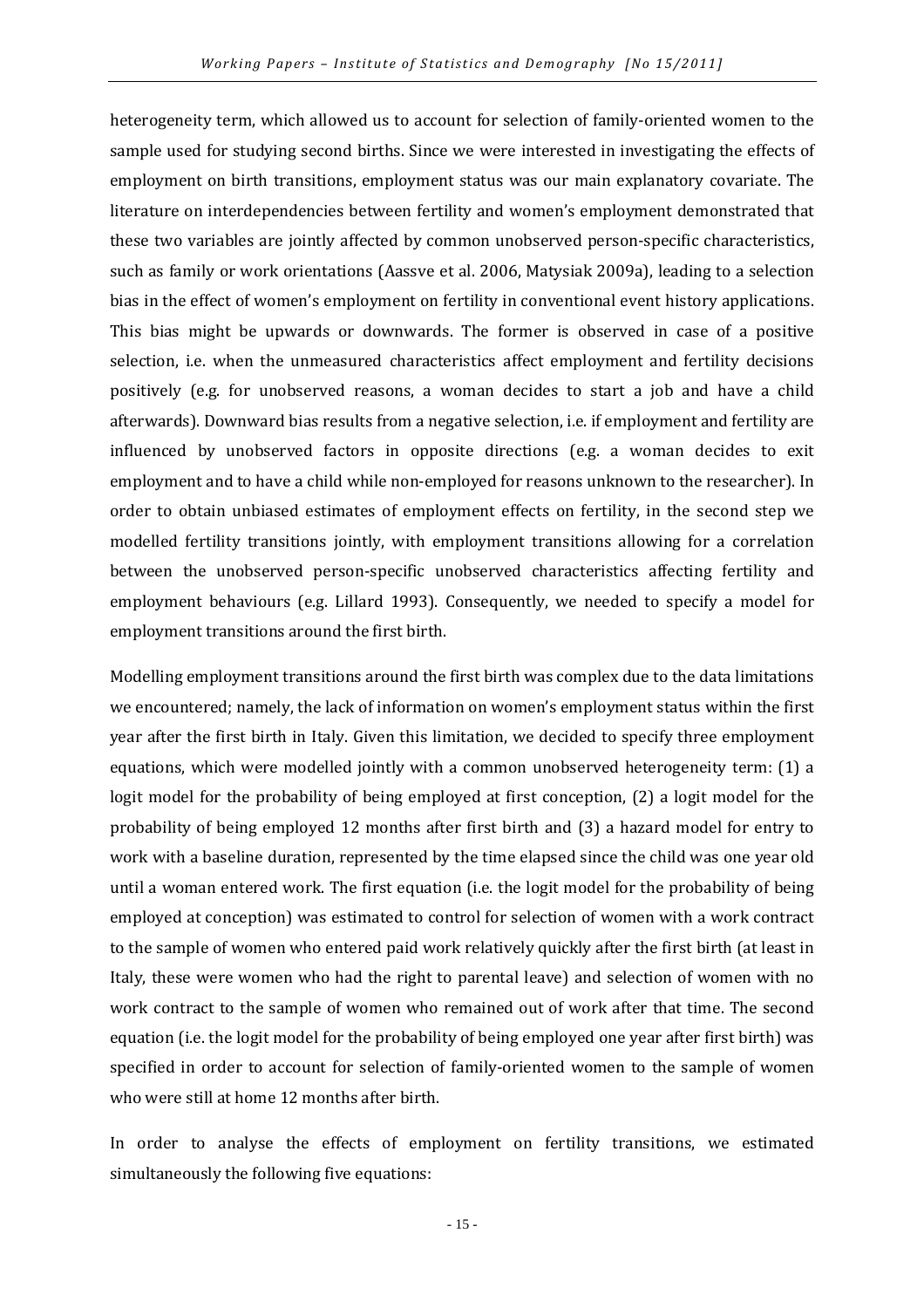$$
\begin{cases}\n\ln h^{B_1}(t) = y^{B_1}(t) + \sum_j a_j^{B_1} X_j + \sum_i b_i^{B_1} Z_i(t) + \varepsilon & \text{Hazard of first conception} \\
\ln h^{B_2}(t) = y^{B_2}(t) + \sum_j a_j^{B_2} X_j + \sum_i b_i^{B_2} Z_i(t) + \varepsilon & \text{Hazard of second conception} \\
\ln(\hat{Z}) = a_0 + \sum_j a_j X_j + \eta & \text{Logit for work at conception} \\
\ln(\hat{V}) = a_0 + \sum_j a_j X_j + \eta & \text{Logit for work 12 months after birth} \\
\ln h^{EN12+}(t) = y^{EN12+}(t) + \sum_j a_j^{EN12+} X_j + \sum_j b_i^{EN12+} Z_i(t) + \eta & \text{Hazard of employment entry}\n\end{cases}
$$

For simplicity, the subscripts standing for an individual were omitted. The  $ln(h^{B1})$ ,  $ln(h^{B2})$  and ln(hEN12+) denote natural logarithms of hazards of first birth, second birth and entry to employment starting 12 months after the first delivery, respectively.  $\hat{Z}$  represents the odds of working at conception and  $\hat{V}$  the odds of entering employment when the child is one year old. In each of the hazard models, *y*(*t*) stands for a piecewise linear spline that captures the effect of the baseline duration on analysed intensities; i.e. age of a woman in the model for the transition to the first birth, and age of the first child in the model for the transition to the second child and employment entry<sup>3</sup>. The vector  $\overline{X}_j$  denotes time-constant covariates, and the vector  $\overline{Z}_j(t)$  the time-varying covariates. Finally,  $\varepsilon$  and  $\eta$  stand for person-specific unobserved heterogeneity terms, which are constant across women's fertility and employment spells, respectively. Consequently,  $\varepsilon$  captures the unobserved time-invariant propensity of women to have a child, while  $\eta$  accounts for women's unmeasured time-constant determination to participate in paid employment. Both unobserved heterogeneity terms were assumed to follow normal distribution with zero means and standard deviations of  $\sigma_{\varepsilon}^{\varepsilon}$  and  $\sigma_{\eta}^{\varepsilon}$  :

$$
\begin{pmatrix} \varepsilon \\ \eta \end{pmatrix} \sim N \begin{pmatrix} 0 \\ 0 \end{pmatrix}, \begin{pmatrix} \sigma_{\varepsilon}^2 & \rho_{\varepsilon\eta} \\ \rho_{\eta\varepsilon} & \sigma^2 \eta \end{pmatrix}
$$

where  $\rho_{n\varepsilon}$  (=  $\rho_{\varepsilon n}$ ) represents the correlation between the unobserved heterogeneity terms. This correlation is significant if the two processes are affected simultaneously by unobserved factors. It is positive in case of a positive selection, and negative otherwise.

<sup>&</sup>lt;sup>3</sup> For the specification of these baseline hazard durations we used a piecewise linear spline (also known as a generalised Gompertz formulation), instead of the more common piecewice constant specification. A linear spline is a flexible form of representing the effect of a continuous independent variable. With sufficient bend points, this specification makes it possible to efficiently capture any log-hazard pattern in the data.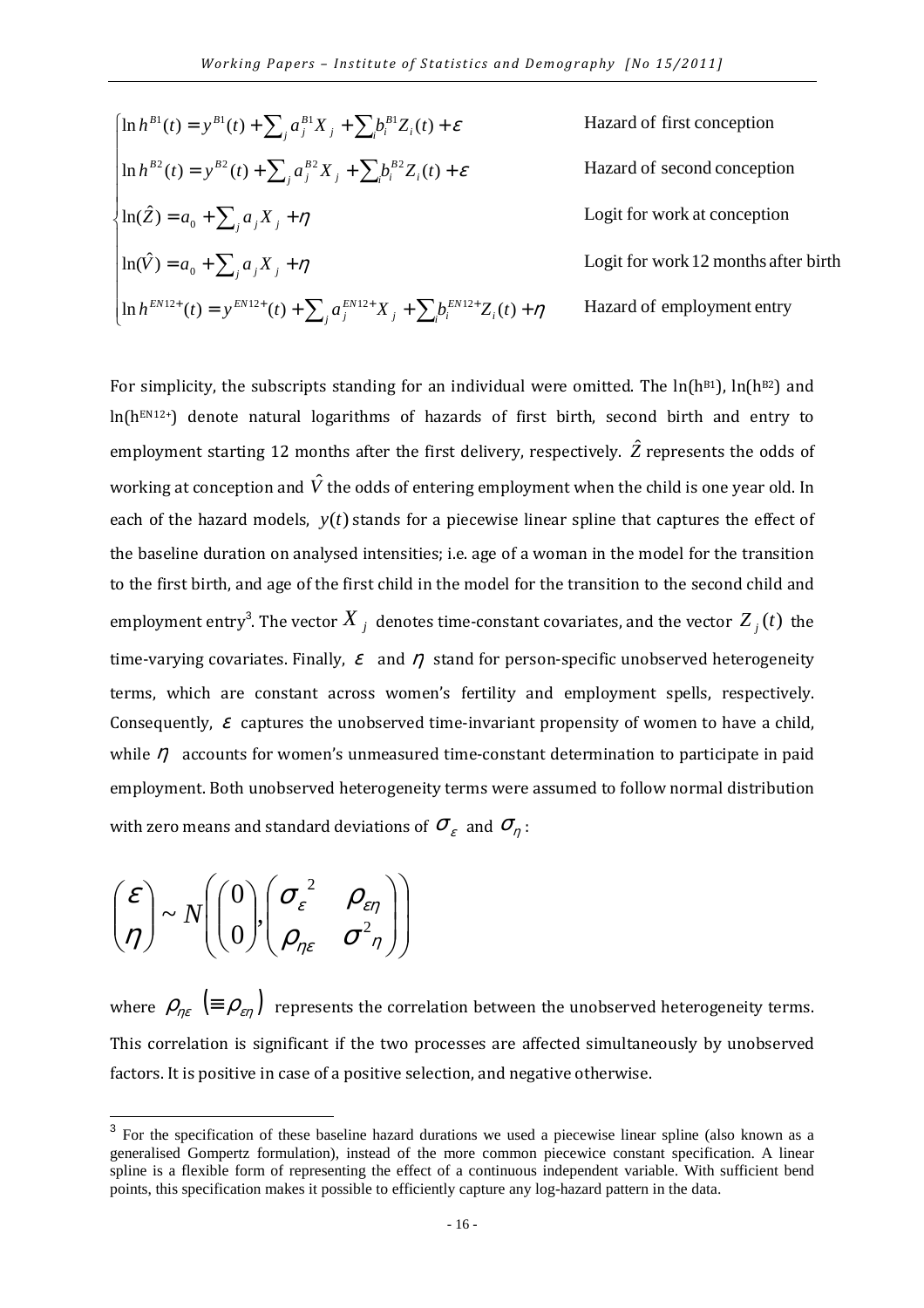Our key explanatory covariate in the fertility models is woman's employment status, introduced as a time-varying covariate. In the model for the transition to first child, this variable is grouped into four categories: "in education", "has not worked yet, but out of education", "employed" and "does not work but has some work experience". This specification allows us to separate women who are still in school from those who have already graduated and face the decision of whether or not to enter the labour market. It also separates women who ever worked from those who never worked. In the model for the transition to the second child, the employment status variable has the following categories: "entered no work after first birth" (including women on parental leave in Poland), "entered work after first birth, but currently in non-employment", and "entered work after first birth and currently in employment". Again, we separated nonemployed women who had not entered employment after delivery from those who had taken a paid job, but either lost it after some time or decided to give it up.

Additionally, all models control for the respondent's and the parents' education, as well as for calendar time. Respondent's education is a time-varying covariate. Women who had finished their education were classified into three groups: low, medium and high. The first category comprises women who completed only compulsory education (eight years in both countries), as well as those who continued with basic vocational education, lasting three years in Italy and two years in Poland. The medium educated are those who completed at least four years of education at the upper-secondary level, as well as those who undertook post-secondary but non-tertiary education. Women who received a bachelor's or a master's degree were classified as highly educated. Parent's education were dichotomised between "low" and "medium-high". Finally, the logit models predicting the probability of being employed at conception and one year after birth, as well as the hazard model for employment entry, account for work experience gathered before the first conception, as well as the number of non-employment spells experienced until that moment.

Entry to employment after first birth. In order to investigate the patterns of women's employment entry after first birth, we compared Kaplan-Maier survival curves for the two countries. Normally, in such a situation it would make the most sense to observe a woman since her first birth. This approach was not appropriate in our case, however, as we lacked reliable information on women's employment status within the year after birth in Italy. Hence, we could not know the date when Italian mothers finished parental leave and re-entered paid work. For this reason, we decided to observe each woman starting with the first birthday of the first child. Women were followed until the date of employment (re-)entry, with censoring at the second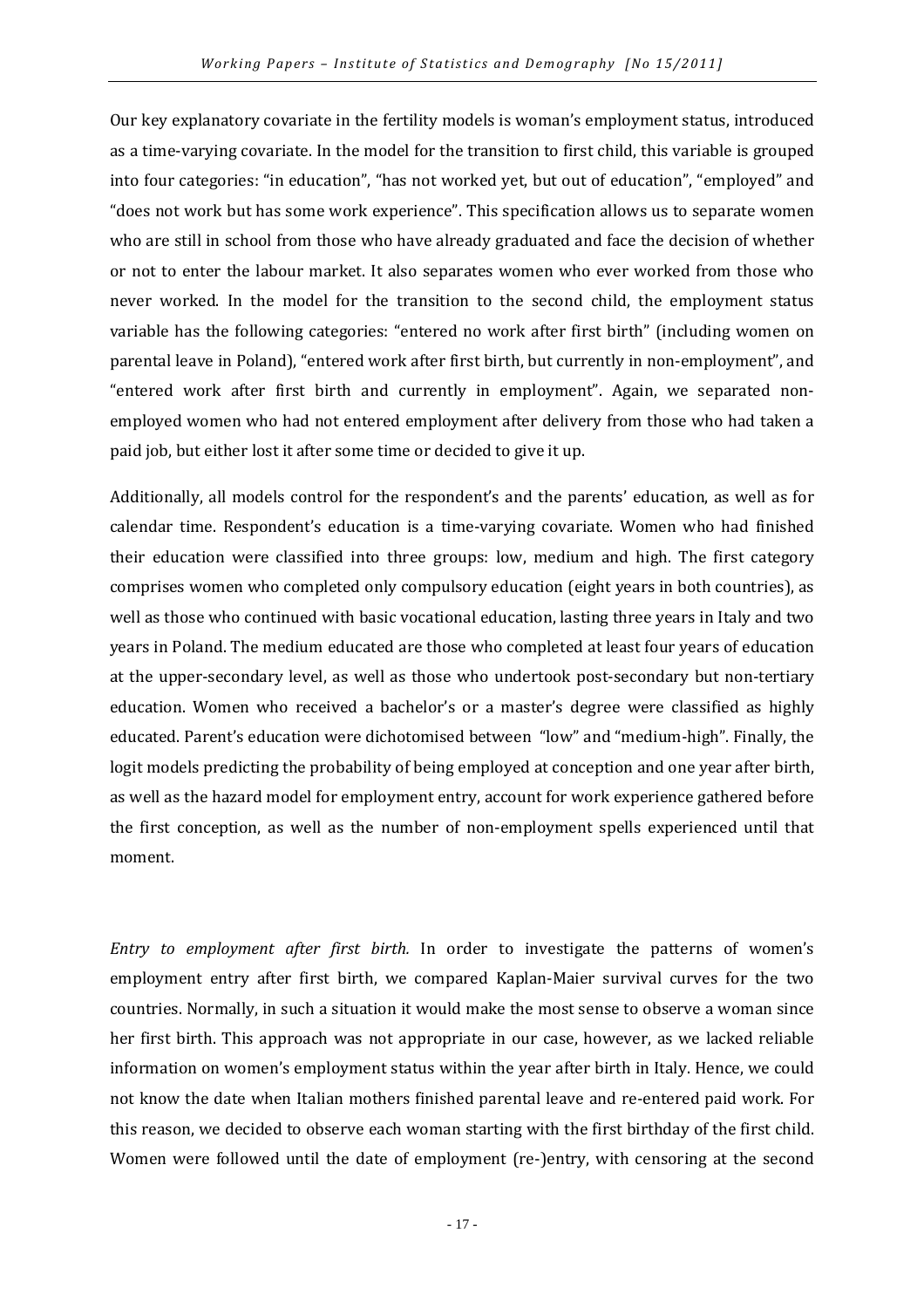conception or the time of the interview, whichever came first. The resulting Kaplan-Meier estimates of survival curves were adjusted on the basis of the proportions of women at work one year after the first birth.

#### EMPIRICAL RESULTS

In this section, we present our empirical findings. We start our discussion from a descriptive overview of the transitions to the first and second child in both countries, using Kaplan-Maier survival curves. We then present our estimates of employment effects on the transition to first birth. Subsequently, we present descriptive information on the patterns of women's entry to employment after the first delivery, and turn our attention to its impact on second birth risks. Each time we discuss the estimates of employment effects on fertility, we refer first to the descriptive findings that come from the simple intensity models for first and second births (modelled separately from employment transitions). These simple hazard models for first and second births provide information about fertility differentials with respect to women's employment status. Only then do we move on to interpreting the employment parameters from the joint models, i.e. net of selection effects. The full model results are reported in the appendix.

#### Progression to the first and second births: the timing of the events

Our data confirm the assumption that the entry to motherhood occurs later in Italy than in Poland (Figure 2a). While the median age at first birth is 24 for the analysed cohorts of Polish women, it is slightly over 30 for Italian women. Although Italian women postpone the transition to the first child to a much larger extent than Polish women, the intensity of progressing to the second child is similar in the two countries (Figure 2b). Around 20 per cent of mothers conceive their second child within the first two years after the first birth, and half within the first four years. One in three women still has only one child seven years after her first delivery.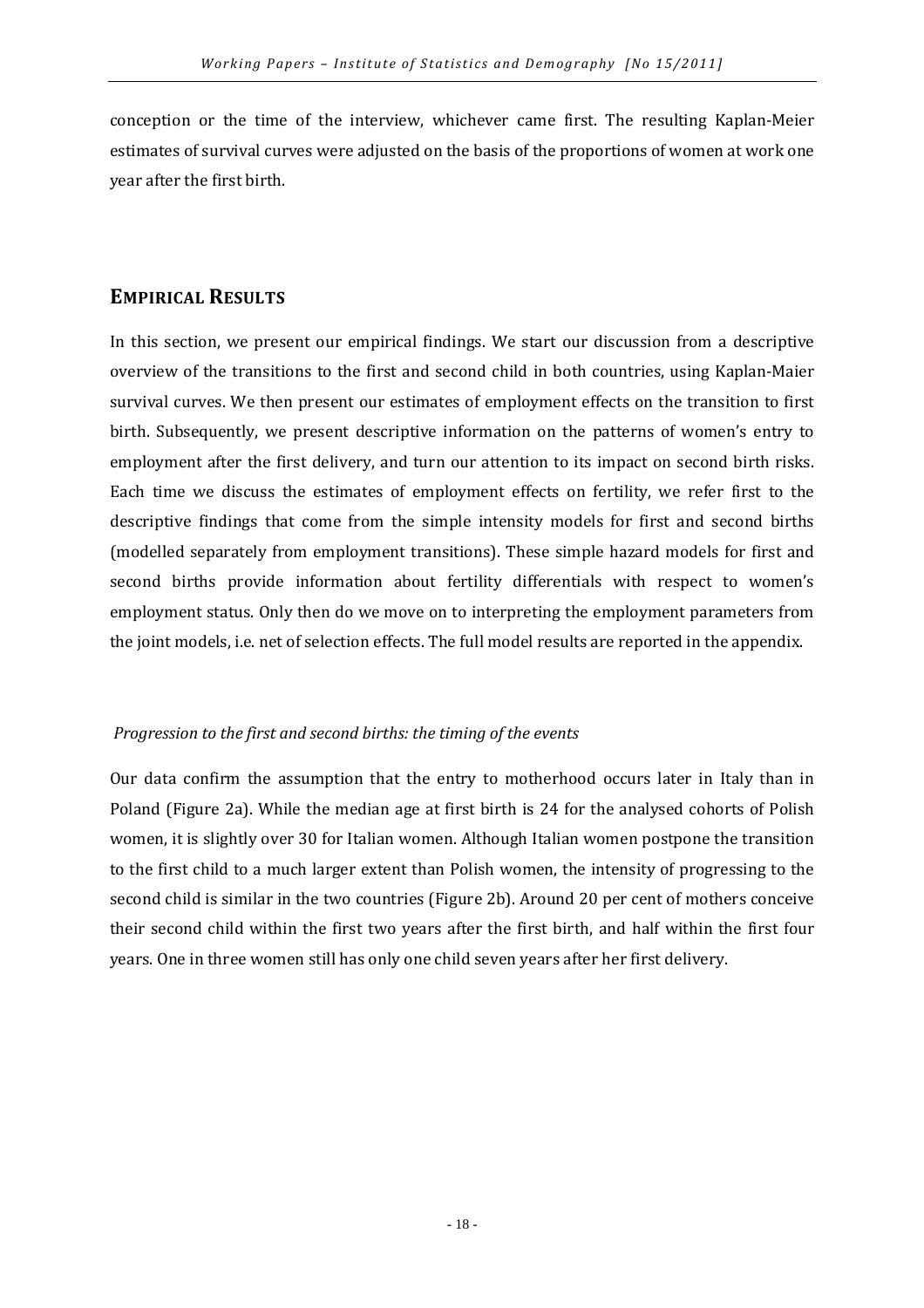



Source: own elaboration on FSS (2003) and EFES (2006).

#### Impact of employment on the first birth

We first present findings from the simple single process hazard model for the transition to the first birth (Table 2, column (2)) and then present the results of the joint model, which yields the effects of employment on the entry to motherhood after accounting for selection effects (Table 2, column (3)).

Our outcomes point to clear differences in the employment and motherhood choices of Italian and Polish women. In the former country, employed women were found to be far less likely to conceive a first child than women who had never worked or women who had worked in the past, but who had since exited the labour market. For Poland, we found no relationship between women's employment and the transition to a first birth. Specifically, Polish women who had a job were shown to be as likely to enter motherhood as those out of paid work.

The correlation between the unobserved heterogeneity terms in fertility and employment equations was positive. This suggests that unobserved time-invariant factors influence childbearing and employment entry in the same direction. After we controlled for the timeinvariant unobservables, the estimated coefficients of the effect of employment on first birth became lower. Consequently, the negative effect of employment on the first birth risk in Italy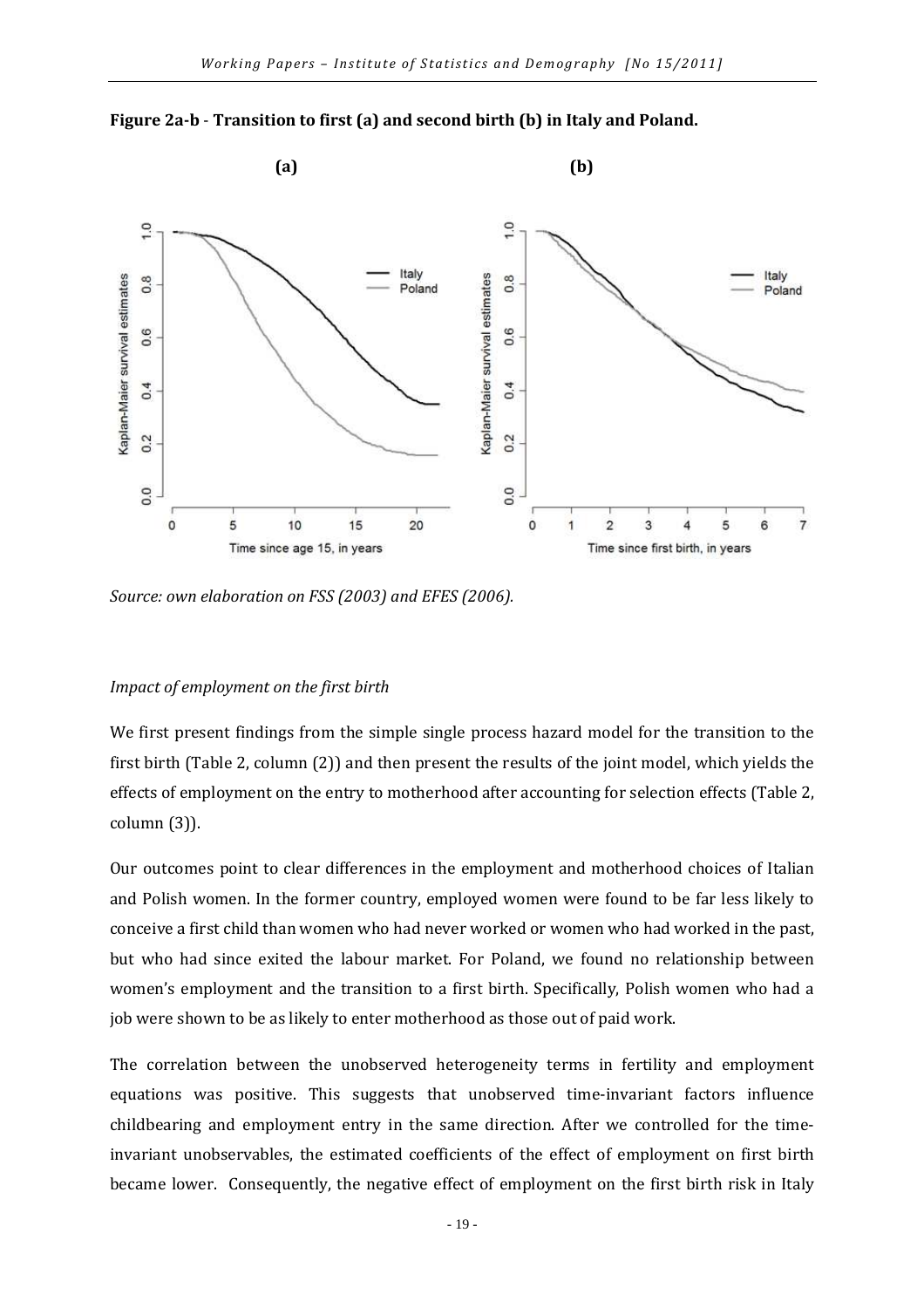became slightly stronger. The effect in Poland remained insignificant. Overall, our findings suggest that employment clearly discourages motherhood in Italy, but has no effect on first births in Poland.

| <b>Employment status</b>                   | Single process<br>model | Joint model |
|--------------------------------------------|-------------------------|-------------|
| (1)                                        | (2)                     | (3)         |
| <b>ITALY</b>                               |                         |             |
| in school                                  | $0.27***$               | $0.29***$   |
| has not worked yet                         | 1.00                    | 1.00        |
| does not work but has some work experience | 1.05                    | 1.08        |
| in employment                              | $0.69***$               | $0.62***$   |
| <b>POLAND</b>                              |                         |             |
| in school                                  | $0.68***$               | $0.69**$    |
| has not worked yet                         | 1.00                    | 1.00        |
| does not work but has some work experience | 1.10                    | 1.11        |
| in employment                              | 1.06                    | 1.02        |

#### Table 2. Impact of employment status on the transition to the first birth

Note: Results are controlled for woman's age, educational level, calendar period and woman's social background (parents' educational level).

Source: own elaboration on FSS (2003) and EFES (2006).

#### Timing of employment (re-)entry after first birth

In this sub-section, we describe the timing of employment (re-)entry after the first birth through Kaplan-Meier survival curve estimates. These curves were corrected by the proportions of women at work one year after the first birth. Although, unlike in Poland, employment strongly discourages the transition to motherhood in Italy, Italian mothers resume employment after their first birth more quickly than Polish women (Figure 3). Half of Italian mothers, but only onethird of Polish mothers, were working one year after the birth. This difference in entry rates can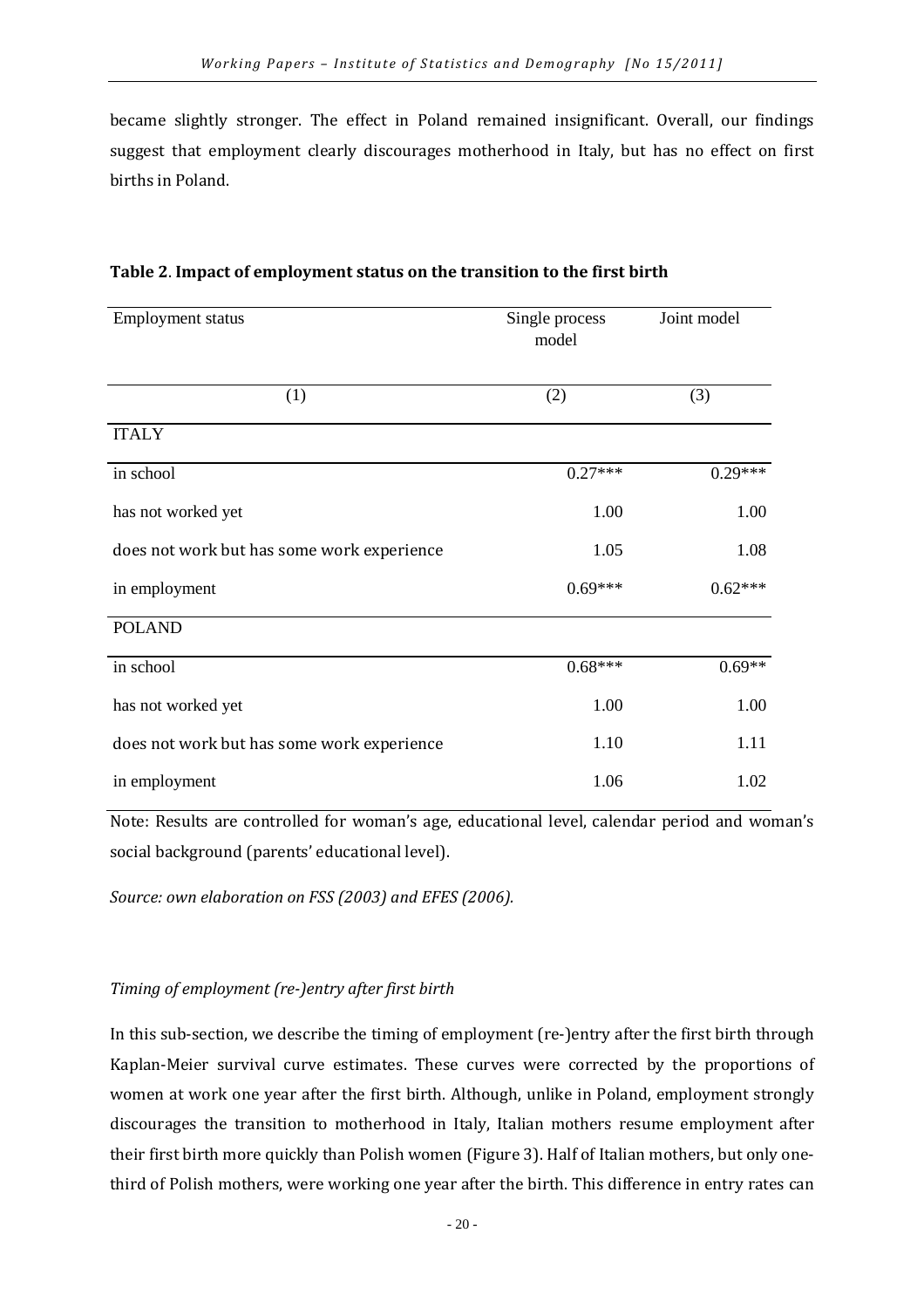be due to differences in parental leave regulations. In fact, it turns out that the intensity of employment entry in Poland starts to exceed that of Italy after the child reaches 3.5 years of age, which is precisely the time when the parental leave expires.





Source: own elaboration on FSS (2003) and EFES (2006).

It turns out, however, that the intensity of employment entry in Italy strongly depends on whether a woman was employed for at least some period of time before the first conception (Figure 4). Almost 90 per cent of the Italian women who had some work experience (who made up 58 per cent of our sample) entered employment one year after giving birth. By contrast, of those women who had never worked before they conceived, no more than 10 per cent were employed one year after the first birth, and only 20 per cent were in a job three years later. These findings indicate there is a strong polarisation in the behavioural patterns of Italian women. A similar pattern in employment entry after the first birth in Italy has also been identified in previous research (see e.g. Saurel-Cubizolles et al. 1999; Gutiérrez-Domènech 2004), conducted for the older cohorts. This degree of strong polarisation was not observed in Poland, although women with some work experience (who constituted almost 70 per cent of all the Polish women in our sample) were found to be more likely to enter paid work after childbirth than those who had never worked.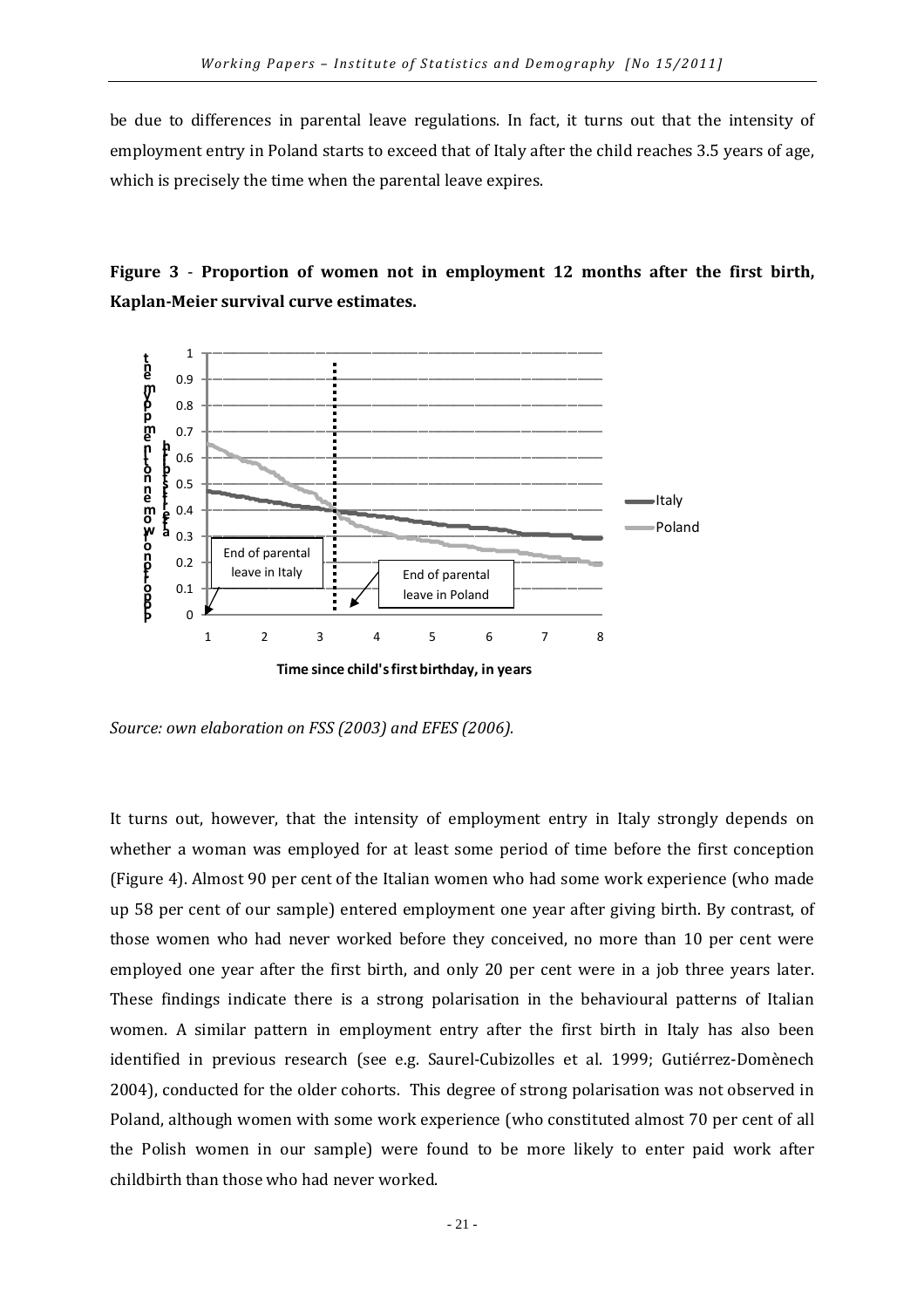



Source: own elaboration on FSS (2003) and EFES (2006).

#### Impact of employment entry on second birth

In the last step, we investigated how employment transitions after the first birth influence the progression to the second child; i.e. the crucial progression in low fertility settings. Again, we first discuss the estimates from a simple single process hazard model for the transition to the second child (Table 3, column (2)), and then present the estimates from the joint model, which accounts for selection effects (Table 3, column (3)).

Our findings illustrate clear cross-country differences. In Italy, employment after the first birth clearly hindered the transition to the second child. Women who entered work after the first birth and remained employed were 19 per cent less likely to conceive a second child. The direct effect—i.e. after controlling for selection—was even stronger (35 per cent). By contrast, those women who took up a job but left it after some time for unknown reasons were as likely to have conceived a second child as women who had not entered employment following the first birth.

In Poland, the picture is more complex. The simple model, without accounting for selection effects, suggests that women who entered employment were as likely to have a second child as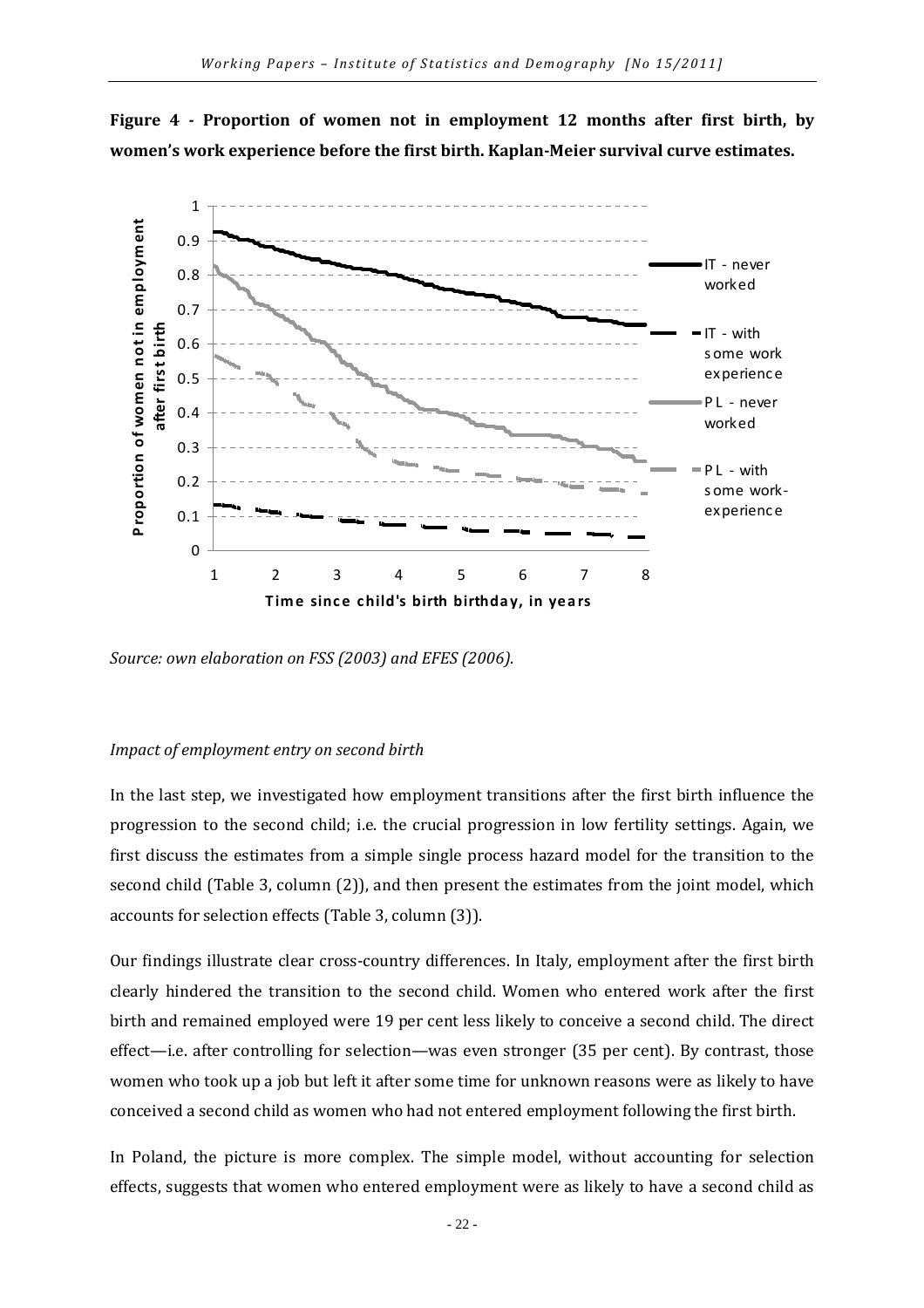women who had not done so. However, after we controlled for selection, it turned out that employment after the first birth reduced the second birth risk by 21 per cent relative to mothers who did not take a job. Although negative, this effect is still weaker than in Italy. Furthermore, women who entered employment after they gave birth to the first child, but left the workforce for unknown reasons, were even less likely to conceive a second child than those who worked. Our results for Poland suggest thus that, while employment entry after the first birth conflicts with further childbearing, the loss of a job (that can be involuntary) creates particularly unfavourable conditions for enlarging the family size.

| <b>Employment status</b>                  | Single process<br>model | Joint model |
|-------------------------------------------|-------------------------|-------------|
| (1)                                       | (2)                     | (3)         |
| <b>ITALY</b>                              |                         |             |
| did not enter work after first birth      | 1                       |             |
| entered work and is currently working     | $0.81***$               | $0.65***$   |
| entered work but is not currently working | 1.19                    | 1.04        |
| <b>POLAND</b>                             |                         |             |
| did not enter work after first birth      | 1                       |             |
| entered work and is currently working     | 1.03                    | $0.79**$    |
| entered work but is not currently working | 0.77                    | $0.58**$    |

#### Table 3 - Impact of employment status on the transition to the second birth

Note: results are controlled for age of the first child, woman's age at first birth, woman's educational level, calendar period and woman's social background (parents' education).

Source: own elaboration on FSS (2003) and EFES (2006).

#### CONCLUDING DISCUSSION

Women's fertility and employment choices have been widely studied in demographic, economic and sociological literature. In general, empirical studies for developed countries suggest that the two careers are in conflict, but that this conflict is weaker when there is institutional support for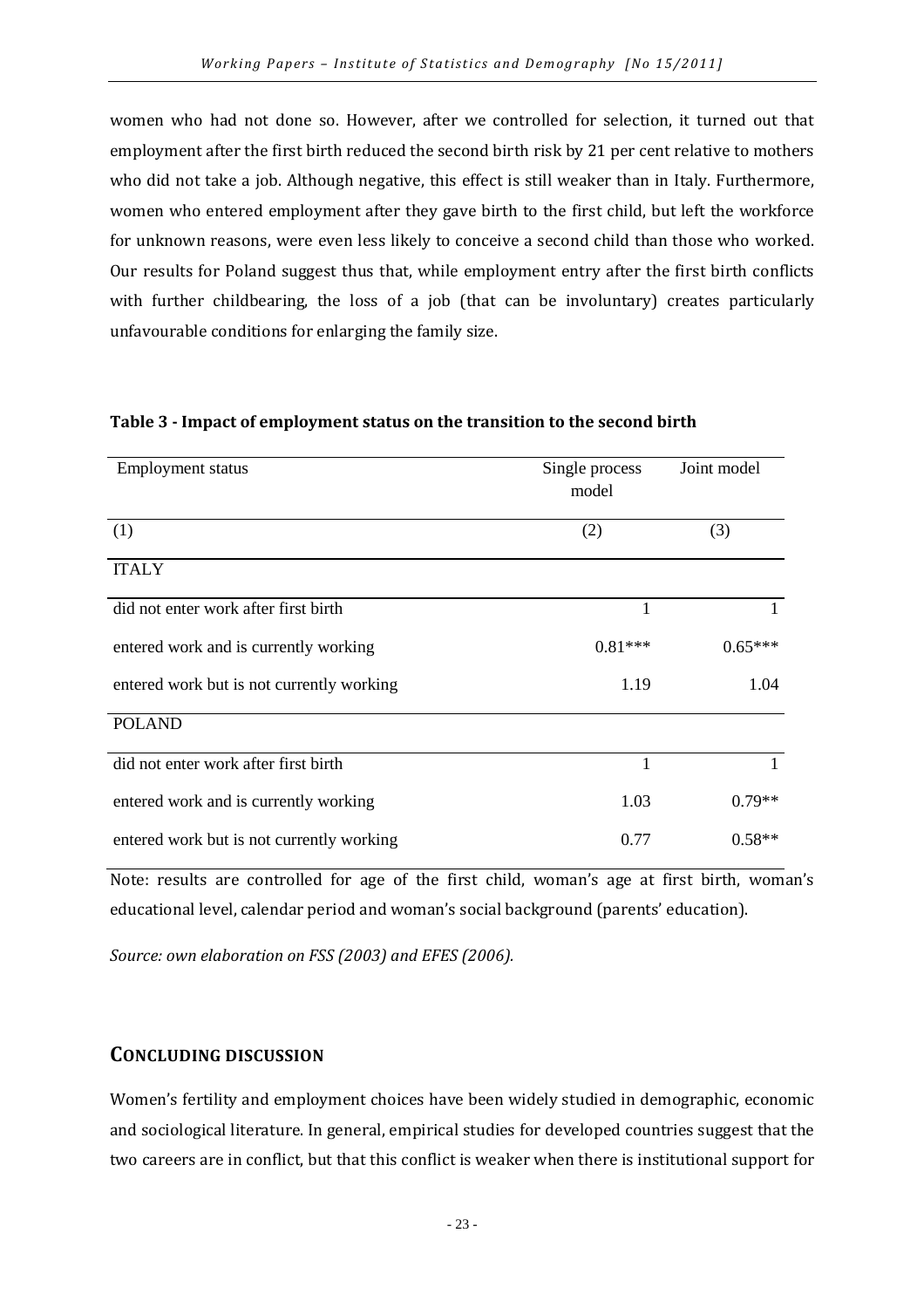employed parents, when the labour market is adjusted to accommodate female labour and when the social acceptance of working mothers is high. These findings are consistent with the microeconomic theory of fertility and women's labour supply that presupposes a role specialisation within a couple, and consequently predicts that women's fertility and employment choices depend largely on opportunity costs. Recent micro-level research on post-socialist countries have challenged this view, however, by showing that working women in this part of Europe are not at all less likely to enter motherhood than those who do not have a job, even if the country context is not supportive of work and family reconciliation. This may suggest that conditions for work and family reconciliation are not the only country-specific factor affecting women's fertility and employment decisions; and that, in countries with longer histories of women's labour force participation, where women are accepted as important income providers, women's employment may be an important facilitator of family formation.

In this paper, we compared Italy and Poland, two countries where the country-specific obstacles to work and family reconciliation are similarly strong, but which differ in terms of the history of women's labour force participation and household living standards. Our findings point to the existence of a strong conflict between women's paid work and childbearing in both countries. Nevertheless, they also provide evidence for clear cross-country differences in the fertility and employment choices of women, and in how these choices are intertwined.

In line with our expectations, the negative effect of women's employment on fertility was found to be particularly strong in Italy. Employed women in this country are very likely to postpone the entry to motherhood, and are highly unlikely to give birth to a second child. Instead, they swiftly return to employment after the first birth; this pattern of rapid employment re-entry in Italy was unanticipated. It is likely driven by the rather modest parental leave provisions (at least in terms of parental leave duration). An interesting finding of our study is that the life course trajectory described above was taken by around one-half of the Italian women born 1967-1978, and that the choice to take this trajectory seems to have been determined to a large extent by whether or not a woman decided to pursue a career after she graduated. The remaining women, who did not enter employment after completing education, followed a completely different life path: i.e. they tended to progress to having a first child more quickly than those who worked, they seldom took a job after giving birth and they had the highest intensity of progressing to a second child. A polarisation in women's fertility and employment behaviours is hence a clear feature of the Italian setting.

In Poland, where the institutional, structural and cultural setting seems to be at least as unfavourable to work and family reconciliation as in Italy and childcare provision is even much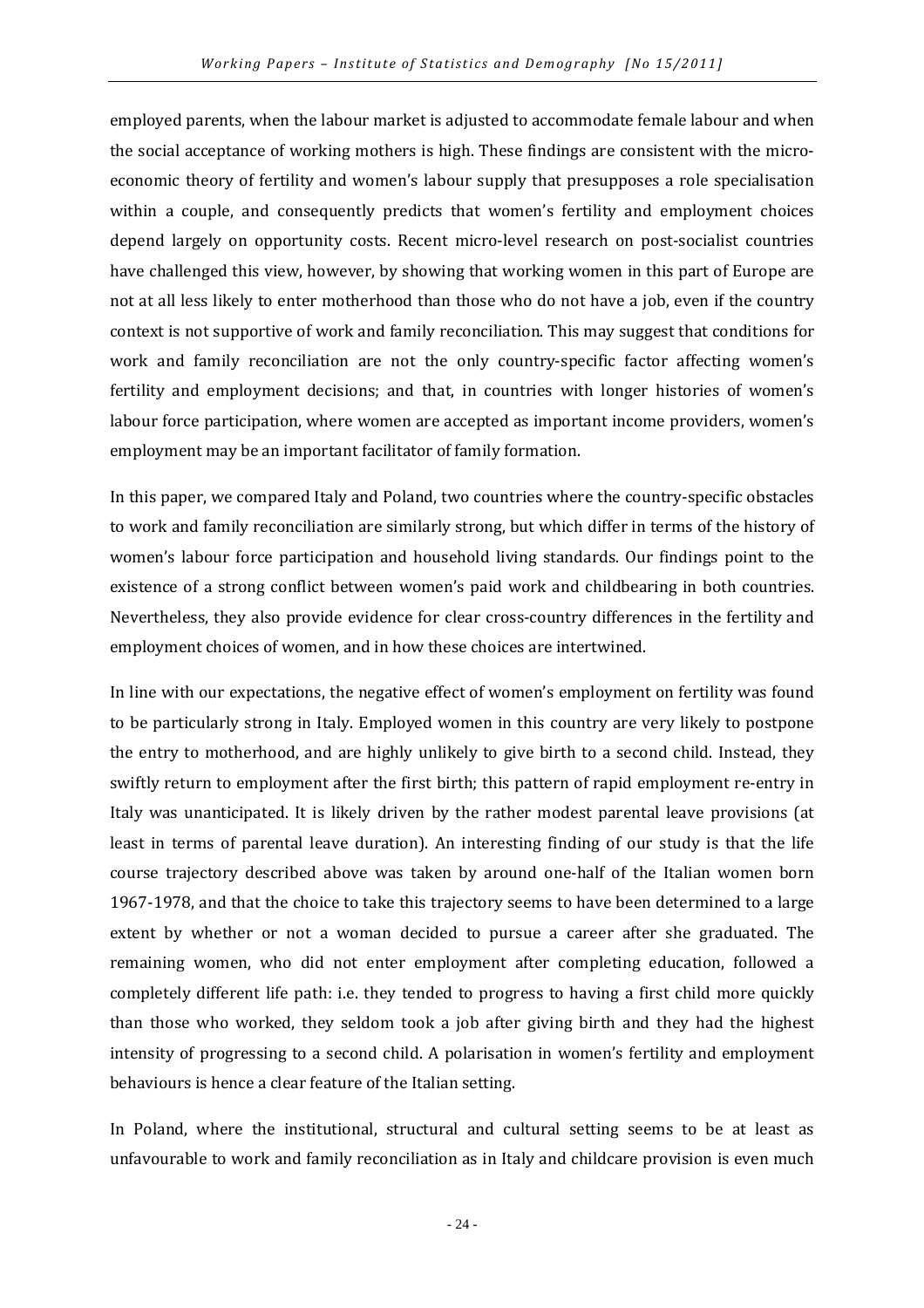worse, women's employment did not seem to constitute such a strong barrier to fertility. More specifically, women's paid work was not found to affect the entry to motherhood. The effect of women's entry to employment after the first birth on the intensity of the second birth was already negative, although its magnitude was weaker than in Italy. Moreover, in Poland, a job loss after re-entry was shown to have led to delays in the second birth, which contrasts with the finding for Italy. An unexpected result was that Polish women stay home longer than Italian women after the first birth, very likely because of a longer parental leave entitlement. The majority return to paid employment, however. Unlike in Italy, no polarisation pattern in fertility and employment behaviours was observed.

Overall, our findings showed that women's employment clearly conflicts with childbearing in Italy, while in Poland women tend to combine the two activities, despite the difficulties they face. Hence, our research points to the importance of other country-specific factors for fertility and employment decisions, apart from conditions for work and family reconciliation, such as economic incentives or culturally rooted behavioural patterns. It is possible that the longer history of women's labour force participation in Poland has led to a greater acceptance of women as economic providers than in Italy. The economic contributions of women might have turned out to have been important for family formation in the period of economic restructuring and adoption of the capitalist system. This explanation for the differences in women's fertility and employment behaviours in the two countries, which is consistent with the income-pooling hypothesis, requires further testing, however. Additional research using longitudinal data on fertility and couples' earnings is thus needed to investigate the income effect of women's wages on fertility in the two countries.

Finally, our study's findings appear to support the argument developed by Neyer and Andersson (2008) that comparing similar societies which display key similarities, as well as defined differences, represents a useful tool for understanding how the country-specific contexts affect individual behaviours, and for observing regularities in the association between the state and the life course strategies. We suggest that life course pathways of work-family balance should therefore be contextualised in space and time. By contrast, disregarding the peculiarities of each national institutional and cultural setting may provide biased inputs in developing and testing causal links between work and family life.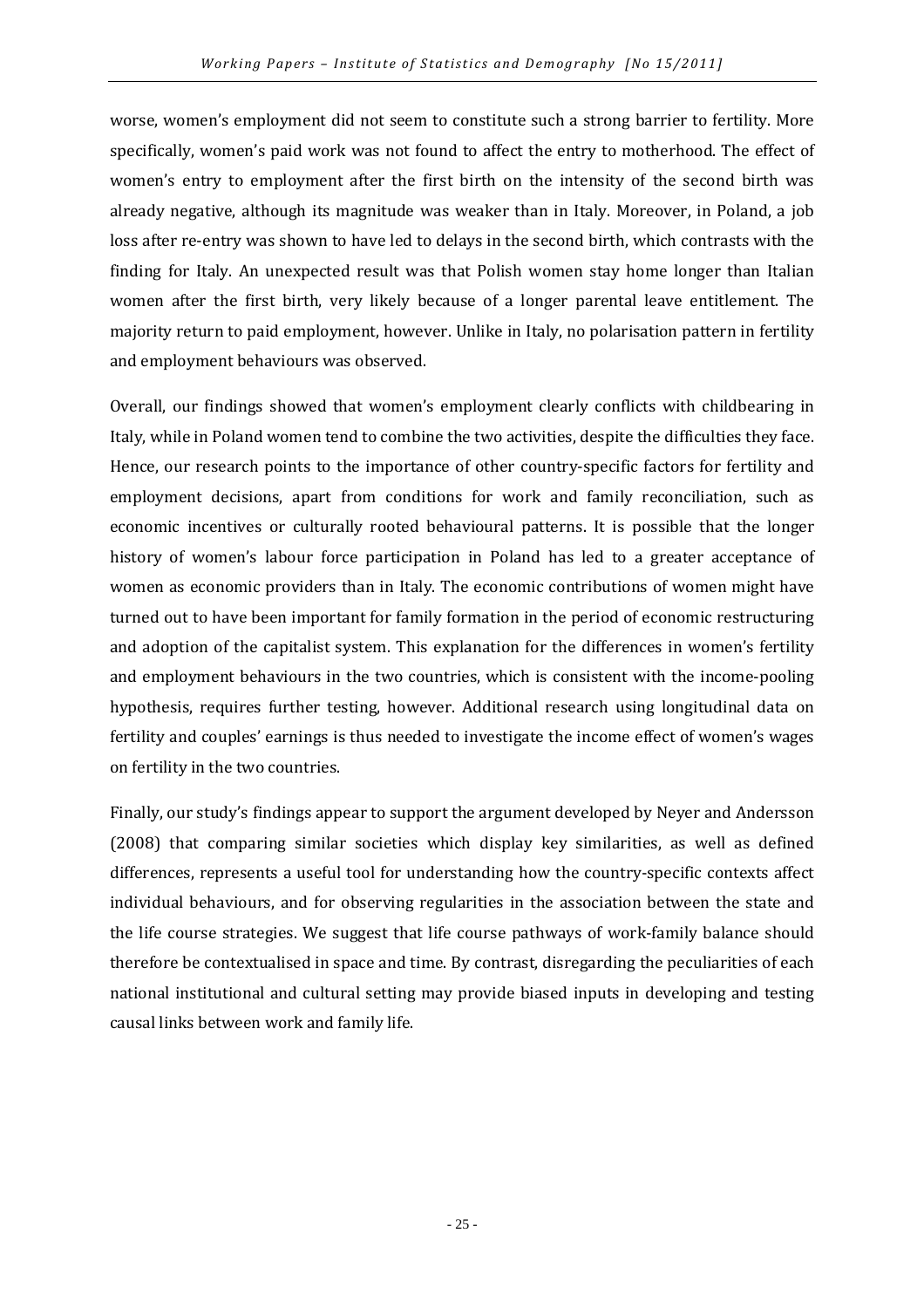## ACKNOWLEDGEMENTS:

This paper was prepared as part of the project "Family Change in Italy and Poland" (FamChIP), financed by the Polish Ministry of Science and Tertiary Education, which supports the cooperation between the Department of Statistics at the University of Florence and the Institute of Statistics and Demography at the Warsaw School of Economics. The authors are grateful to Jan M. Hoem and the Max Planck Institute for Demographic Research as well as the Stockholm University Linnaeus Center on Social Policy and Family Dynamics in Europe (SpaDE) for the financial support offered at the early stages of the work presented in this paper.

## **REFERENCES**

- Adsera, Alicia. 2004. Changing fertility rates in developed countries. The impact of labor market institutions, Journal of Population Economics 17 (1):17-43.
- Adsera, Alicia. 2005. Vanishing children: From high unemployment to low fertility in developed countries, American Economic Review 95 (2):189-193.
- Aassve, Arnstein, Simon Burgess, Carol Propper, and Matt Dickson. 2006. Employment, family union and childbearing decisions in Great Britain, Journal of the Royal Statistical Society 169(4): 781-804.
- Ahn, Namkee and Pedro Mira. 2002. A note on the changing relationship between fertility and female employment rates in developed countries, Journal of Population Economics 15(4): 667-682.
- Becker, Gary S. 1965. A theory of the allocation of time, Economic Journal 75(299): 493–517.
- Boeri, T., Daniela Del Boca, and Christopher Pissarides (Eds.). 2005. Women at work: An economic perspective. Oxford: Oxford University Press.
- Cherlin, Andrew J. 2000. Toward a new home Socioeconomics of union formation, in: L. J. Waite, C. Bachrach, M. Hindin, E. Thomson, and A. Thornton (eds.), The ties that bind – Perspectives on marriage and cohabitation. Hawthorne, NY: Aldine De Gruyter, pp. 126-144.
- Del Boca, Daniela and Cecile Wetzels. 2007. Social Policies, Labour Markets and Motherhood: A Comparative Analysis of European Countries. Cambridge: Cambridge University Press
- De Rose, Alessandra, Filomena Racioppi, and Anna Laura Zanatta. 2008. Italy: Delayed adaptation of social institutions to changes in family behaviour, Demographic Research, Special Collection 7: 665-704.
- Engelhardt, Henriette, Tomas Kögel, and Alexia Prskawetz. 2004. Fertility and women's employment reconsidered: A macro-level time-series analysis for developed countries, 1960-2000, Population Studies 58(1):109-120.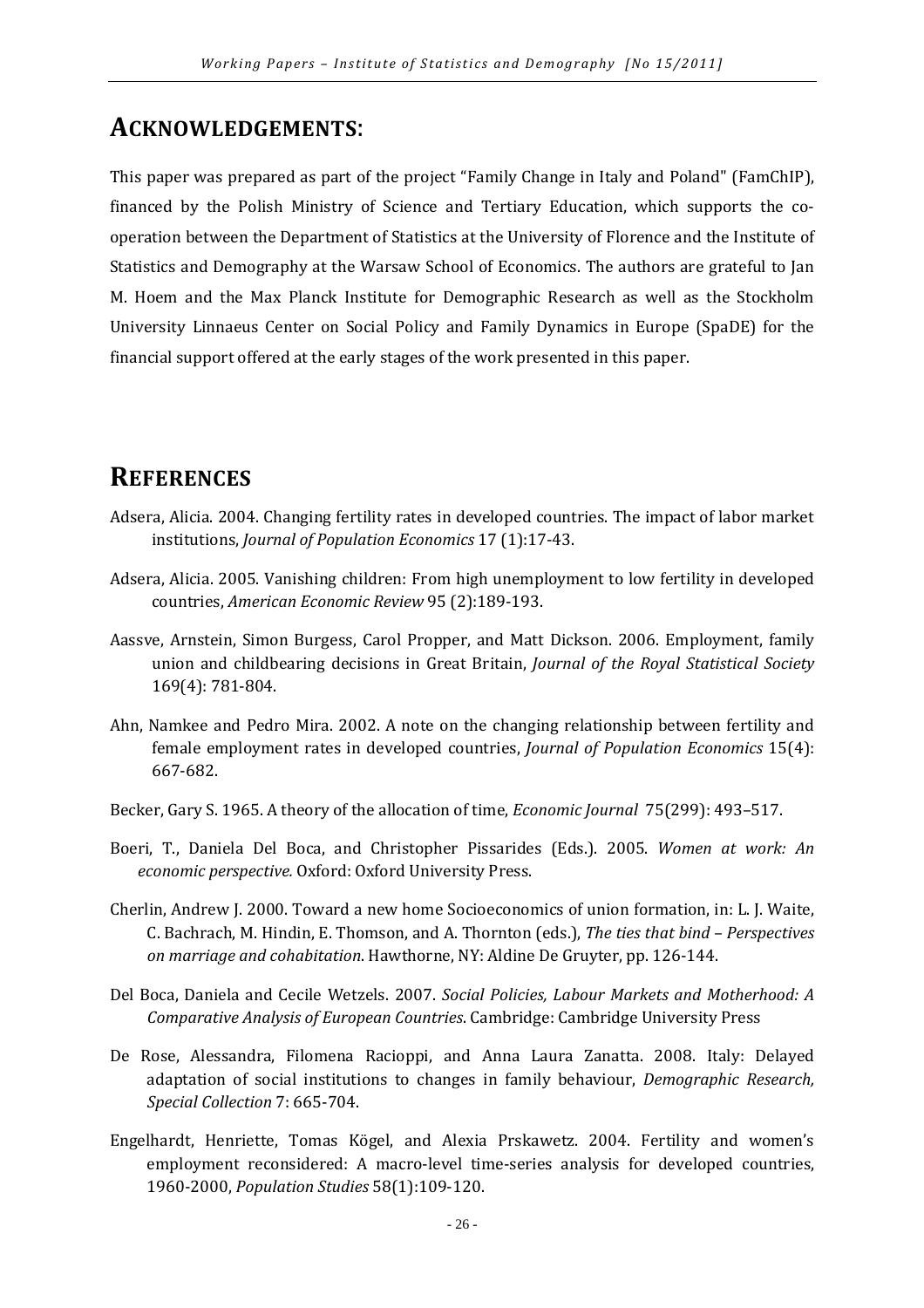- Ermisch, John F. 2003. An economic analysis of the family. Princeton and Oxford: Princeton University Press.
- Eurostat. 2007. Reconciliation between work and family life. Final report to the 2005 LFS ad hoc module. Eurostat Methodologies and Working Papers, http://epp.eurostat.ec.europa.eu/cache/ITY\_OFFPUB/KS-RA-07-011/EN/KS-RA-07-011- EN.PDF
- Eurostat statistics database, Labour Force Survey Data. Accessed January 2008. Available from: http://epp.eurostat.ec.europa.eu/portal/page/portal/statistics/search\_database.
- Glass, Christy and Eva Fodor. 2007. From Public to Private Maternalism? Gender and Welfare in Poland and Hungary after 1989, Social Politics: International Studies in Gender, State & Society 14 (3):323-350.
- Gustafsson, Siv Sofia and Cecile M.M.P. Wetzels. 2000. Optimal age for first birth: Germany, Great Britain, the Netherlands and Sweden, in S. S. Gustafsson and D. E. Meulders (eds.), Gender and 26 the labour market. Econometric evidence on obstacles in achieving gender equality. London: MacMillan Press Ltd., pp. 188-209.
- Gutiérrez-Domènech, Maria. 2004. Employment after motherhood: a European comparison, Labour Economics 12: 99-123.
- Hantrais, Linda. 2005. Living as a family in Europe, in L. Hantrais, D. Philipov, and F. C. Billari (eds.), Policy Implications of Changing Family Formation. Strasburg: Council of Europe Publishing, pp 117–181.
- ILO. 2008. International Labour Office, LABORSTA Database. Accessed January 2008. Available from: http://laborsta.ilo.org/.
- Kantorová, Vladimira. 2004. Family life transitions of young women in a changing society: first union formation and birth of first child in the Czech Republic, 1970-1997. PhD Doctoral Dissertation, Charles University.
- Kotowska, Irena E., Janina Jóźwiak, Anna Matysiak, and Anna Baranowska. 2008. Poland: Fertility decline - a response to profound societal change and transformations in the labour market?, Demographic Research 19: 795–854.
- Kotowska, Irena E. and Urszula Sztanderska. 2007. Zmiany demograficzne a zmiany na rynku pracy w Polsce [Population changes and labour market developments in Poland], in Irena E. Kotowska, Urszula Sztanderska, and Irena Wóycicka (eds.), Aktywność zawodowa i edukacyjna a obowiązki rodzinne w Polsce w świetle badań empirycznych [Economic and Educational Activity versus Family Obligations in Poland]. Warsaw: Scholar Publishing, pp. 13–46.
- Kögel, Tomas. 2004. Did the association between fertility and female employment within OECD countries really change its sign?, Journal of Population Economics 17(1): 45-65.
- Kreyenfeld, Michaela. 2004. Fertility decisions in the FRG and GDR: an analysis with data from the German Fertility and Family Survey, Demographic Research 3: 275–318.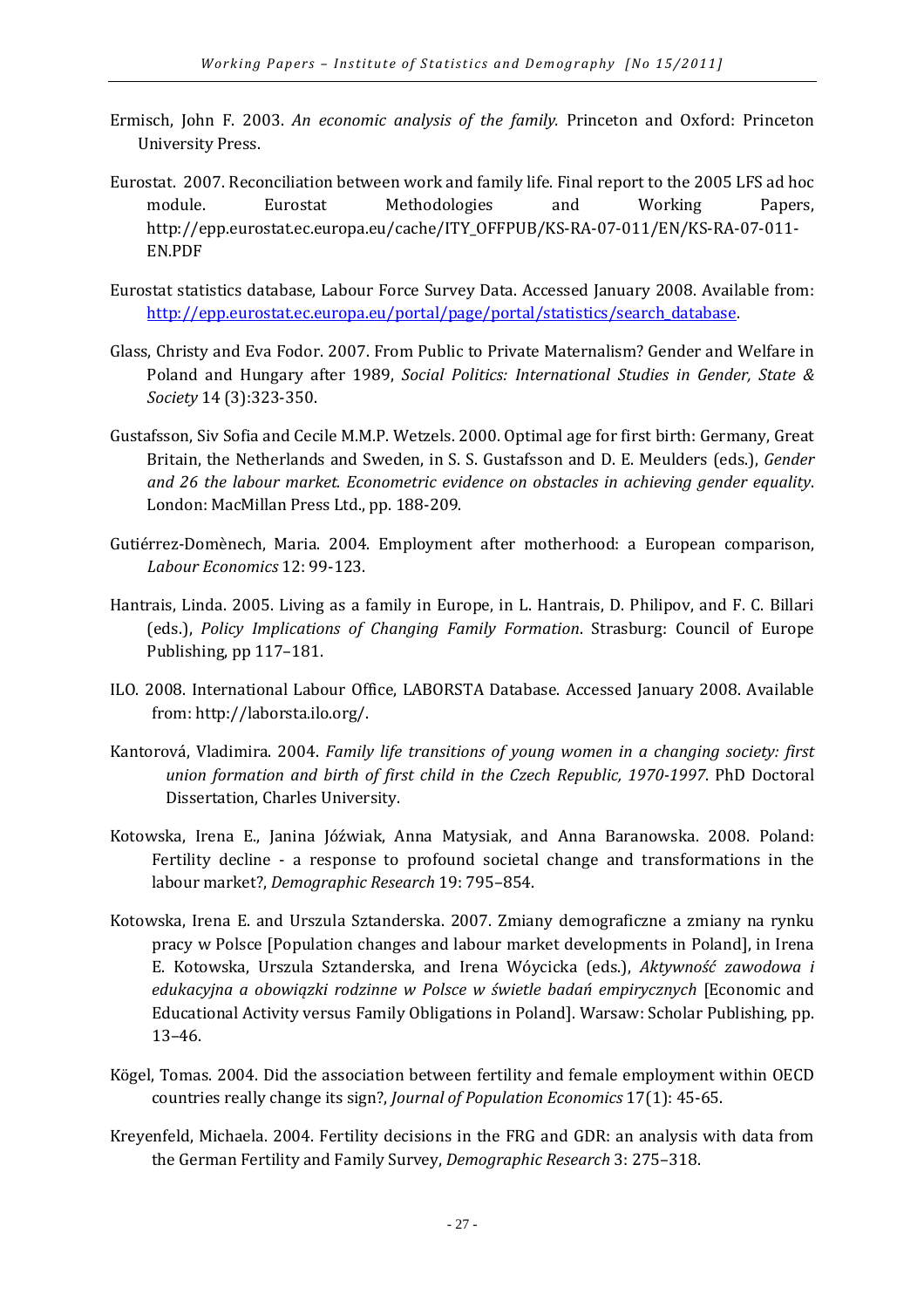- Lillard, Lee A. 1993, Simultaneous equations for hazards: marriage duration and fertility timing, Journal of Econometrics, 56(1-2): 189–217.
- Livi Bacci, Massimo. 2001. Too few children and too much family, Daedalus 130(3): 139–156.
- Lück, Detley and Dirk Hofäcker. 2003. Rejection and acceptance of the male breadwinner model: which preferences do women have under which circumstances? Globalife Working Paper No 60, University of Bamberg, Germany.
- Macunovich, Diane J. 1996. Relative income and price of time: Exploring their effects on U.S. fertility and female labour force participation, Population and Development Review 22: 223– 257.
- Matysiak, Anna. 2009a. Employment first, then childbearing: Women's strategy in post-socialist Poland, Population Studies 63(3): 253-276
- Matysiak, Anna. 2009b. Is Poland really 'immune' to the spread of cohabitation?, Demographic Research 21: 215-234
- Matysiak, Anna and Daniele Vignoli. 2008. Fertility and women's employment: a meta-analysis, European Journal of Population 24(4): 363–384.
- Mencarini, Letizia and Maria Letizia Tanturri. 2006. High Fertility or Childlessness: Micro-Level Determinants of Reproductive Behaviour in Europe, Population 4: 389-416.
- Mills, Melinda., Hans-Peter Blossfeld, and Erik Klizing. 2005. Becaming an aduld in uncertain times: a 14-country comparison of the losers of globalization, in H-P Blossfeld., M. Mills, and K. Kurz (eds.), Globalization, Uncertainty and Youth in Society, London and New York: Routledge, pp 423-441.
- Mincer, Jacob. 1963. Market prices, opportunity costs and income effects, in C. F. Christ (ed.) Measurement in Economics: Studies in Mathematical Economics and Econometrics in Memory of Yehuda Grunfeld, Stanford: Stanford University Press.
- Moss, Peter and Karin Walls. 2007. International Review of Leave Policies and Related Research 2007, Employment Relations Research Series 80.
- Muszyńska, Magdalena. 2007. Structural and Cultural Determinants of Fertility in Europe. Warsaw: Warsaw School of Economics Publishing.
- Neyer, Gerda and Gunnar Andersson. 2008. Consequences of Family Policies on Childbearing Behavior: Effects or Artifacts?, Population and Development Review 34(4): 699–724.
- Ni Bhrolchain, Maire. 1986a. Women's paid work and the timing of births. Longitudinal evidence, European Journal of Population/Revue européenne de Démographie 2: 43-70.
- Ni Bhrolchain, Maire. 1986b. The interpretation and role of work-associated accelerated childbearing in post-war Britain. European Journal of Population/Revue européenne de Démographie 2: 135-154.
- OECD 2008. OECD Database on Labour Force Statistics. Accessed January 2008. Available from: http://www.oecd.org/.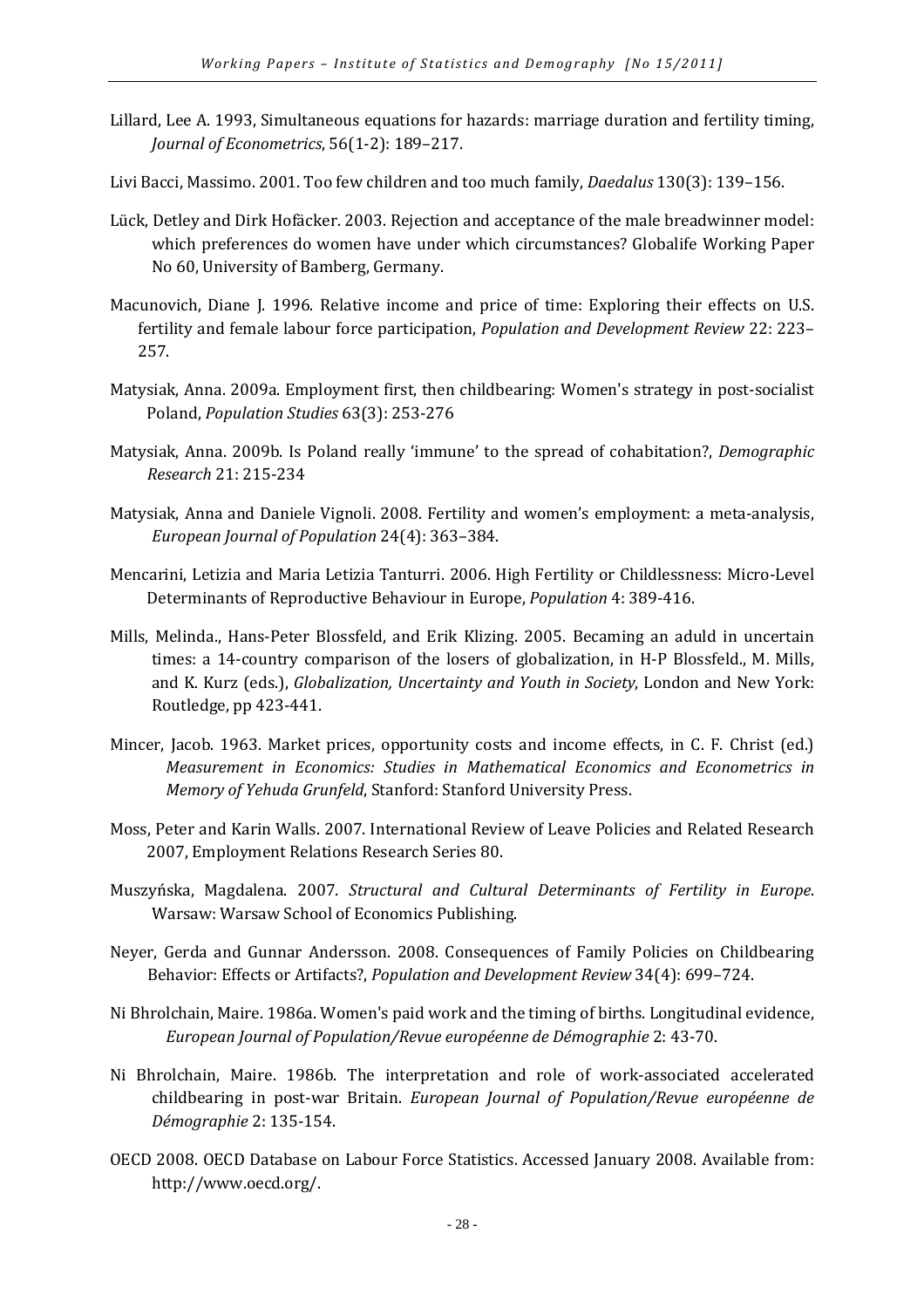- Oppenheimer, Valerie Kincade. 1977. The sociology of women's economic role in the family, American Sociological Review 42: 387-406.
- Oppenheimer, Valerie Kincade. 1997. Women's employment and the gain to marriage: The specialization and trading model, Annual Review of Sociology 23: 431-453.
- Philipov, Dimiter. 2008. Family-related Gender Attitudes, in: C. Höhn, D. Avramov, and I. E. Kotowska (eds.), People, Population Change and Policies: Lessons from the Population Policy Acceptance Study, Vol. 1. European Studies of Population, Springer pp. 153-174.
- Raz-Yurovich, Liat. 2010. Men's and women's economic activity and first marriage: Jews in Israel, 1987-1995, Demographic Research 22 (29):933-964.
- Raz-Yurovich, Liat. 2011. Economic Determinants of Divorce among Dual-Earner Couples: Jews in Israel, Max Planck Institute for Demographic Research Working Paper 18.
- Rindfuss, Ronald R., Karen Benjamin Guzzo, and S. Philip Morgan. 2003. The Changing Institutional Context of Low Fertility, Population Research and Policy Review 22: 411-438.
- Róbert, Péter and Erzsébet Bukodi E. 2005.The effects of the globalization process on the transition to adulthood in Hungary, in Blossfeld, Hans P., Erik Klijzing, Melinda Mills, and Karin Kurz (eds.), Globalization, Uncertainty and Youth in Society. London and New York: Routledge, pp. 176–214.
- Salvini, Silvana. 2004. Low Italian fertility: the Bonaccia of Antilles?, Genus LX (1): 19-38.
- Saurel-Cubizolles, Marie-Josèphe, Patrizia Romito, Vicenta Escribà–Aguir, Nathalie Lelong, Rosa Mas Pons, and Pierre–Yves Ancel. 1999. Returning to work after childbirth in France, Italy, and Spain, European Sociological Review 15: 179-194.
- Saraceno, Chiara and Wolfgang Keck. 2008. The institutional framework of intergenerational family obligations in Europe: A conceptual and methodological overview. Multilinks Research Report.
- Saxonberg, Steven and Tomáš Sirovatka. 2006. Failing family policy in post-communist Central Europe. Journal of Comparative Policy Analysis: Research and Practice 8(2): 185-202.
- Schultz, T. Paul. 1986. The Value and Allocation of Time in High-Income Countries: Implications for Fertility, Population and Development Review 12: 87-108, Supplement: Below-Replacement Fertility in Industrial Societies: Causes, Consequences, Policies.
- Sobotka, Tomas, Lutz, Wolfgang, and Philipov, Dimiter 2005. Missing Births: Decomposing the Declining Number of Births in Europe into Tempo, Quantum, and Age Structure Effects, Vienna: Vienna Institute of Demography.
- Stankunienie, Vlada and Ausra Mauslauskaite. 2008. Family transformations in the postcommunist countries: attitudes toward changes, in Charlotte Höhn, Dragana Avramov and Irena.E.Kotowska (eds.), People, Population Change and Policies: Lessons from the Population Policy Acceptance Study. The Hague: Springer, pp. 127–157.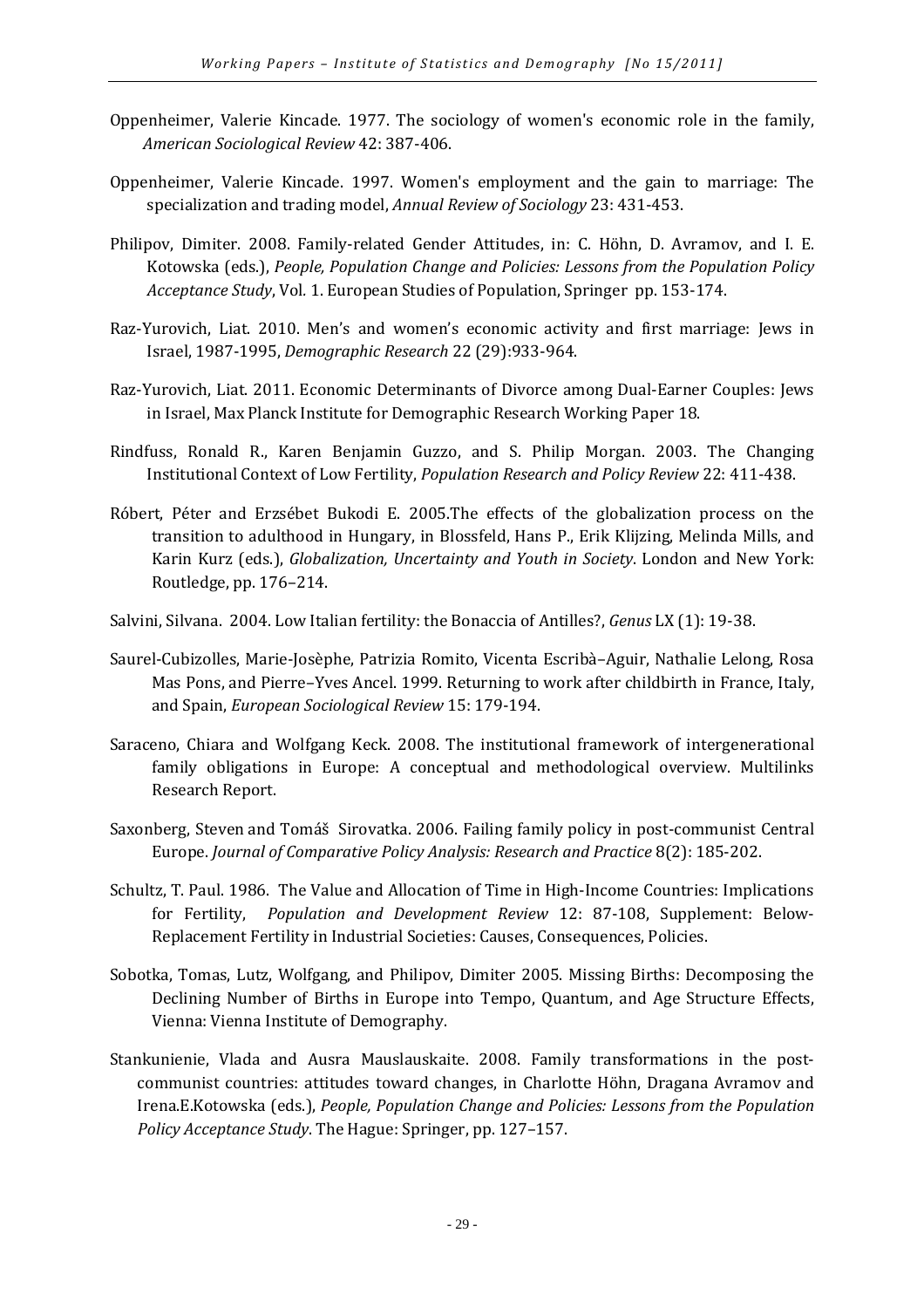- Stevenson, Betsey and Justin Wolfers. 2007. Marriage and Divorce: Changes and their driving forces, Journal of Economic Perspectives 21(2): 27-52.
- Treas, Judith. and Eric D. Widmer. 2000. Married women's employment over the life course: attitudes in cross-national perspective, Social Forces 78: 1409-1436.
- Vignoli, Daniele and Irene Ferro. 2009. Rising marital disruption in Italy and its correlates, Demographic Research 20: 11-36.
- Vignoli, Daniele and Silvana Salvini. 2008. Couples' Career, Self-Selection, and Fertility in Italy. Proceedings of the XLIV Scientific Meeting of the Italian Statistical Society, University of Calabria, June 25-27 2008.
- Willekens, Frans J. 1991. Interdependence of parallel careers, in Jacques J. Siegers, Jenny de Jong-Gierveld, and Evert van Imhoff (eds.), Female Labour Market Behaviour and Fertility. A Rational-Choice Approach. Berlin: Springer-Verlag.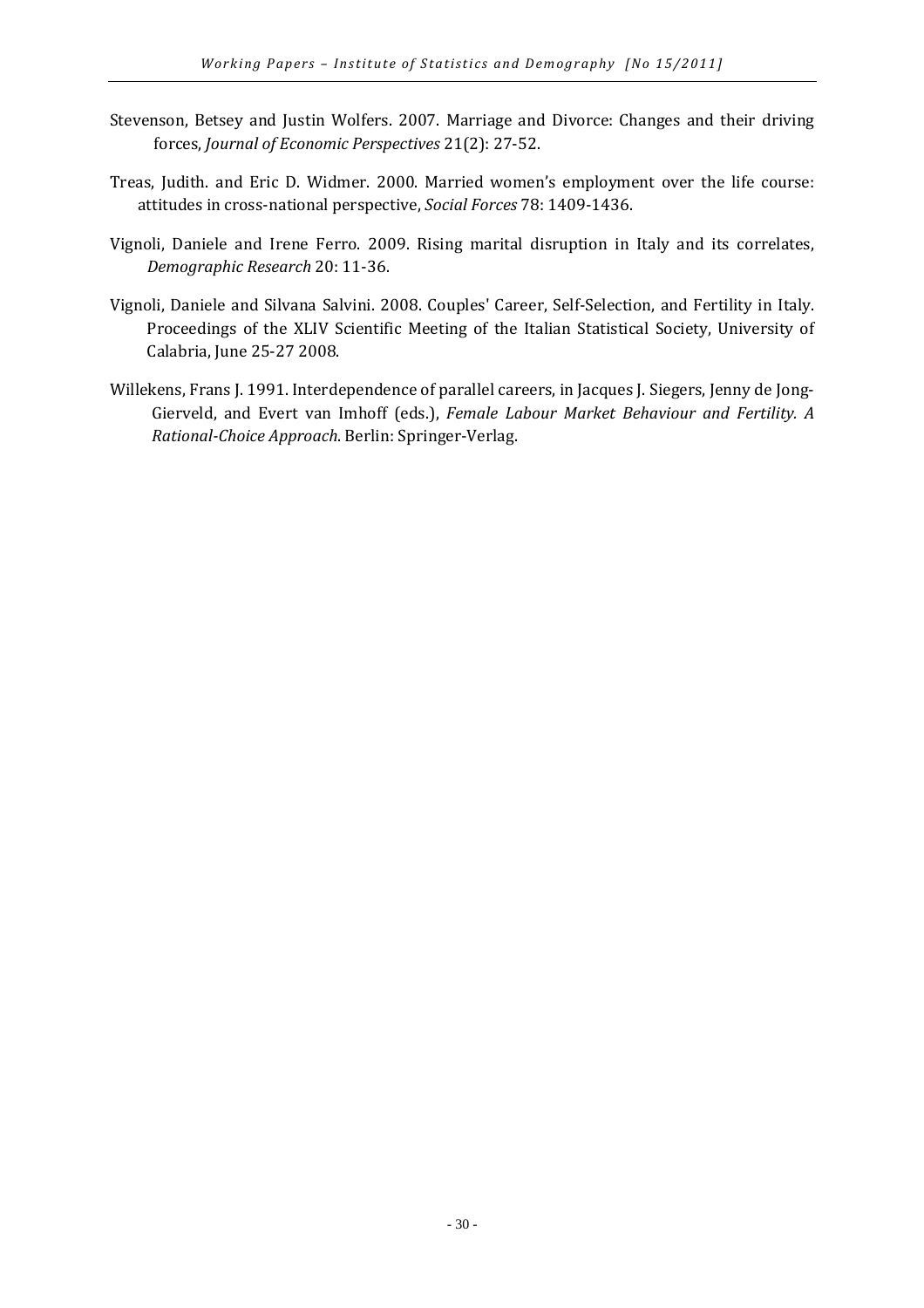## APPENDIX

### Full model results

|                                            |                                |       | <b>ITALY</b>        |                           |                                |        | <b>POLAND</b>       |                           |
|--------------------------------------------|--------------------------------|-------|---------------------|---------------------------|--------------------------------|--------|---------------------|---------------------------|
|                                            | <b>Single process</b><br>model |       |                     | <b>Multiprocess model</b> | <b>Single process</b><br>model |        |                     | <b>Multiprocess model</b> |
| <b>Transition to first</b><br>conception   | Coeff.<br>(St. Er.)            | Sig.  | Coeff.<br>(St. Er.) | Sig.                      | Coeff.<br>(St. Er.)            | Sig.   | Coeff.<br>(St. Er.) | Sig.                      |
| Age (spline), ref=15                       |                                |       |                     |                           |                                |        |                     |                           |
| Constant                                   | $-6.7907$                      | ***   | $-7.6509$           | ***                       | $-5.5458$                      | ***    | $-5.9774$           | ***                       |
|                                            | (0.3636)                       |       | (0.4698)            |                           | (0.2350)                       |        | (0.3184)            |                           |
| $15 - 20$                                  | 0.4010                         | $***$ | 0.4306              | ***                       | 0.4587                         | ***    | 0.4880              | ***                       |
|                                            | (0.0525)                       |       | (0.0553)            |                           | (0.0421)                       |        | (0.0461)            |                           |
| 20-24                                      | 0.1814                         | ***   | 0.2240              | ***                       | 0.1213                         | ***    | 0.1796              | ***                       |
|                                            | (0.0330)                       |       | (0.0377)            |                           | (0.0293)                       |        | (0.0396)            |                           |
| 24-28                                      | 0.1578                         | ***   | 0.1974              | ***                       | 0.0219                         |        | 0.0759              | $\ast$                    |
|                                            | (0.0283)                       |       | (0.0324)            |                           | (0.0371)                       |        | (0.0447)            |                           |
| 28-32                                      | 0.0256                         |       | 0.0707              | $\ast$                    | $-0.0417$                      |        | $-0.0011$           |                           |
|                                            | (0.0325)                       |       | (0.0364)            |                           | (0.0642)                       |        | (0.0679)            |                           |
| 32-37                                      | $-0.1560$                      | $***$ | $-0.1301$           | $\ast$                    | $-0.3754$                      | $\ast$ | $-0.3581$           | $\ast$                    |
|                                            | (0.0697)                       |       | (0.0725)            |                           | (0.2119)                       |        | (0.2136)            |                           |
| Calendar time (spline),<br>ref=2003        |                                |       |                     |                           |                                |        |                     |                           |
| Spline                                     | $-0.0437$                      | ***   | $-0.0541$           | ***                       | $-0.0364$                      | ***    | $-0.0442$           | ***                       |
|                                            | (0.0080)                       |       | (0.0100)            |                           | (0.0076)                       |        | (0.0093)            |                           |
| <b>Educational attainment</b><br>(splines) |                                |       |                     |                           |                                |        |                     |                           |
| <b>Tertiary</b>                            |                                |       |                     |                           |                                |        |                     |                           |
| Exiting education (shift)                  | $-1.1099$                      | ***   | $-1.0962$           | ***                       | 0.1438                         |        | 0.1139              |                           |
|                                            | (0.3925)                       |       | (0.4055)            |                           | (0.1746)                       |        | (0.1789)            |                           |
| 0-4 years (slope)                          | 0.4388                         | ***   | 0.4509              | ***                       | 0.1420                         | $**$   | 0.1496              | $***$                     |
|                                            | (0.0981)                       |       | (0.1004)            |                           | (0.0650)                       |        | (0.0672)            |                           |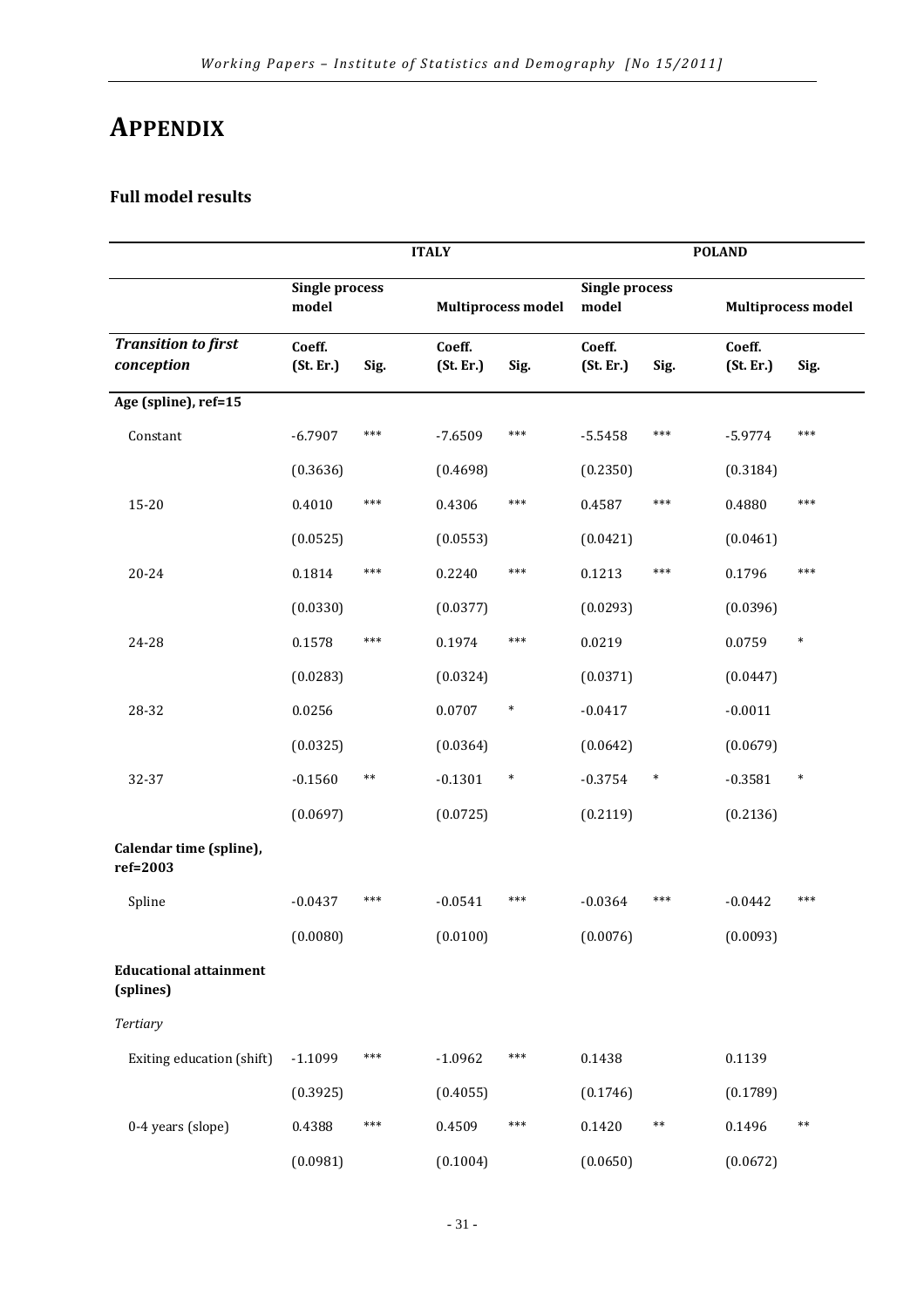| 4+ years (slope)                                   | 0.0875    | $\ast$ | 0.1374    | $***$  | 0.0045    |        | 0.0208    |       |
|----------------------------------------------------|-----------|--------|-----------|--------|-----------|--------|-----------|-------|
|                                                    | (0.0491)  |        | (0.0556)  |        | (0.0883)  |        | (0.0926)  |       |
| Secondary                                          |           |        |           |        |           |        |           |       |
| Exiting education (shift)                          | $-0.5351$ |        | $-0.3899$ |        | 0.8395    | ***    | 0.8757    | $***$ |
|                                                    | (0.3335)  |        | (0.3504)  |        | (0.1371)  |        | (0.1419)  |       |
| 0-4 years (slope)                                  | 0.2716    | ***    | 0.2635    | ***    | $-0.0642$ |        | $-0.0456$ |       |
|                                                    | (0.0672)  |        | (0.0684)  |        | (0.0417)  |        | (0.0438)  |       |
| 4+ years (slope)                                   | 0.0527    | $**$   | 0.0921    | ***    | $-0.0284$ |        | $-0.0219$ |       |
|                                                    | (0.0213)  |        | (0.0264)  |        | (0.0376)  |        | (0.0407)  |       |
| Primary                                            |           |        |           |        |           |        |           |       |
| Exiting education (shift)                          | 0.5607    |        | 0.7732    | $\ast$ | 1.2090    | ***    | 1.1911    | $***$ |
|                                                    | (0.4452)  |        | (0.4680)  |        | (0.1907)  |        | (0.1971)  |       |
| 0 - 2 years (slope)                                | 0.3882    | $**$   | 0.3608    | $\ast$ | $-0.0321$ |        | 0.0550    |       |
|                                                    | (0.1926)  |        | (0.1950)  |        | (0.0937)  |        | (0.0999)  |       |
| 2+ years (slope)                                   | $-0.0293$ | $\ast$ | 0.0109    |        | $-0.1075$ | ***    | $-0.0979$ | ***   |
|                                                    | (0.0168)  |        | (0.0217)  |        | (0.0225)  |        | (0.0248)  |       |
| <b>Employment status</b><br>(ref=has never worked) |           |        |           |        |           |        |           |       |
| in school                                          | $-1.3229$ | ***    | $-1.2455$ | ***    | $-0.3914$ | ***    | $-0.3646$ | $***$ |
|                                                    | (0.2740)  |        | (0.2905)  |        | (0.1356)  |        | (0.1417)  |       |
| does not work but has<br>some work-experience      | 0.0525    |        | 0.0774    |        | 0.0908    |        | 0.1052    |       |
|                                                    | (0.0722)  |        | (0.0888)  |        | (0.0926)  |        | (0.1048)  |       |
| In employment                                      | $-0.3650$ | ***    | $-0.4839$ | ***    | 0.0568    |        | 0.0178    |       |
|                                                    | (0.0526)  |        | (0.0675)  |        | (0.0636)  |        | (0.0706)  |       |
| <b>Father's education</b><br>(ref=medium-high)     |           |        |           |        |           |        |           |       |
| Low                                                | 0.1829    | $**$   | 0.1994    | $\ast$ | 0.1912    | $***$  | 0.2175    | $***$ |
|                                                    | (0.0921)  |        | (0.1148)  |        | (0.0753)  |        | (0.0895)  |       |
| <b>Mother's education</b><br>(ref=medium-high)     |           |        |           |        |           |        |           |       |
| Low                                                | 0.0299    |        | 0.0708    |        | 0.1317    | $\ast$ | 0.1869    | $***$ |
|                                                    | (0.1003)  |        | (0.1247)  |        | (0.0717)  |        | (0.0878)  |       |
|                                                    |           |        |           |        |           |        |           |       |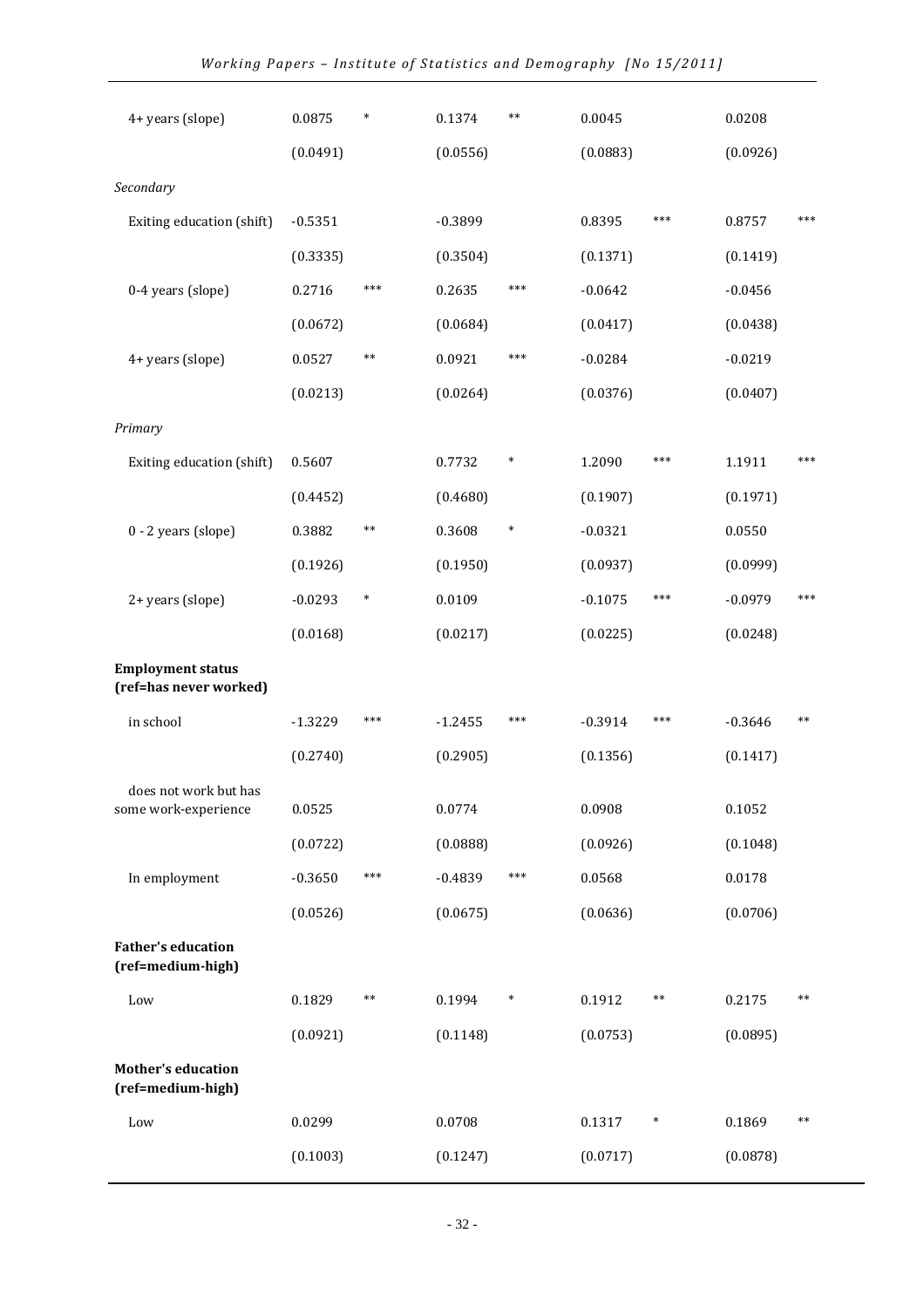| <b>Transition to second</b><br>conception         | Coeff.<br>(St. Er.) | Sig. | Coeff.<br>(St. Er.) | Sig.   | Coeff.<br>(St. Er.) | Sig.   | Coeff.<br>(St. Er.) | Sig.   |
|---------------------------------------------------|---------------------|------|---------------------|--------|---------------------|--------|---------------------|--------|
| Time elapsed since first<br>birth (spline), ref=0 |                     |      |                     |        |                     |        |                     |        |
| Constant                                          | $-4.7381$           | ***  | $-5.6374$           | ***    | $-3.7922$           | ***    | $-4.1211$           | ***    |
|                                                   | (0.3256)            |      | (0.4025)            |        | (0.2413)            |        | (0.2775)            |        |
| $0 - 1$                                           | 2.8498              | ***  | 3.0966              | ***    | 1.7160              | ***    | 1.9031              | ***    |
|                                                   | (0.3103)            |      | (0.3243)            |        | (0.2317)            |        | (0.2391)            |        |
| $1 - 3$                                           | 0.1634              | ***  | 0.3206              | ***    | $-0.0026$           |        | 0.1167              | $\ast$ |
|                                                   | (0.0590)            |      | (0.0678)            |        | (0.0623)            |        | (0.0701)            |        |
| $3+$                                              | $-0.0455$           |      | 0.0755              |        | $-0.0919$           | $***$  | $-0.0217$           |        |
|                                                   | (0.0407)            |      | (0.0482)            |        | (0.0448)            |        | (0.0499)            |        |
| Calendar time (spline),<br>ref=2003               |                     |      |                     |        |                     |        |                     |        |
| Spline                                            | $-0.0178$           |      | $-0.0243$           |        | $-0.0523$           | ***    | $-0.0608$           | ***    |
|                                                   | (0.0123)            |      | (0.0153)            |        | (0.0110)            |        | (0.0129)            |        |
| Age at previous birth<br>$(ref=20-22)$            |                     |      |                     |        |                     |        |                     |        |
| 15-20                                             | 0.0848              |      | $-0.3337$           |        | 0.1580              |        | $-0.2105$           |        |
|                                                   | (0.1317)            |      | (0.2216)            |        | (0.1188)            |        | (0.2207)            |        |
| $20 - 26$                                         | $-0.0199$           |      | $-0.2714$           | $\ast$ | 0.2075              | $***$  | $-0.0061$           |        |
|                                                   | (0.0979)            |      | (0.1461)            |        | (0.0960)            |        | (0.1396)            |        |
| 26-30                                             | 0.0417              |      | 0.3415              | $***$  | $-0.1143$           |        | 0.1007              |        |
|                                                   | (0.0943)            |      | (0.1413)            |        | (0.1425)            |        | (0.1735)            |        |
| $30+$                                             | $-0.1946$           |      | 0.4448              | $\ast$ | $-0.7314$           | $\ast$ | $-0.2879$           |        |
|                                                   | (0.1490)            |      | (0.2436)            |        | (0.4185)            |        | (0.4605)            |        |
| <b>Educational attainment</b><br>(ref=primary)    |                     |      |                     |        |                     |        |                     |        |
| Tertiary                                          | 0.4476              | ***  | 0.0479              |        | $-0.3554$           | $***$  | $-0.5680$           | ***    |
|                                                   | (0.1691)            |      | (0.2491)            |        | (0.1532)            |        | (0.1953)            |        |
| Secondary                                         | 0.1260              |      | $-0.1211$           |        | $-0.2044$           | $**$   | $-0.3023$           | ***    |
|                                                   | (0.0781)            |      | (0.1262)            |        | (0.0839)            |        | (0.1083)            |        |
| Still in education                                | $-0.3302$           |      | $-0.8088$           | $***$  | $-0.7104$           | ***    | $-0.8736$           | ***    |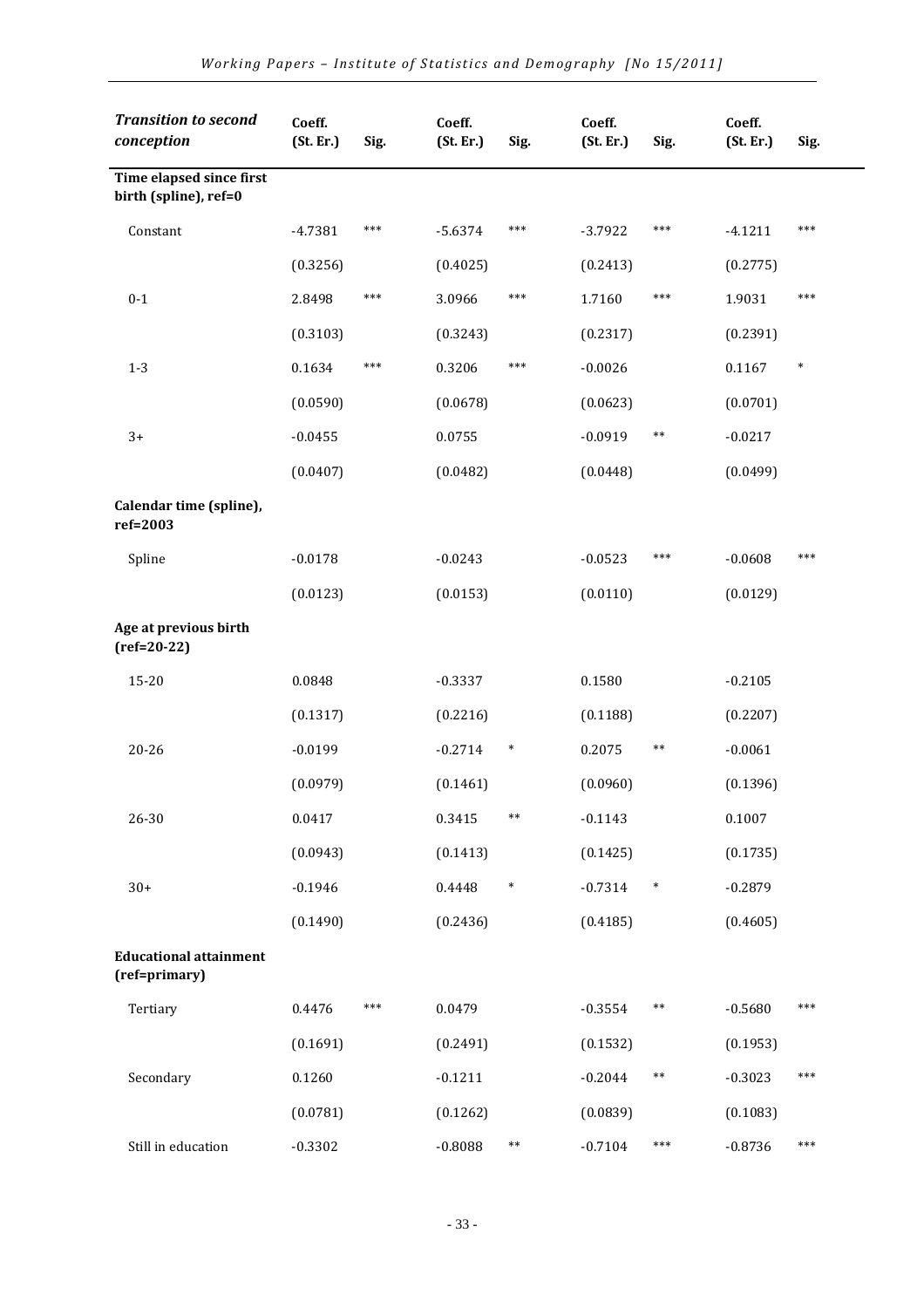|                                                                           | (0.2518)  |     | (0.3404)                 |        | (0.1775)  |           | (0.2004)            |        |
|---------------------------------------------------------------------------|-----------|-----|--------------------------|--------|-----------|-----------|---------------------|--------|
| <b>Employment status</b><br>(ref=did not enter work<br>after first birth) |           |     |                          |        |           |           |                     |        |
| Entered work and is                                                       |           |     |                          |        |           |           |                     |        |
| currently working                                                         | $-0.2116$ | *** | $-0.4234$                | ***    | 0.0267    | $-0.2361$ | $***$               |        |
|                                                                           | (0.0730)  |     | (0.1040)                 |        | (0.0816)  | (0.1137)  |                     |        |
| Entered work but is not<br>currently working                              | 0.1706    |     | 0.0431                   |        | $-0.2573$ | $-0.5356$ | $***$               |        |
|                                                                           | (0.2499)  |     | (0.2860)                 |        | (0.2010)  | (0.2267)  |                     |        |
| <b>Father's education</b><br>(ref=medium-high)                            |           |     |                          |        |           |           |                     |        |
| Low                                                                       | 0.1672    |     | 0.3070                   | $\ast$ | 0.1090    |           | 0.1587              |        |
|                                                                           | (0.1459)  |     | (0.1841)                 |        | (0.1120)  |           | (0.1278)            |        |
| <b>Mother's education</b><br>(ref=medium-high)                            |           |     |                          |        |           |           |                     |        |
| Low                                                                       | $-0.2113$ |     | (0.4264)                 |        | 0.1650    |           | 0.2298              | $\ast$ |
|                                                                           | (0.1586)  |     | $-0.3482$                | $\ast$ | (0.1052)  |           | (0.1231)            |        |
|                                                                           |           |     |                          |        |           |           |                     |        |
| <b>Work at conception</b>                                                 |           |     | Coeff.<br>(St. Er.)      | Sig.   |           |           | Coeff.<br>(St. Er.) | Sig.   |
| Constant                                                                  |           |     | $-4.2242$                | $***$  |           |           | $-1.1866$           | ***    |
|                                                                           |           |     | (0.5722)                 |        |           |           | (0.2735)            |        |
| Calendar time (ref=1998-<br>2003)                                         |           |     |                          |        |           |           |                     |        |
| $1994$                                                                    |           |     | 0.1085                   |        |           |           | $-0.1135$           |        |
|                                                                           |           |     | (0.3154)                 |        |           |           | (0.1999)            |        |
| 1994-1998                                                                 |           |     | $-0.0670$                |        |           |           | $-0.0015$           |        |
|                                                                           |           |     | (0.2957)                 |        |           |           | (0.1826)            |        |
| 2003-2006                                                                 |           |     | $\overline{\phantom{a}}$ |        |           |           | $-0.3345$           |        |
|                                                                           |           |     |                          |        |           |           | (0.2409)            |        |
| <b>Educational attainment</b><br>(ref=primary)                            |           |     |                          |        |           |           |                     |        |
| Tertiary                                                                  |           |     | 2.8500                   | ***    |           |           | 1.9130              | ***    |
|                                                                           |           |     | (0.5624)                 |        |           |           | (0.3301)            |        |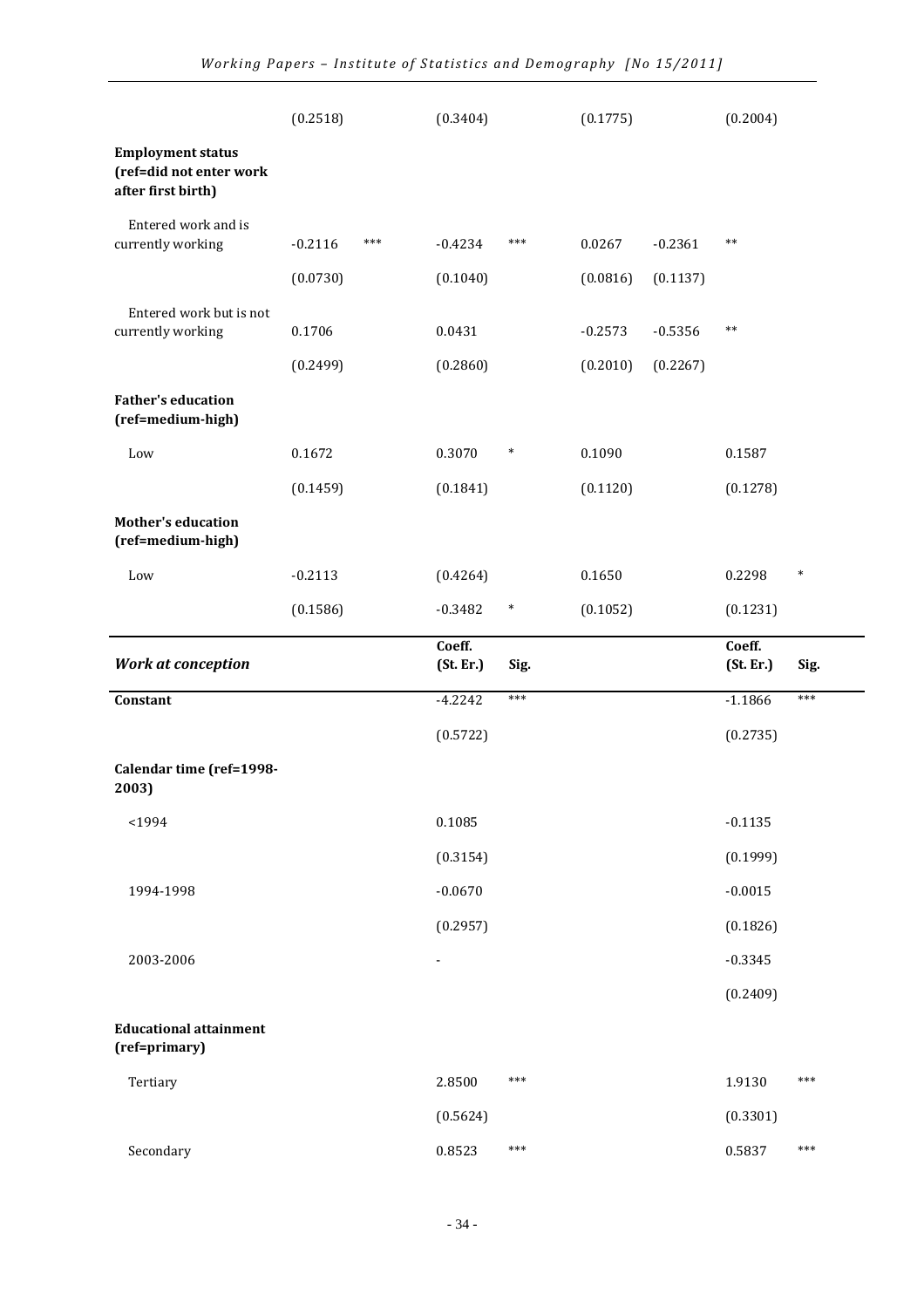|                                                           | (0.2832)            |       | (0.1845)            |       |
|-----------------------------------------------------------|---------------------|-------|---------------------|-------|
| Still in education                                        | 2.8699              | $***$ | $-0.1429$           |       |
|                                                           | (0.4961)            |       | (0.2177)            |       |
| <b>Cumulated work</b><br>experience (ref=never<br>worked) |                     |       |                     |       |
| $(0-2)$ years                                             | 5.6653              | $***$ | 2.7876              | ***   |
|                                                           | (0.4927)            |       | (0.2348)            |       |
| $(2-4)$ years                                             | 7.0077              | $***$ | 3.3648              | $***$ |
|                                                           | (0.5341)            |       | (0.2517)            |       |
| $(4-6)$ years                                             | 8.3514              | $***$ | 3.6572              | ***   |
|                                                           | (0.6520)            |       | (0.3255)            |       |
| $(6-8)$ years                                             | 8.1907              | $***$ | 4.8998              | ***   |
|                                                           | (0.6492)            |       | (0.6485)            |       |
| >8 years                                                  | 9.2172              | $***$ | 4.1959              | ***   |
|                                                           | (0.6754)            |       | (0.5539)            |       |
| <b>Father's education</b><br>(ref=medium-high)            |                     |       |                     |       |
| Low                                                       | 0.9818              | $***$ | 0.1188              |       |
|                                                           | (0.4676)            |       | (0.2110)            |       |
| <b>Mother's education</b><br>(ref=medium-high)            |                     |       |                     |       |
| Low                                                       | $-1.6434$           | $***$ | $-0.4630$           | $***$ |
|                                                           | (0.5303)            |       | (0.2024)            |       |
| Work one year after<br>first birth                        | Coeff.<br>(St. Er.) | Sig.  | Coeff.<br>(St. Er.) | Sig.  |
| Constant                                                  | -3.9999             | $***$ | $-2.5302$           | $***$ |
|                                                           | (0.5695)            |       | (0.2823)            |       |
| Calendar time (ref=1998-<br>2003)                         |                     |       |                     |       |
| $1994$                                                    | $-0.5741$           |       | $-0.1977$           |       |
|                                                           | (0.3704)            |       | (0.2324)            |       |
| 1994-1998                                                 | $-0.3874$           |       | 0.1369              |       |
|                                                           | (0.3008)            |       | (0.1740)            |       |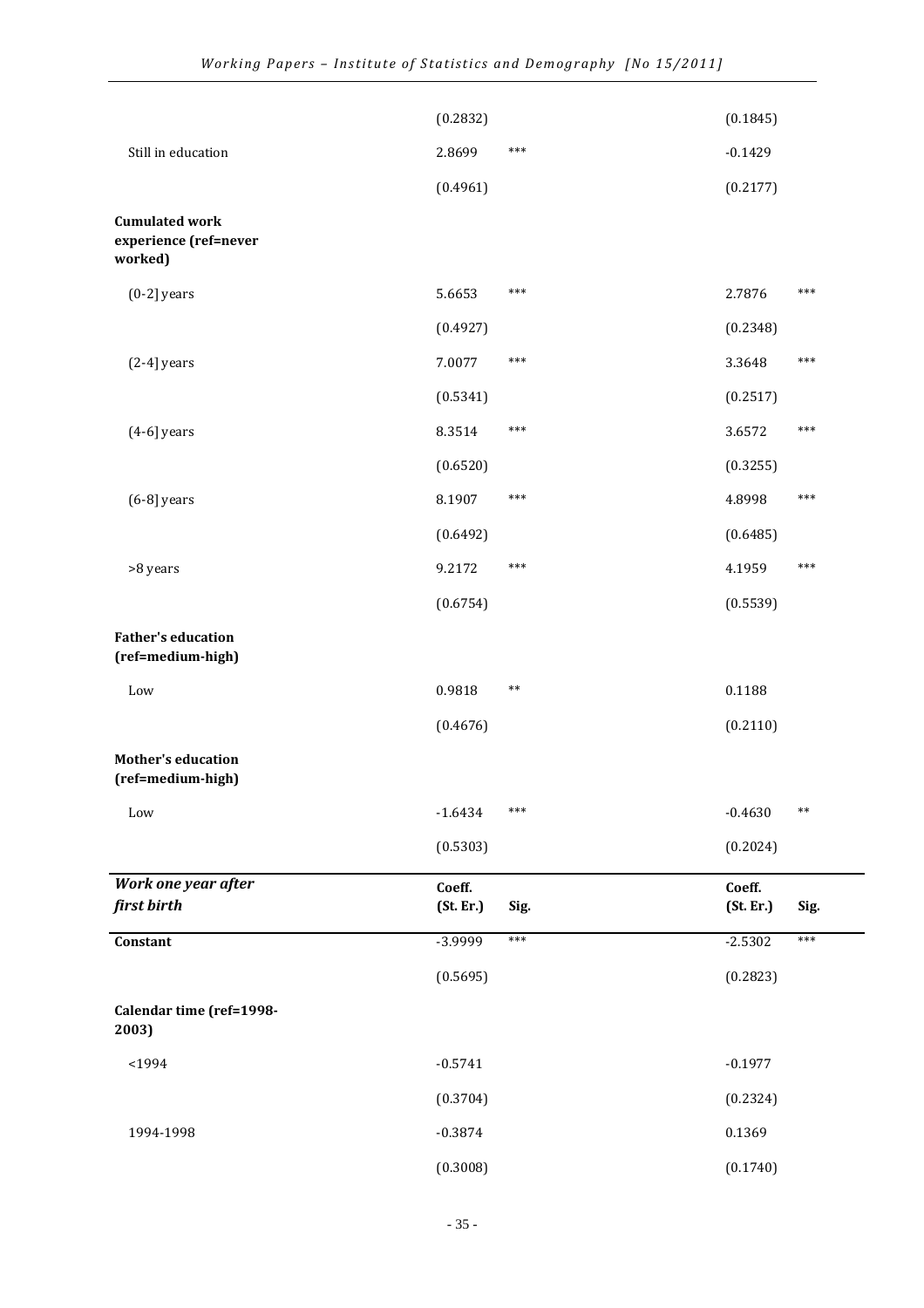| 2003-2006                                                                        |           |        | $-0.3608$ | $***$      |
|----------------------------------------------------------------------------------|-----------|--------|-----------|------------|
|                                                                                  |           |        | (0.1828)  |            |
| <b>Educational attainment</b><br>(ref=primary)                                   |           |        |           |            |
| Tertiary                                                                         | 2.5005    | ***    | 2.0703    | $***$      |
|                                                                                  | (0.6139)  |        | (0.2676)  |            |
| Secondary                                                                        | 0.5231    | $\ast$ | 0.4324    | $***$      |
|                                                                                  | (0.2859)  |        | (0.1643)  |            |
| Still in education                                                               | 1.4656    | $\ast$ | 0.0077    |            |
|                                                                                  | (0.8435)  |        | (0.2905)  |            |
| <b>Cumulated work</b><br>experience at first<br>conception (ref=never<br>worked) |           |        |           |            |
| $(0-2)$ years                                                                    | 5.6166    | ***    | 1.2406    | $***$      |
|                                                                                  | (0.4791)  |        | (0.1944)  |            |
| $(2-4)$ years                                                                    | 7.1000    | ***    | 1.8027    | $***$      |
|                                                                                  | (0.5234)  |        | (0.2043)  |            |
| $(4-6)$ years                                                                    | 8.0344    | ***    | 2.0201    | ***        |
|                                                                                  | (0.5841)  |        | (0.2432)  |            |
| $(6-8)$ years                                                                    | 8.8217    | ***    | 2.4425    | $***$      |
|                                                                                  | (0.6786)  |        | (0.3364)  |            |
| >8 years                                                                         | 8.4491    | ***    | 2.7607    | $***$      |
|                                                                                  | (0.5878)  |        | (0.3735)  |            |
| Number of non-<br>emplyment spell at first<br>conception (ref=1)                 |           |        |           |            |
| $\boldsymbol{0}$                                                                 | 1.5389    | $***$  | 0.3273    | $\ast$     |
|                                                                                  | (0.6841)  |        | (0.1777)  |            |
| $\geq 2$                                                                         | $-3.2137$ | ***    | $-1.2960$ | $***$      |
|                                                                                  | (0.3362)  |        | (0.1991)  |            |
| <b>Father's education</b><br>(ref=medium-high)                                   |           |        |           |            |
| Low                                                                              | 0.2702    |        | 0.4505    | $\ast\ast$ |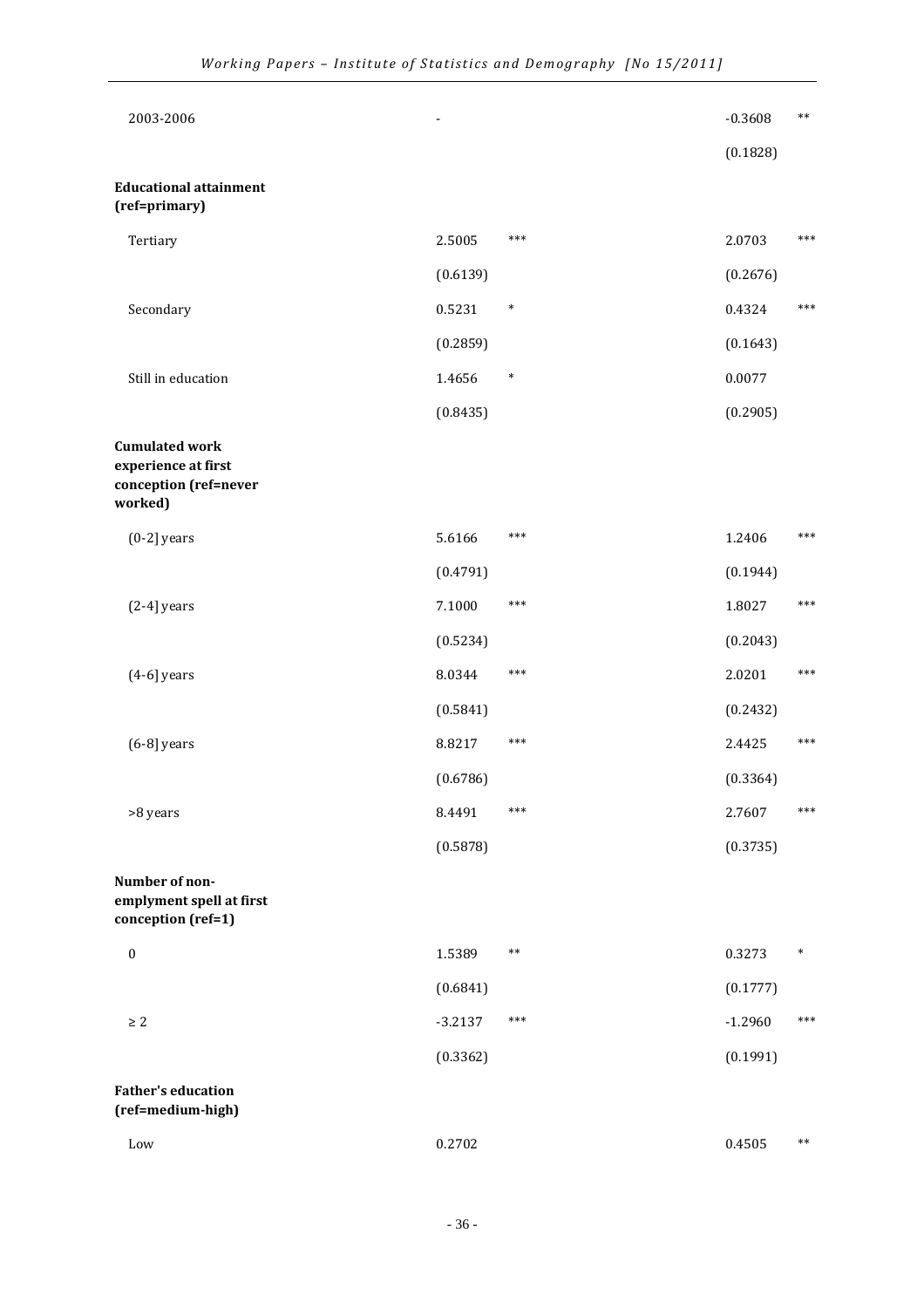|                                                       | (0.5229)                 |      | (0.1998)            |       |
|-------------------------------------------------------|--------------------------|------|---------------------|-------|
| <b>Mother's education</b><br>(ref=medium-high)        |                          |      |                     |       |
| Low                                                   | $-0.4527$                |      | $-0.4426$           |       |
|                                                       | (0.5860)                 |      | (0.9549)            |       |
| <b>Employment entry after</b><br>first child birthday | Coeff.<br>(St. Er.)      | Sig. | Coeff.<br>(St. Er.) | Sig.  |
| Age of the first child<br>(spline), ref=0             |                          |      |                     |       |
| Constant                                              | $-4.2310$<br>***         |      | $-2.9366$           | $***$ |
|                                                       | (0.6068)                 |      | (0.3113)            |       |
| $0 - 1$                                               | 0.7061<br>$\ast$         |      | 0.7560              | ***   |
|                                                       | (0.3796)                 |      | (0.2557)            |       |
| $1-3$                                                 | 0.1211                   |      | 0.5926              | ***   |
|                                                       | (0.3103)                 |      | (0.1839)            |       |
| $3+$                                                  | $-0.0068$                |      | $-0.0622$           |       |
|                                                       | (0.1175)                 |      | (0.0700)            |       |
| Calendar time (spline,<br>ref=2003)                   |                          |      |                     |       |
| $<$ 1994                                              | 0.0584                   |      | 0.2128              |       |
|                                                       | (0.1394)                 |      | (0.2152)            |       |
| 1994-1998                                             | 0.0444                   |      | 0.0129              |       |
|                                                       | (0.1016)                 |      | (0.0711)            |       |
| 1998-2003                                             | 0.0368                   |      | $-0.0427$           |       |
|                                                       | (0.0687)                 |      | (0.0432)            |       |
| 2003-2006                                             | $\overline{\phantom{a}}$ |      | $-0.0621$           |       |
|                                                       |                          |      | (0.0665)            |       |
| <b>Educational attainment</b><br>(ref=primary)        |                          |      |                     |       |
| Tertiary                                              | ***<br>3.6385            |      | 1.5454              | ***   |
|                                                       | (0.5675)                 |      | (0.2374)            |       |
| Secondary                                             | 1.1600<br>***            |      | 0.4624              | ***   |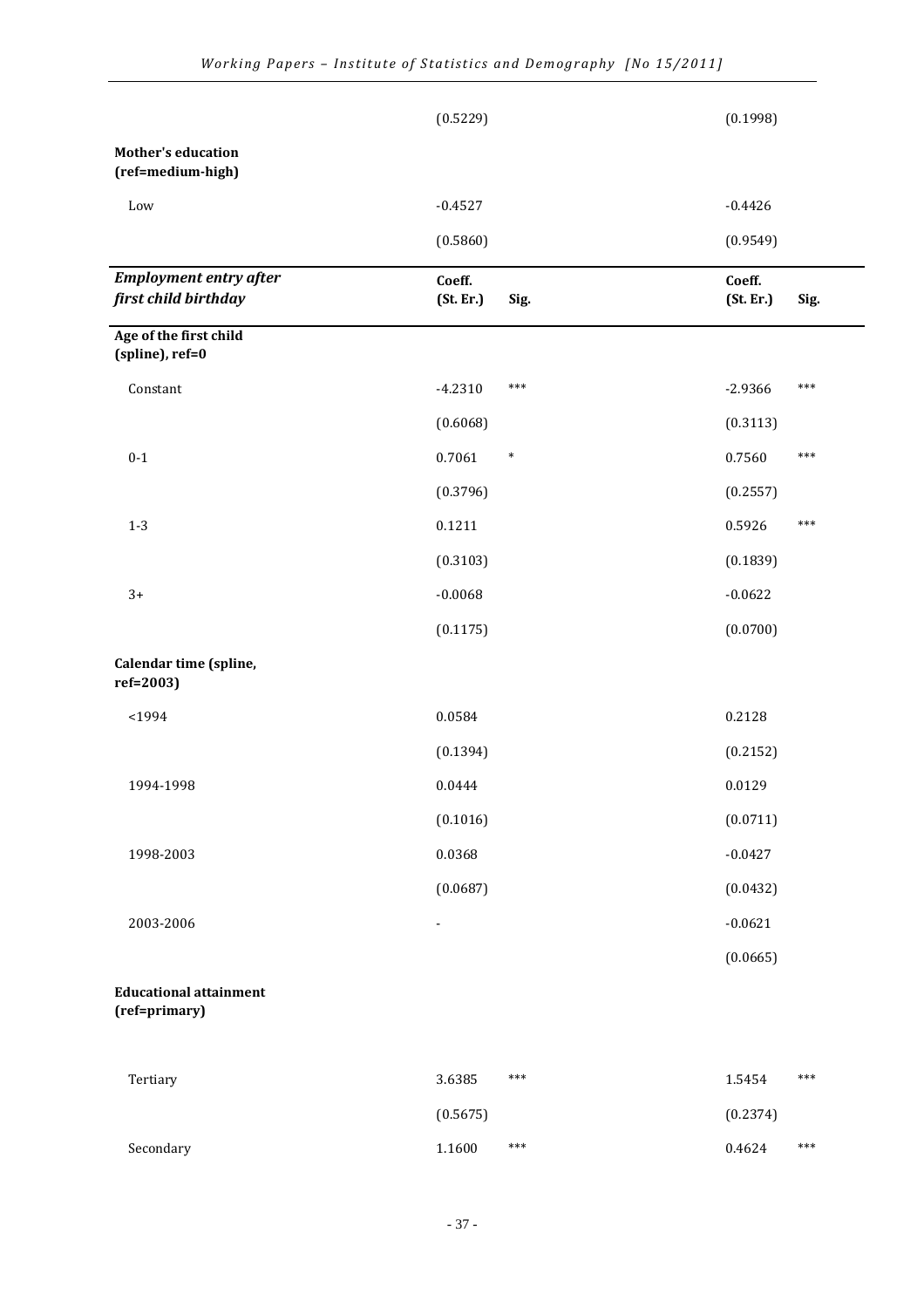|                                                                                  | (0.2784)  |            | (0.1500)  |       |
|----------------------------------------------------------------------------------|-----------|------------|-----------|-------|
| Still in education                                                               | $-0.4043$ |            | $-0.3979$ |       |
|                                                                                  | (0.9189)  |            | (0.2767)  |       |
| <b>Cumulated work</b><br>experience at first<br>conception (ref=never<br>worked) |           |            |           |       |
| $(0-2)$ years                                                                    | 2.8796    | ***        | 0.1387    |       |
|                                                                                  | (0.6256)  |            | (0.1736)  |       |
| $(2-4)$ years                                                                    | 3.4713    | ***        | 0.4837    | $***$ |
|                                                                                  | (0.7250)  |            | (0.1860)  |       |
| $(4-6)$ years                                                                    | 3.9310    | ***        | 0.6107    | $***$ |
|                                                                                  | (0.8127)  |            | (0.2383)  |       |
| $(6-8)$ years                                                                    | 5.1896    | ***        | 0.5200    |       |
|                                                                                  | (0.9009)  |            | (0.3787)  |       |
| >8 years                                                                         | 5.1588    | ***        | 0.2198    |       |
|                                                                                  | (0.8123)  |            | (0.4935)  |       |
| Number of non-<br>employment spell at first<br>conception (ref=1)                |           |            |           |       |
| $\boldsymbol{0}$                                                                 | 1.4787    | $\ast\ast$ | 0.2559    |       |
|                                                                                  | (0.5996)  |            | (0.1634)  |       |
| $\geq 2$                                                                         | $-0.3856$ |            | $-0.2034$ |       |
|                                                                                  | (0.5026)  |            | (0.1686)  |       |
| <b>Father's education</b><br>(ref=medium-high)                                   |           |            |           |       |
| Low                                                                              | 0.3566    |            | 0.0093    |       |
|                                                                                  | (0.4728)  |            | (0.1758)  |       |
| <b>Mother's education</b><br>(ref=medium-high)                                   |           |            |           |       |
| Low                                                                              | $-0.8236$ |            | $-0.2096$ |       |
|                                                                                  | (0.5264)  |            | (0.1704)  |       |
| <b>Standard deviations of</b>                                                    |           |            |           |       |

unobserved

heterogeneity terms